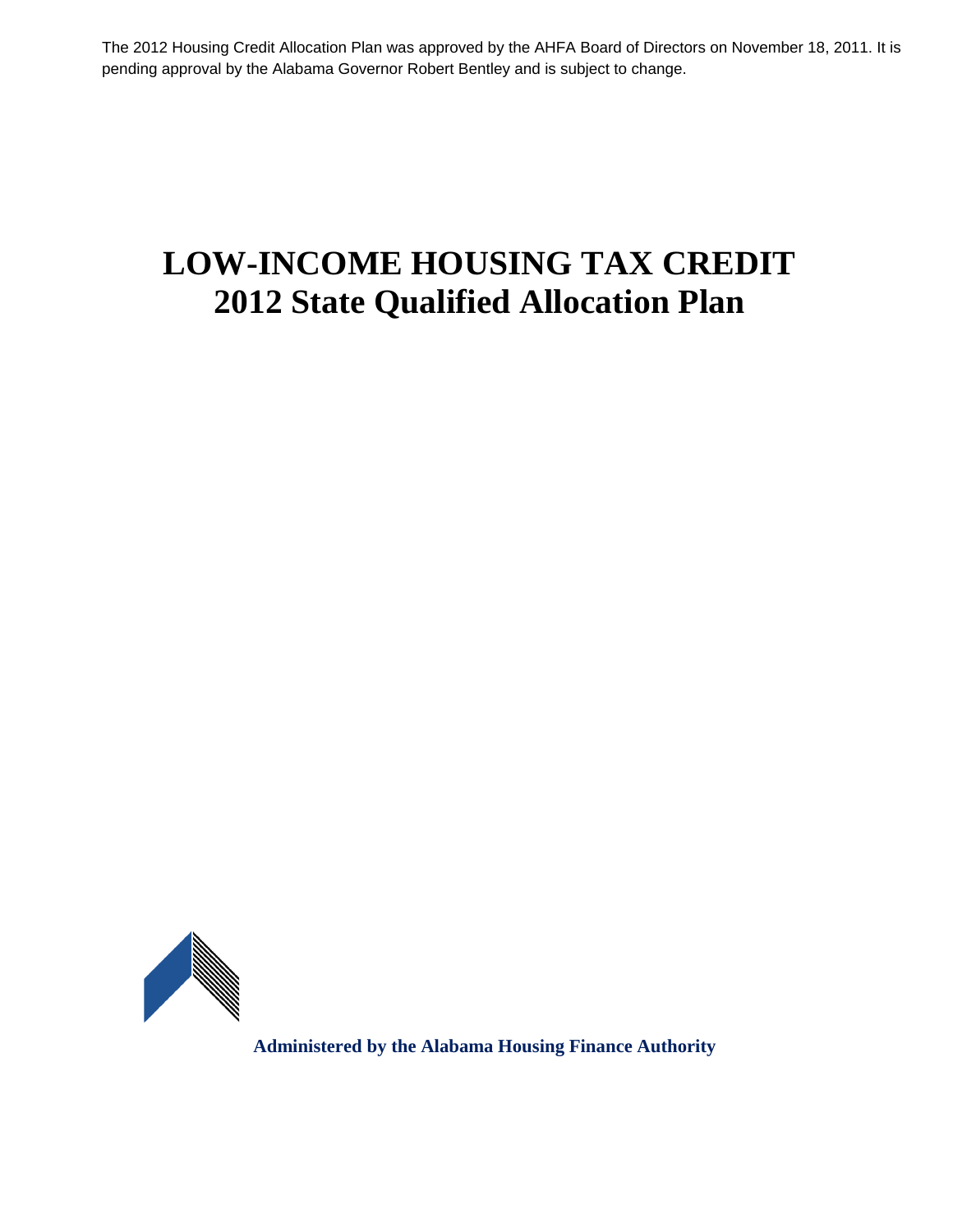# **2012 HOUSING CREDIT QUALIFIED ALLOCATION PLAN**

# **TABLE OF CONTENTS**

| I.  | <b>HOUSING CREDITS</b>                              |    |
|-----|-----------------------------------------------------|----|
|     | A. Development of Selection Criteria                | 4  |
|     | B. Establishment of Housing Priorities              | 5  |
|     | C. Project Selection Criteria                       | 5  |
|     | D. Amendments                                       | 8  |
|     | E. Future-Year Binding Commitments                  | 8  |
| II. | <b>AHFA ALLOCATION PROCESS</b>                      |    |
|     | A. Application Cycles                               | 8  |
|     | <b>B.</b> Mailing List                              | 9  |
|     | C. Application Threshold Requirements               | 9  |
|     | D. Negative Actions                                 | 11 |
|     | E. Application Evaluation                           | 12 |
|     | F. Developer and Builder Fees                       | 14 |
|     | G. Housing Credit Allocations                       | 14 |
|     | H. Notification of Approval                         | 16 |
|     | I. Progress Requirements After Reservation          | 16 |
|     | J. Negative Action After Reservation                | 18 |
|     | K. Change in or Denial of Housing Credit Allocation | 19 |
|     | L. Memoranda of Understanding                       | 19 |
|     | M. Disclosure                                       | 20 |

**PAGE**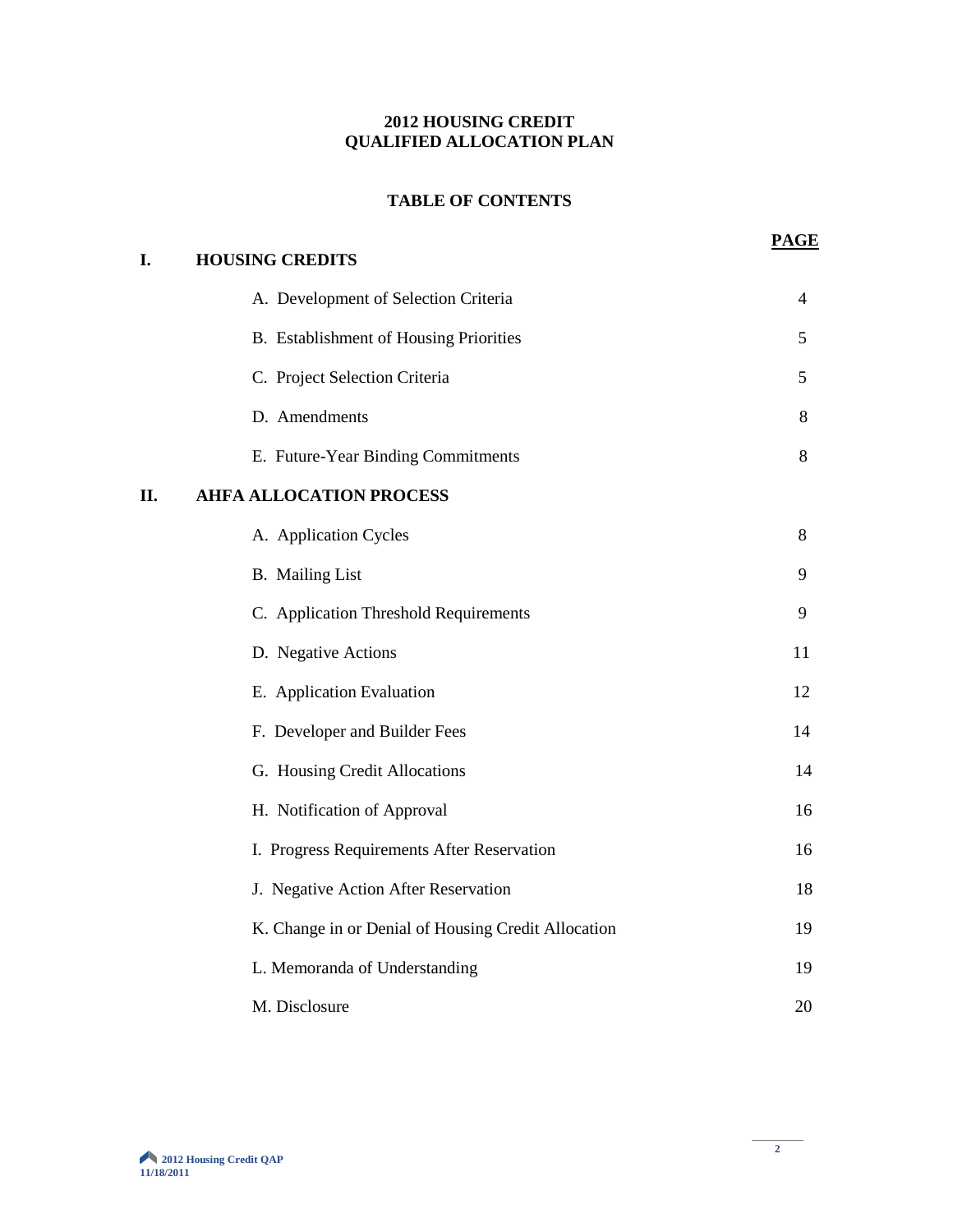# **III. POINT SCORING SYSTEM**

| A. Points Gained |  |
|------------------|--|
|                  |  |

| <b>B.</b> Points Lost |  |
|-----------------------|--|
|                       |  |
|                       |  |
|                       |  |

# **IV. COMPLIANCE MONITORING**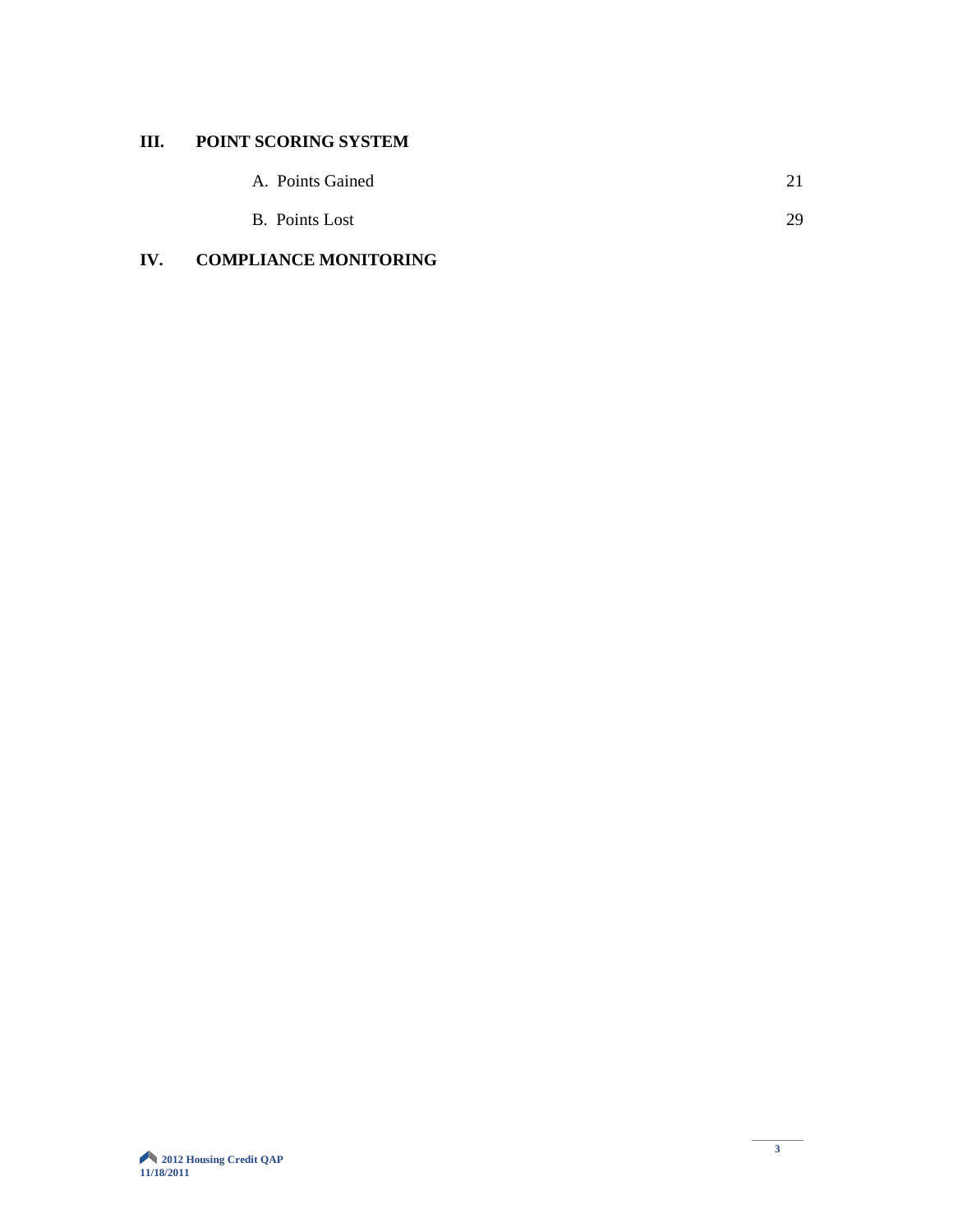#### **I. HOUSING CREDITS**

The Housing Credit (HC) program encourages and promotes investment in affordable rental housing for low-income households. Through these investments, the number of housing units is increased and the quality of existing housing units is significantly upgraded. The primary benefit to investors is a dollar-for-dollar reduction in federal tax liability.

To receive HCs, a project must qualify under federal rules contained in Section 42 of the Internal Revenue Code of 1986 (Section 42).

The Alabama Housing Finance Authority (AHFA) has developed and implemented this Housing Credit Allocation Plan for the State of Alabama in compliance with the rules set forth in Section 42. AHFA is required by Section 42 to:

- Develop selection criteria to be used in determining housing priorities for the State. The selection criteria includes ranking each project in accordance with its location, fulfillment of housing needs, project and applicant characteristics, participation of local tax-exempt organizations and targeting persons on public housing waiting lists;
- Develop an evaluation process whereby preference is given to projects which serve: (1) the lowest income tenants, and (2) qualified tenants for the longest period(s); and
- Develop compliance monitoring procedures to test for noncompliance with the provisions of Section 42 and for notifying the Internal Revenue Service (IRS) of noncompliance.
- A. Development of Selection Criteria

AHFA has been responsible for preparing a housing needs assessment and strategy for the State of Alabama since the HOME Investment Partnerships Program was created. In 1992, AHFA prepared the first Comprehensive Housing Affordability Strategy (or CHAS) as a prerequisite for Alabama to receive millions of federal dollars for housing. Prior to submitting the CHAS to HUD, AHFA prepared an extensive list of interested relevant parties from which to gather information and mailed letters of inquiry, questionnaires and surveys to various state agencies, service providers, housing directors and individuals. Based on the information gathered, along with data from the relatively new 1990 U. S. Census, AHFA then compiled a blueprint document for creating affordable housing across the State.

Beginning in 1995, HUD abandoned the CHAS and created the Consolidated Plan; an effort to blend the four *Community Planning and Development* programs - Community Development Block Grant (CDBG), Home Investment Partnerships (HOME), Emergency Shelter Grants (ESG), and Housing Opportunities for Persons with AIDS (HOPWA) - into a single submission process. AHFA, as administrators of the HOME Program, was deemed responsible for writing the housing portion of the new document. The Consolidated Plan provided a detailed overview of how the State planned to utilize some \$50,000,000 annually in HUD funding to meet economic development objectives, provide affordable housing, and address other special needs. As a contributor, AHFA offered a detailed analysis of the current status of housing in Alabama with special attention devoted to the condition of housing and housing affordability.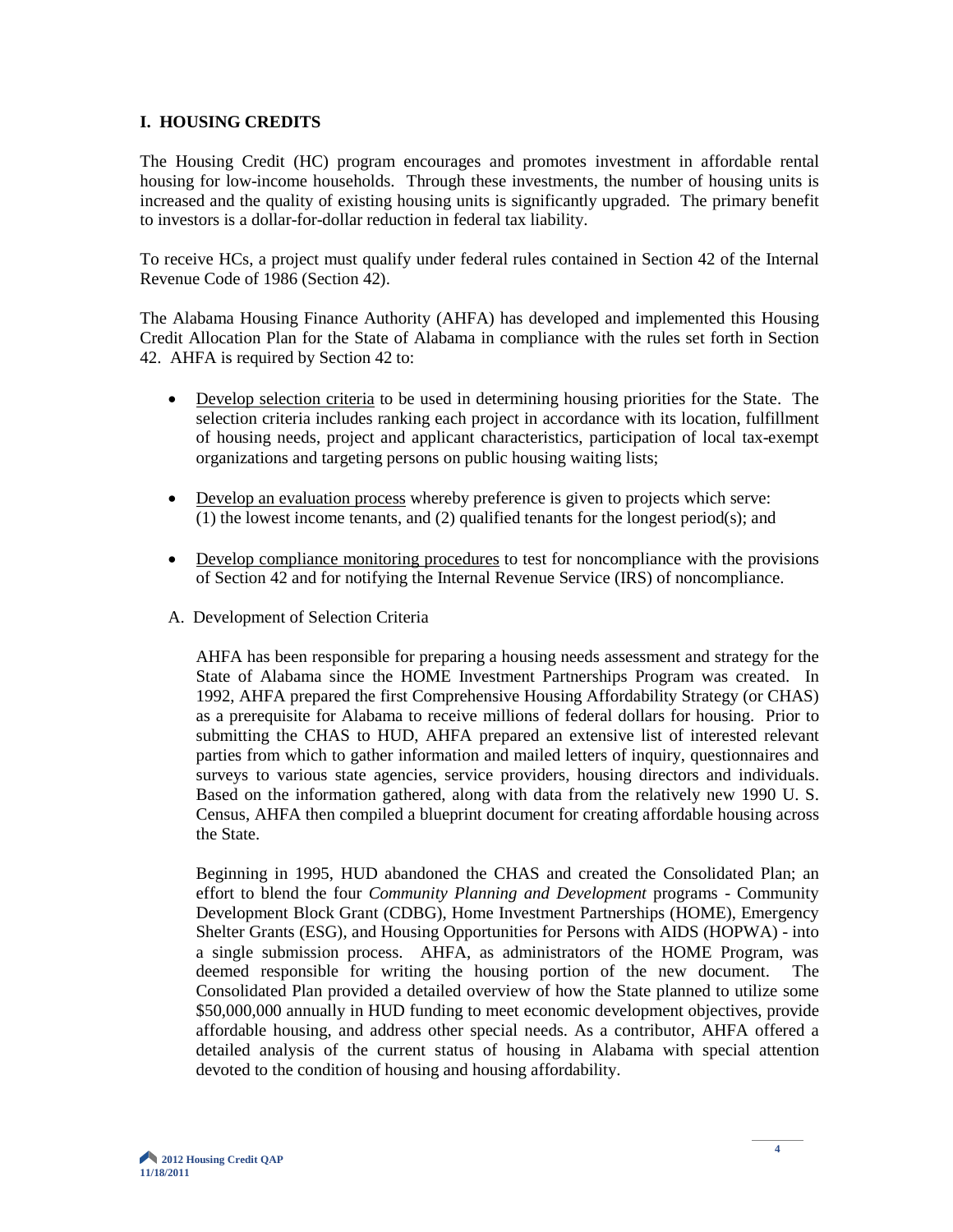The State Consolidated Plan relied on figures from the 2000 U. S. Census. While Alabama, like all states, has experienced ups and downs in population, income, and other critical census-tracked data between 1990 and 2000, one realization has not been altered – our State is still poor and thousands of Alabama families and households need a safe and affordable place to live. A great many unmet needs still exist and AHFA will use available resources to address them.

The Consolidated Plan, in addition to providing an overall assessment of housing needs for the State, identifies the housing needs associated with special needs groups (minorities, single-parent families, the elderly, people with disabilities, mental illness, or AIDS/HIV and homeless persons).

A demographic analysis performed for the first Consolidated Plan (and still true today) concluded "that a significant number of individuals in all parts of the state are in need of housing assistance. Those with the greatest needs are, predictably, concentrated at the lowest levels of the income hierarchy, wherein the housing cost burden is also the most severe. The largest numbers relative to housing needs are found in the state's most populous urban and metropolitan counties, but the greatest concentration of need is observed in the rural counties located in the southern portion of the state, the Black Belt in particular."

Additionally, the Consolidated Plan continues to be updated with historical AHFA data, including a list of HOME and Housing Credit projects placed in service and/or committed by AHFA since those programs began. The new Census data did not dramatically alter the state's affordable housing priorities. While state HOME funds provide hundreds of traditional affordable housing units across Alabama each year, the overwhelming majority of beneficiaries have been families and, in some cases, the elderly. Meeting those needs is consistent with Consolidated Plan findings and the need for additional family units and elderly units should remain strong.

On April 27, 2011 the state of Alabama was hit by tornados, storms, straight line winds and flooding. A total of 43 counties were declared disaster areas eligible for individual assistance under the authority of the Robert T. Stafford Disaster Relief and Emergency Assistance Act. Due to the number of housing units destroyed and made uninhabitable, AHFA considered these facts when developing the selection criteria for the 2012 allocation cycle.

B. Establishment of Housing Priorities

AHFA has established certain housing priorities to be used in the distribution of Housing Credits. In establishing these housing priorities for the 2012 allocation cycle, AHFA seeks to promote:

- Projects that add to or significantly upgrade the existing low-income housing stock;
- Projects which, without Housing Credits, would not likely set aside units for lowincome tenants;
- Projects which use additional assistance through federal, state, or local subsidies; and
- A balanced distribution of the Housing Credits throughout the state in terms of geographical regions, counties, urban, and rural areas.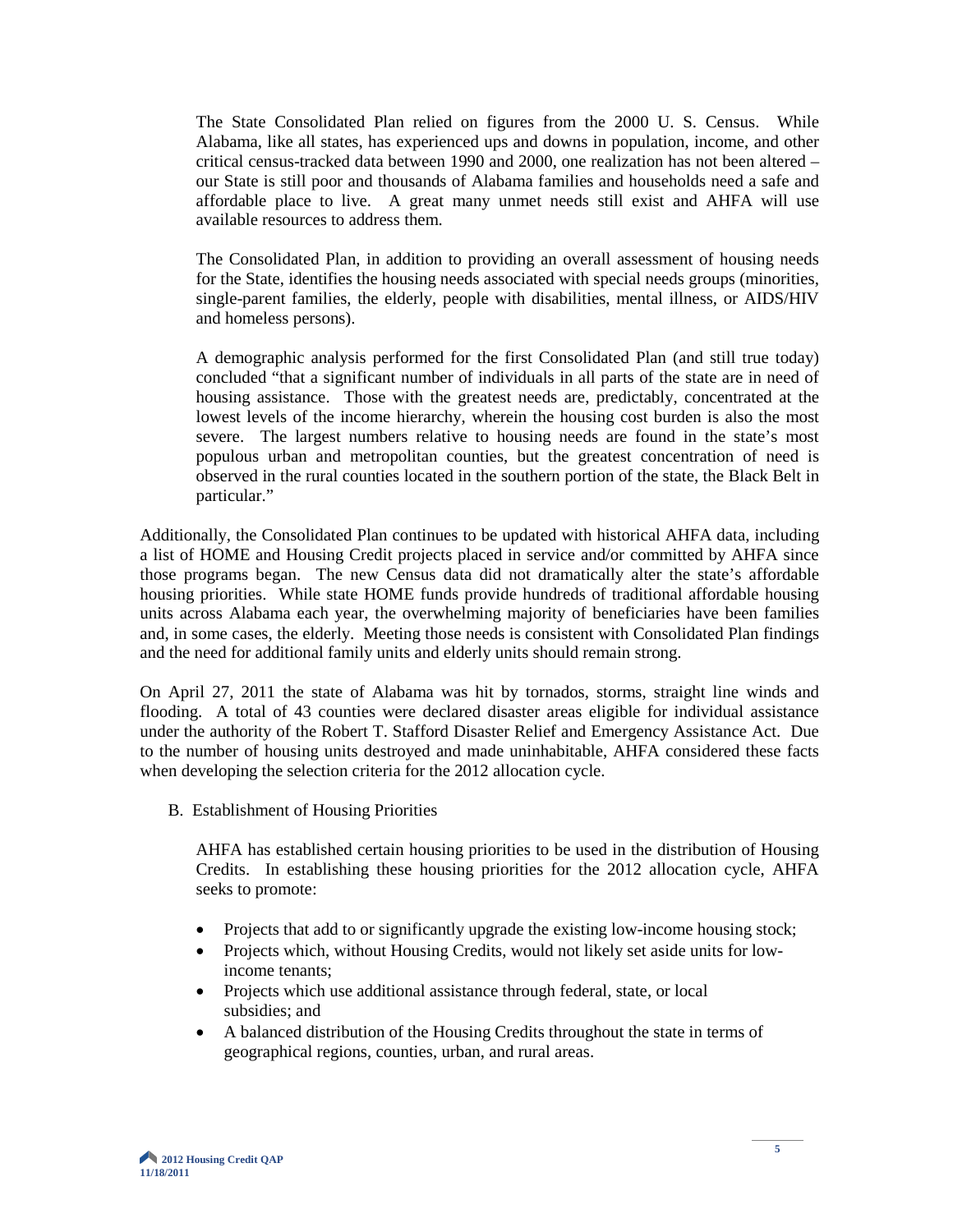C. Project Selection Criteria

In accordance with Section  $42(m)(1)(a)(ii)$  of the Internal Revenue Code, AHFA is required to notify the chief executive officer (or equivalent) of the local jurisdiction within which an applicant has submitted an application for funding using the Low-Income Housing Tax Credit program. AHFA is required to provide such individual a reasonable opportunity to comment on the project. Comments made by the executive officer will be considered by AHFA, along with other market information, to determine the feasibility or viability of the project.

While a lack of expressed support does not mean that the project is necessarily opposed by the community, more consideration is given to projects which are able to demonstrate support from the communities they will ultimately serve. AHFA recognizes that having community support can also reduce the "NIMBY" (Not-In-My-Backyard) issues that may accompany an affordable housing project.

AHFA is required to evaluate each application to determine which projects should receive Housing Credits. Applicants must complete the following basic steps:

1.) A complete application must be submitted to AHFA. The application package contains a checklist outlining items necessary to complete the application. The application is deemed complete if all pages are submitted on original forms with original signatures, legible, and all applicable spaces are fully completed. All AHFA-provided forms/documentation (see application checklist) must be submitted with the application in original form with original signatures. These forms/documentation must be submitted in numerical order behind the blue index pages, which are included in the application package. The application should not be in a binder or spiral binding. Failure to meet any of the above instructions will result in point deductions in the Point Scoring System (see Section III (B)(1)).

Portions of the application will be required to be submitted online.

**If an application remains incomplete after notification by AHFA of the missing documents and expiration of the time allowed for submission of said items, the application will be rejected, and no further consideration will be given.**

2.) Qualified multifamily residential rental projects must meet the basic occupancy and rent restrictions required of Section 42.

When Housing Credits are combined with HOME funds, the project must meet the occupancy and rent restrictions required in Section 42 and the HOME regulations, whichever is more restrictive.

Residential rental projects must be on a single site or contiguous sites. Sites may be considered contiguous if separated only by a neighborhood street. *An exception to the single site or contiguous sites will be allowed for non-contiguous existing rental project sites if the project meets the following requirements:*

(i.) All units included in the project are within 1.5 miles of all other units included within that project.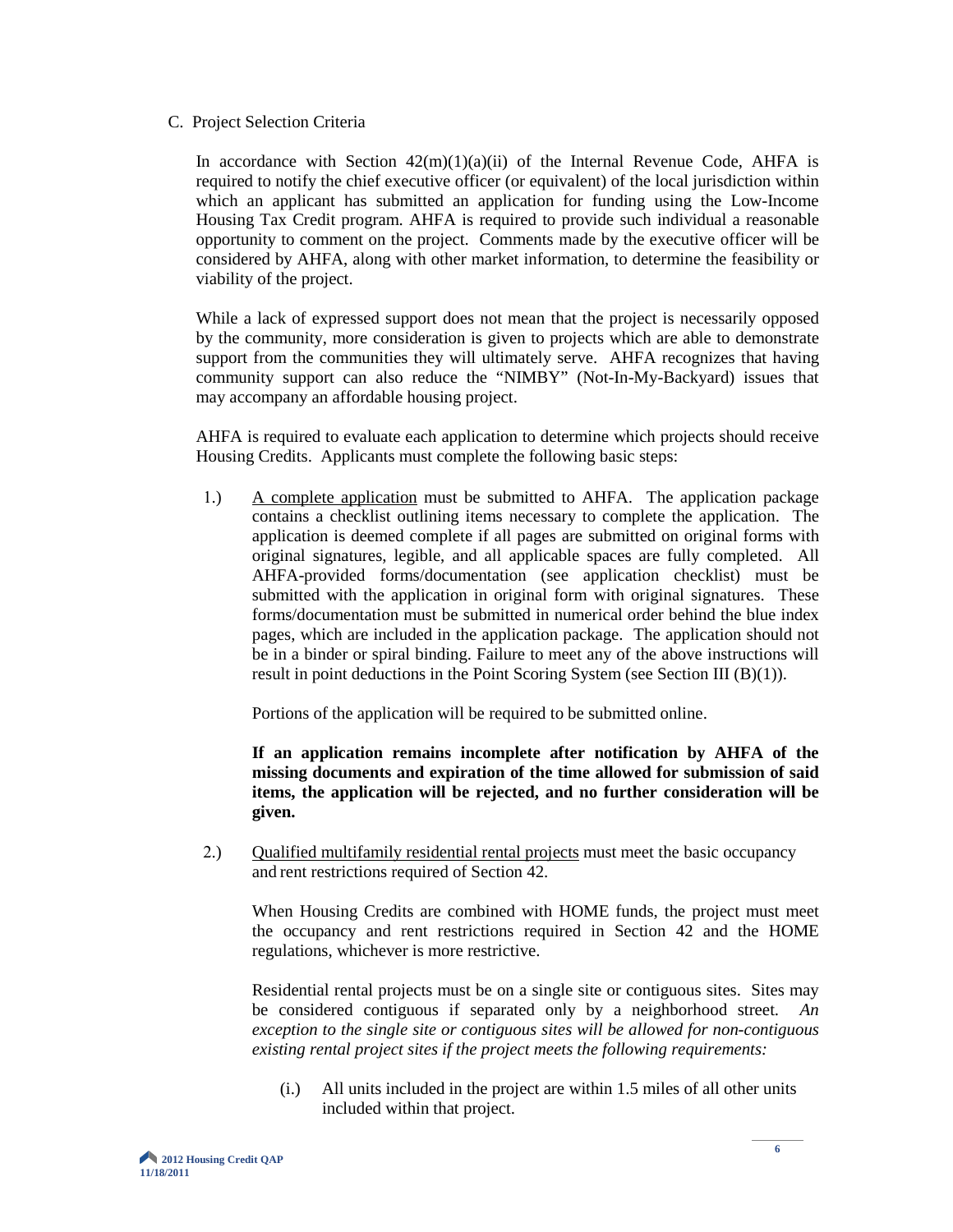- (ii.) Each separate site within the project contains a minimum of eight contiguous units.
- (iii.) The number of non-contiguous sites does not exceed six.
- (iv.) The project must be rehabilitation of existing units. The construction of utility rooms, additional bath or bedrooms may be allowed.

*Because non-contiguous sites increase AHFA's compliance monitoring and administrative costs, the reservation fee on non-contiguous sites will be increased from 12% to 14% of the first year's credit allocation.*

Mobile home developments do not qualify. Intermediate care facilities, group homes, and congregate care facilities are not allowed. In addition, any residential rental unit that is part of a hospital, nursing home, sanitarium, lifecare facility, or intermediate care facility for the mentally and physically handicapped is not for use by the general public and is not eligible for Housing Credits under Section 42. Projects with combined HOME funds and Housing Credits must contain no more than 56 units. Further, projects applying for Housing Credits must contain no fewer than 12 units. An exception to this requirement will apply if the project is a proposed HUD or USDA Rural Development rehabilitation.

All residential rental units must be under common ownership, deed, long term lease, financing and property management.

Applicants cannot submit more than one phase of the same project in the same application cycle.

- 3.) Market feasibility. The proposed rental project must meet AHFA's market feasibility requirements. AHFA's Market Study Criteria is included in the application package. A market study conducted by an independent third party market analyst must, at a minimum, document the following criteria.
	- (i.) Project's market area;
	- (ii.) Supply analysis;
	- (iii.) Demand analysis;
	- (iv.) Market feasibility of the proposed rent structure;
	- (v.) Analysis of the relationship between supply and demand; and
	- (vi.) Summary of salient facts and conclusions.

*The market study must demonstrate an adequate market for the proposed units and that the proposed project would not adversely impact any existing AHFA projects or create excessive concentration of multi-family units.* 

- 4.) Financial feasibility. The project must meet certain financial feasibility requirements. See Section II (E) (1) (iii) of this Housing Credit Allocation Plan.
- 5.) Prove adequate infrastructure capacity within the city (or county) in which the proposed project is/will be located.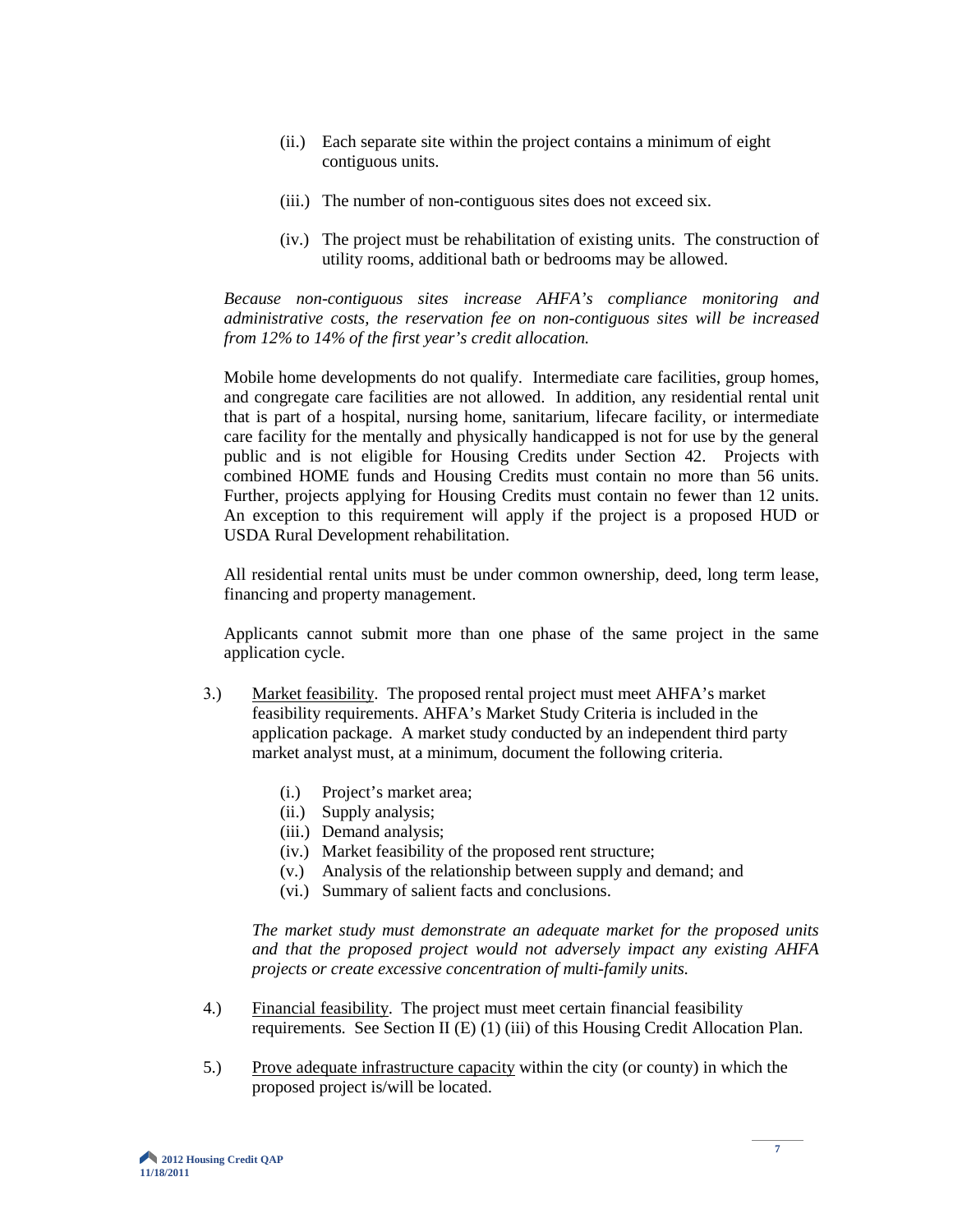6.) Likelihood of sustained 15-year compliance with Section 42. The financial statements required in the application must demonstrate that the Owner and Management Company have the financial capacity and experience to maintain compliance with Section 42 throughout the compliance period.

#### D. Amendments

AHFA is entitled to amend this Housing Credit Allocation Plan, including compliance monitoring provisions, as required by the promulgation or amendment of Section 42, HOME Rules and Regulations, or both, from time to time or to implement new features or provisions of Section 42, the HOME Rules or their applicable regulations. Such amendment(s) are expressly permitted and the making of such amendment(s) will require a public notice.

E. Future-Year Binding Commitments

AHFA reserves the right to issue reservations for future-year Housing Credit allocations on current year projects only.

# **II. AHFA ALLOCATION PROCESS**

A. Application Cycles

The dates of application cycles will be determined by AHFA on an annual basis. All individuals who have requested to be on the mailing list (see Section II (B)) will receive notification of the cycles by mail or e-mail. Notice of the cycle will also appear in *The Birmingham News*, *The Huntsville Times*, *The Mobile Press Register* and *The Montgomery Advertiser*.

Persons wishing to apply for Housing Credits must request and complete the AHFA Multifamily Funding application. Applications may be obtained by letter request or online. All correspondence and inquiries are to be directed to the following:

| Alabama Housing Finance Authority |              |                              |
|-----------------------------------|--------------|------------------------------|
| Attn: Multifamily Division        |              | Phone Number: (334) 244-9200 |
| P. O. Box 242967                  |              | Fax Number: (334) 244-9214   |
| Montgomery, Alabama 36124-2967    | www.AHFA.com |                              |

Applications received during a cycle will be evaluated on a competitive basis.

AHFA may, in its discretion, allocate Housing Credits without the use of application cycles or the point scoring system to:

- Any project financed by tax-exempt bond financing;
- Any project placed in service that has already received a Housing Credit allocation, has a final cost certification that indicates the need for additional allocation, and has been approved for additional credits by AHFA.
- Any project eligible for Housing Credits pursuant to any waiver, exception, program or other special action by the Internal Revenue Service.
- Any project that must be funded to meet Section 42's nonprofit set aside requirement.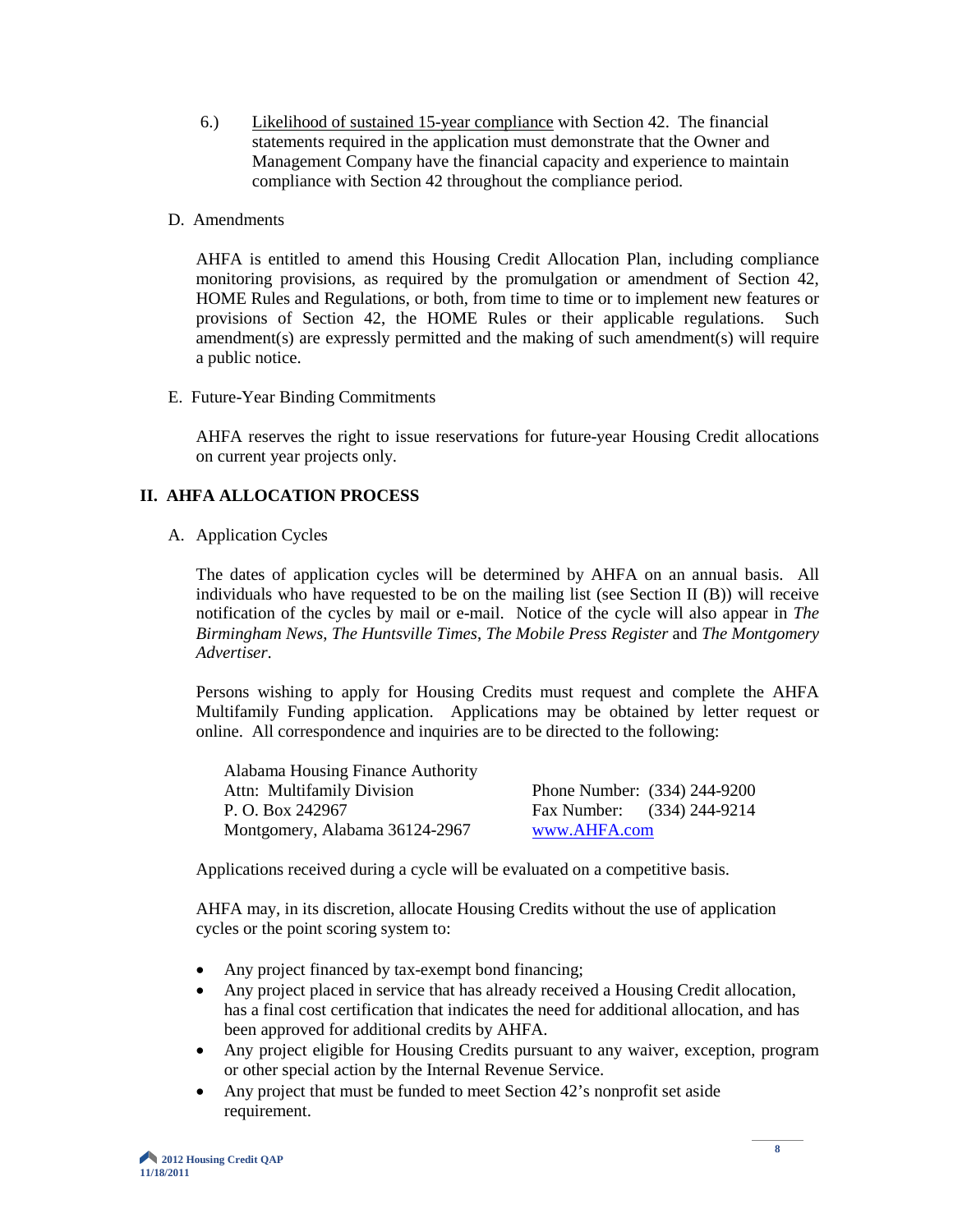However, owners for the projects listed above may be required at AHFA's discretion to submit a complete application and be subject to AHFA's threshold items and AHFA's underwriting and cost requirements in order to be considered for a Housing Credit allocation or additional allocation.

B. Mailing List

AHFA maintains an e-mail distribution list for those interested in receiving notifications of application cycles and other AHFA Multifamily program activities. Visit AHFA's website at [www.AHFA.com](http://www.ahfa.com/) to be added to the e-mail list or you may submit a written request to the aforementioned address. Changes or updates to contact information are the responsibility of the provider and should be submitted to AHFA in a timely manner.

C. Application Threshold Requirements

Although AHFA recognizes that each application submitted is different, certain standard requirements **must be** met by all applicants before the application can be considered. If any of following threshold requirements is not met, the application will terminate. The threshold requirements are:

- 1.) Application Fee. A \$ 3,000 non-refundable fee must accompany the application. *The fee must be in the form of a check (no cash accepted). If the application fee is returned due to insufficient funds, the application will terminate. Regardless of the funding decisions, the application fee is non-refundable.*
- 2.) Site Control. If the applicant does not already own the property for which funds are requested at the time of application, the applicant must have site control as evidenced by a purchase option. Because of regulations that impact the varying lengths of the approval process for each property, AHFA strongly suggests that the applicant (i.) secure, at a minimum, a six-month purchase option with an option to renew for an additional six months and (ii.) obtain seller's written agreement not to disturb the site until all environmental issues have been cleared.
- 3.) Proper Zoning. The applicant must provide evidence that the property owned/to be owned is properly zoned and consistent with the proposed project's use. (AHFA does not consider the property zoned if contingent upon further city meetings, approvals and/or advertisement.) Evidence must be in the form of a signed statement from the local jurisdiction where the property is located.
- 4.) Market Study. The applicant must provide a market study conducted by an independent third-party market analyst with a signed Certification of Market Study Requirements Form provided by AHFA in the application package. The market study must demonstrate an adequate market for the proposed units and the proposed units will not adversely impact any existing AHFA projects or create an excessive concentration of multifamily units. If the market study does not satisfy AHFA's requirements, the application will terminate.
- 5.) A Phase I Environmental Site Assessment. The applicant must provide a Phase I environmental site assessment and it must include an environmental lien search and color photos of the site. The Phase I must be addressed to the Alabama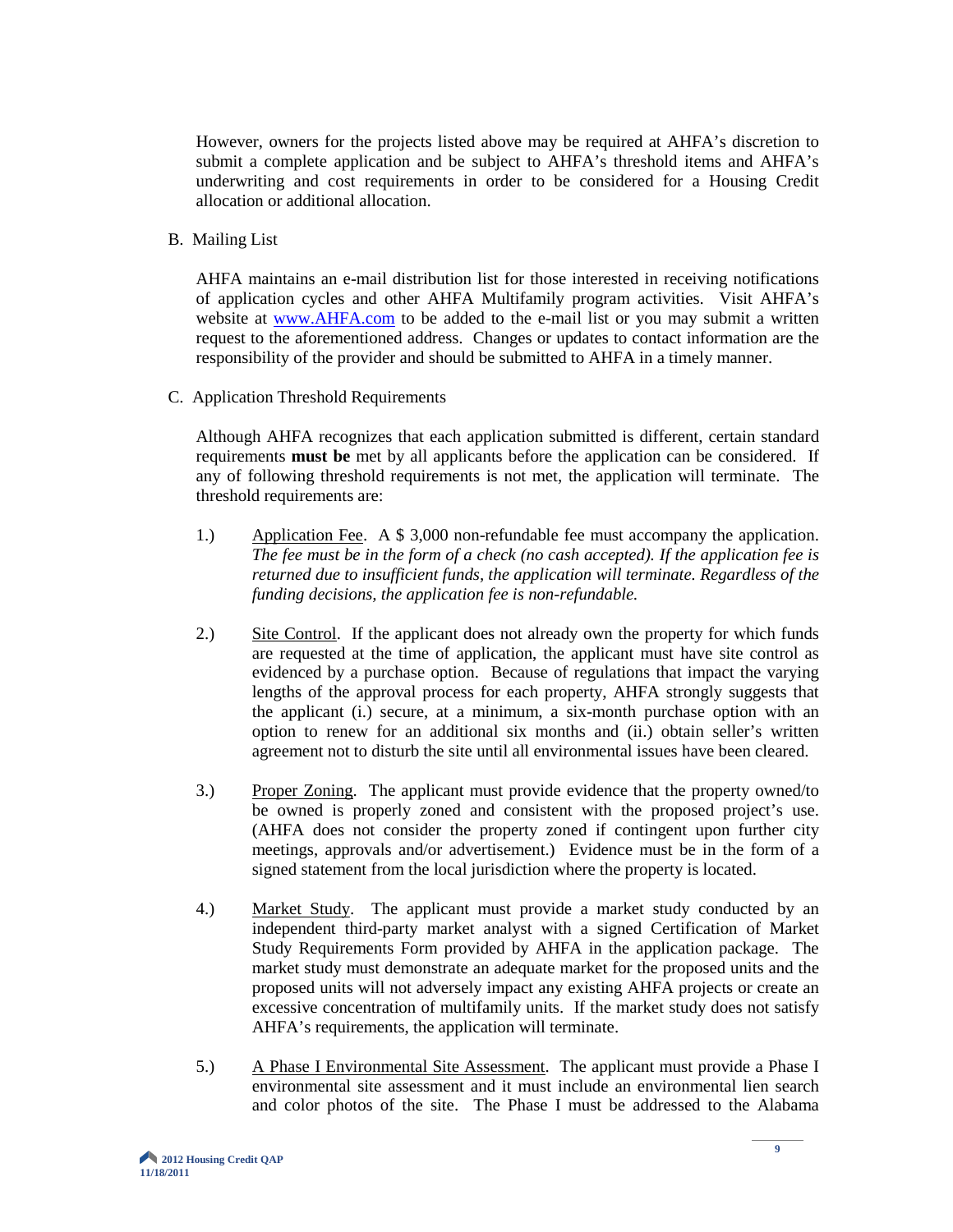Housing Finance Authority and conform to the American Society for Testing and Materials Practice Standard E-1527-05. **If the Phase I recommends that a Phase II be conducted, the applicant must submit a Phase II at the time of application. All items must cleared or a plan in place and acceptable to AHFA concerning all contaminants before construction can begin. AHFA will not consider any sites designated a "Superfund Site".**

- 6.) Certification of Consistency with the Consolidated Plan. **(HOME/Housing Credit only)** If the proposed project is in an area that is covered by a local Consolidated Plan (see instructions for list), the applicant must have the certification of consistency completed by an authorized official of the participating jurisdiction. If not, the project will be under the State of Alabama's Consolidated Plan and a letter will not be required. *Applications applying for Housing Credits only do not have to provide certification.*
- 7.) Design Quality Standards. All projects are required to meet **AHFA's Design Quality Standards (Addendum A) for attached rental units or (Addendum B) for single-family homes.** These are minimum standards. AHFA will permit projects to exceed these standards. Each applicant may construct the proposed project in a manner that reflects applicant goals or that exceeds local building codes.
- 8.) Architect's Certification of Project Progress. The project's architect must certify that all building foundation slabs or crawl space are in place on 2009 and 2010 AHFA funded projects. AHFA funding includes HOME, Housing Credit, TCAP, Exchange and Tax Exempt Bonds. GO Zone projects are exempt from this requirement.
- 9.) Minimum Rehabilitation. The minimum rehabilitation threshold is \$20,000 in hard construction costs per qualified low-income unit.
- 10.) Flood Certification. The applicant must provide a completed FEMA Standard Flood Hazard Determination Form (FEMA form 81-93, DEC 08) from a nationally recognized flood data service or from a licensed surveyor that **no buildings** (residential or any other use) of the property are located within the 100 year flood plain. Other portions of the site may be located in a flood plain but not in a wetlands including any portions not considered part of the site but necessary for ingress and egress to the site. AHFA may allow an existing acquisition/rehabilitation rental property to be located in a flood plain as long as acceptable evidence of flood insurance is provided at the time of application.
- 11.) Site Location. AHFA will not consider an application for new construction or rehabilitation that is less than 50% occupied at the time of application that is submitted in a county that AHFA funded in 2009, 2010, and 2011 unless all AHFA 2009, 2010, and 2011 projects within a 2-mile radius of the proposed site have been placed in service and are 90% occupied at the time of application.

Projects funded with Housing Credits only, Housing Credits combined with HOME funds, Exchange funds, and tax exempt Bonds combined with Housing Credits will be included within the 2-mile radius requirement. *Radius is defined as a straight line extending from the center of a circle to the circumference.*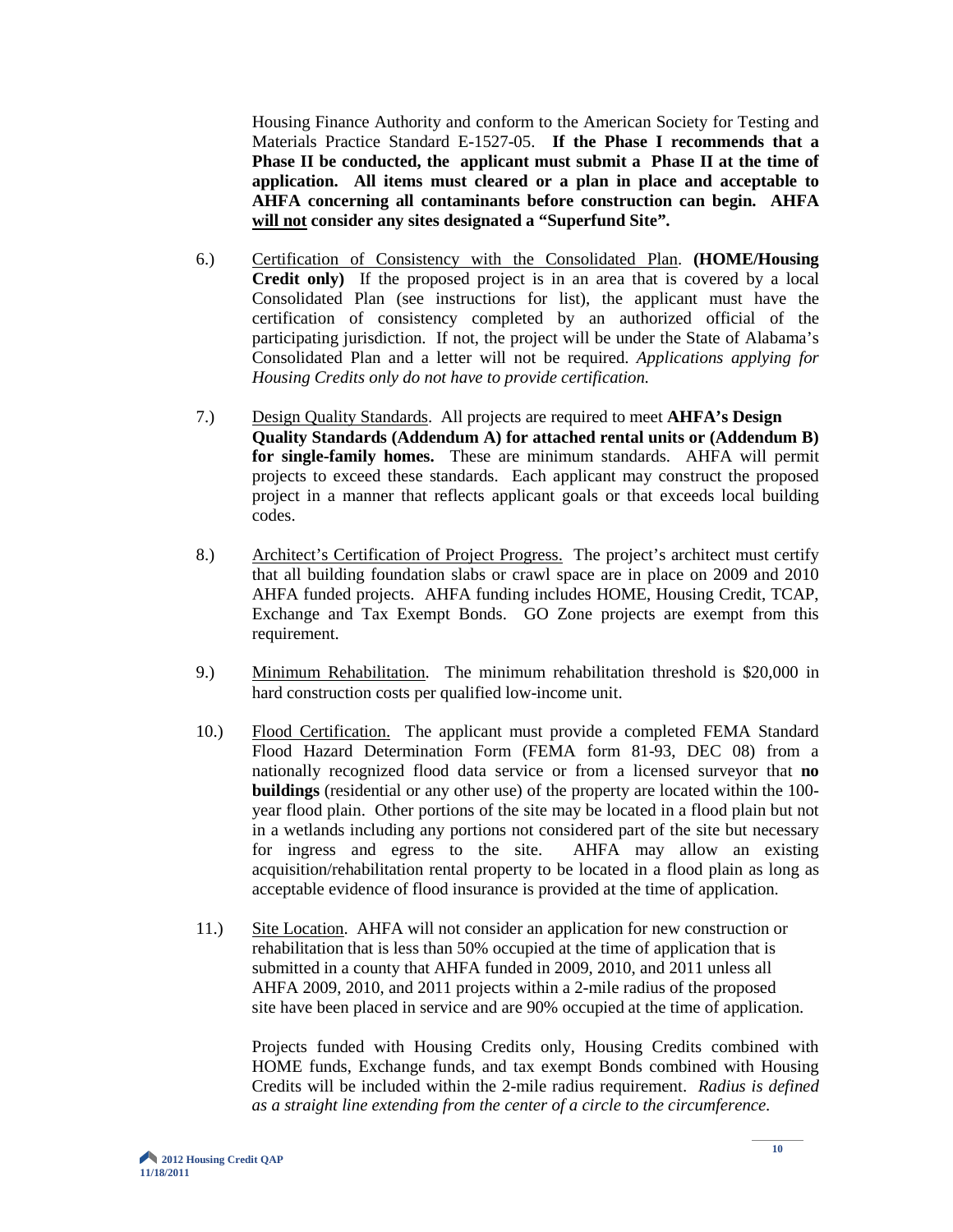**Applications for the rehabilitation of existing multifamily residential rental housing which is defined as being at least 50% or more occupied at the time of application will not be subject to the 2-mile radius requirement.**

**Applications that contain financing through HUD's HOPE VI, Choice Neighborhood, Replacement Housing Factor funds, Capital Fund Program funds, and Promise Neighborhood developments will not be subject to the 2 mile radius requirement.**

**Application for the rehabilitation of existing buildings that are listed on the National Register of Historical Places will not be subject to the 2-mile radius requirement.**

**Applications that are located in Jefferson and Tuscaloosa will not be subject to the 2-mile radius.**

AHFA will provide reasonable assistance in determining occupancy of applicable projects, upon request. All information provided to applicants by AHFA will be based upon third party information reported to AHFA. AHFA will confirm occupancy of all applicable projects at the time of application.

AHFA's determination of occupancy is final and binding on all applicants. AHFA is not responsible for errors or omissions in occupancy reported to AHFA.

*Note: If a project returns it's Housing Credits and does not go forward before application process, that project will not considered in determining the 2-mile radius requirement.*

*Any applicant applying for a Housing Credit allocation for a project financed with tax exempt bonds does not have to compete in the point scoring process. However, the application must meet all of the Housing Credit Allocation Plan's required threshold items and AHFA's underwriting and cost requirements.*

D. Negative Actions

Should the following actions occur after the application has been submitted to AHFA, consideration of the application will terminate:

- 1.) Site change;
- 2.) Change in ownership--a change in the parties involved in the ownership entity (e.g., addition of a new general partner**/**member or removal of an existing general partner**/**member);
- 3.) Change in syndication structure--a change in the role of the syndicator or in the distribution of funds/allocation to others through syndication as stated in the application without prior written consent of AHFA;
- 4.) Change in unit design, square footage, unit mix, number of units, number of buildings, etc. (unless changes are required by local regulatory codes);
- 5.) Change in the general contractor;
- 6.) Change in the management company;
- 7.) Change in the architect;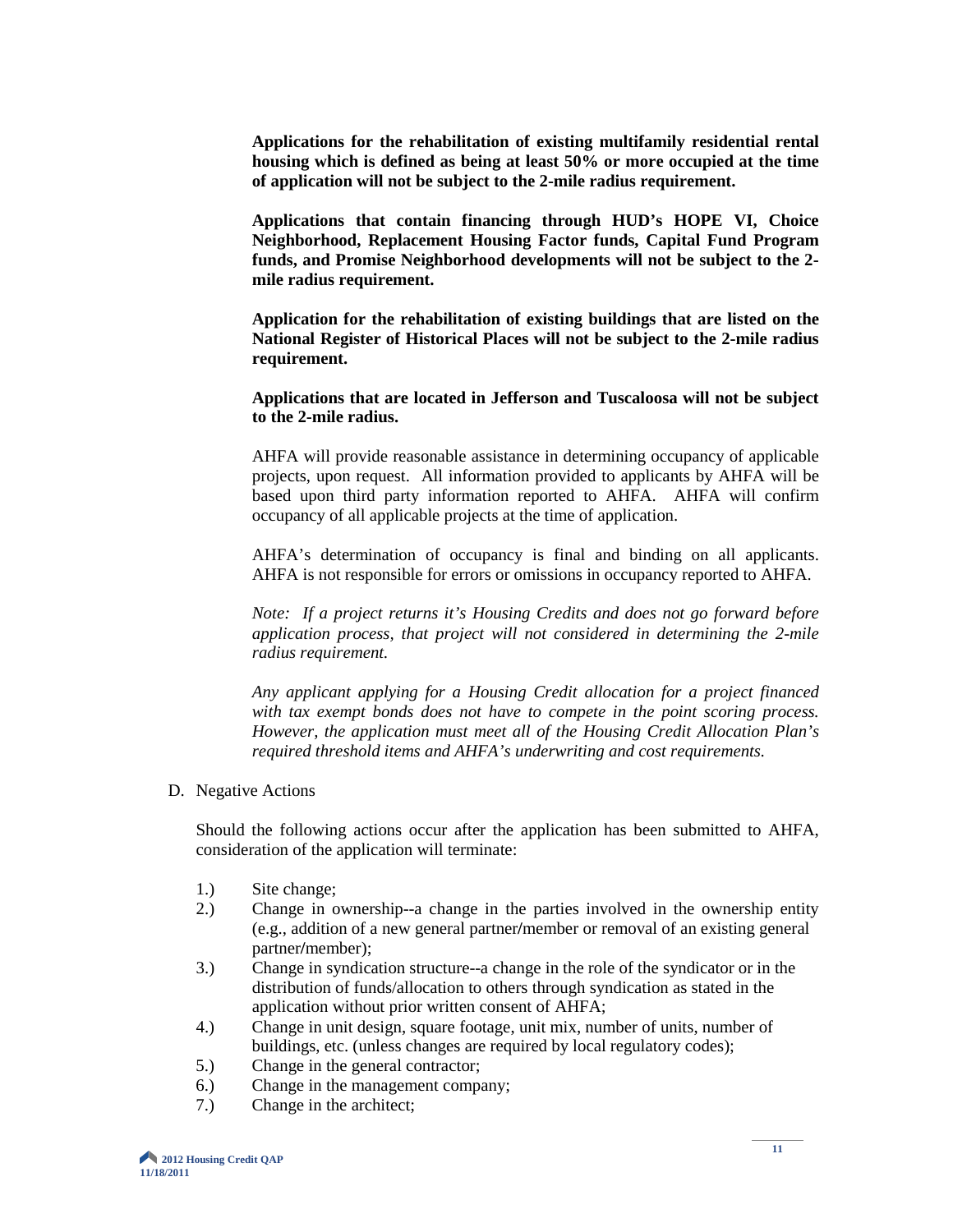- 8.) Instances of excessive or flagrant non-compliance on applicant's existing projects;
- 9.) Any staff or development team member (listed on page 2 of the application) who has instances of excessive or flagrant non-compliance with AHFA, Housing Credit, HOME, or Tax Exempt regulations on existing projects;
- 10.) Any staff or development team member (listed on page 2 of the application) who is presently debarred, suspended, proposed for debarment or suspension, declared ineligible or voluntarily excluded from any transactions or construction projects involving the use of federal funds or Housing Credits;
- 11.) Applicant has a project with AHFA that is in foreclosure or has been foreclosed;
- 12.) Any material adverse change relating to the project or owner;
- 13.) If the applicant's only project (applicant's first project and first time ever awarded funds by AHFA) was funded in, 2009, 2010, or 2011 and that project is not completed and has not reached 90% occupancy at the time of application. (Projects funded with HOPE VI, Replacement Housing Factor funds, and Capital Fund Program funds are exempt from this requirement.)

The above list of negative actions is not all-inclusive. The application package itself will list other necessary requirements. AHFA may terminate consideration of an application if any factual information supplied in connection with the application is fraudulent, misleading, or materially incorrect. Determination of whether information is fraudulent, misleading, or materially incorrect will be determined by AHFA in its sole discretion.

E. Application Evaluation

AHFA follows a competitive process by which all applicants are objectively scored according to criteria specified in the allocation plan. AHFA strictly adheres to the policy and procedures of the program. Efforts to influence this process through the aid of lobbyists or other sources would be futile. Action of this type would be a violation of the allocation plans and could subject any offenders to civil or criminal liability. Each application must stand on its own merit.

- 1.) Process of Evaluation. Each application submitted will be subject to the following evaluations:
	- (i.) Completeness. Applications will first be examined for completeness. Should an application not be complete as defined on page 6, Section C, Part 1 of this Housing Credit Allocation Plan, it will receive point deductions. *If the application is still incomplete after time has been given to submit the missing or deficient items, the application will be rejected, and no further consideration will be given. AHFA will not transfer information from one application file to another. AHFA will not call applicants for missing items related to scoring the application.* AHFA may call applicants for clarification of any document submitted with the application.
	- (ii.) Point Scoring System. Once the application is checked for completeness, the application will be further evaluated using the Point Scoring System included in Section III.
	- (iii.) Financial Feasibility. Once the application is point-scored, the project will then be evaluated to determine its financial feasibility, including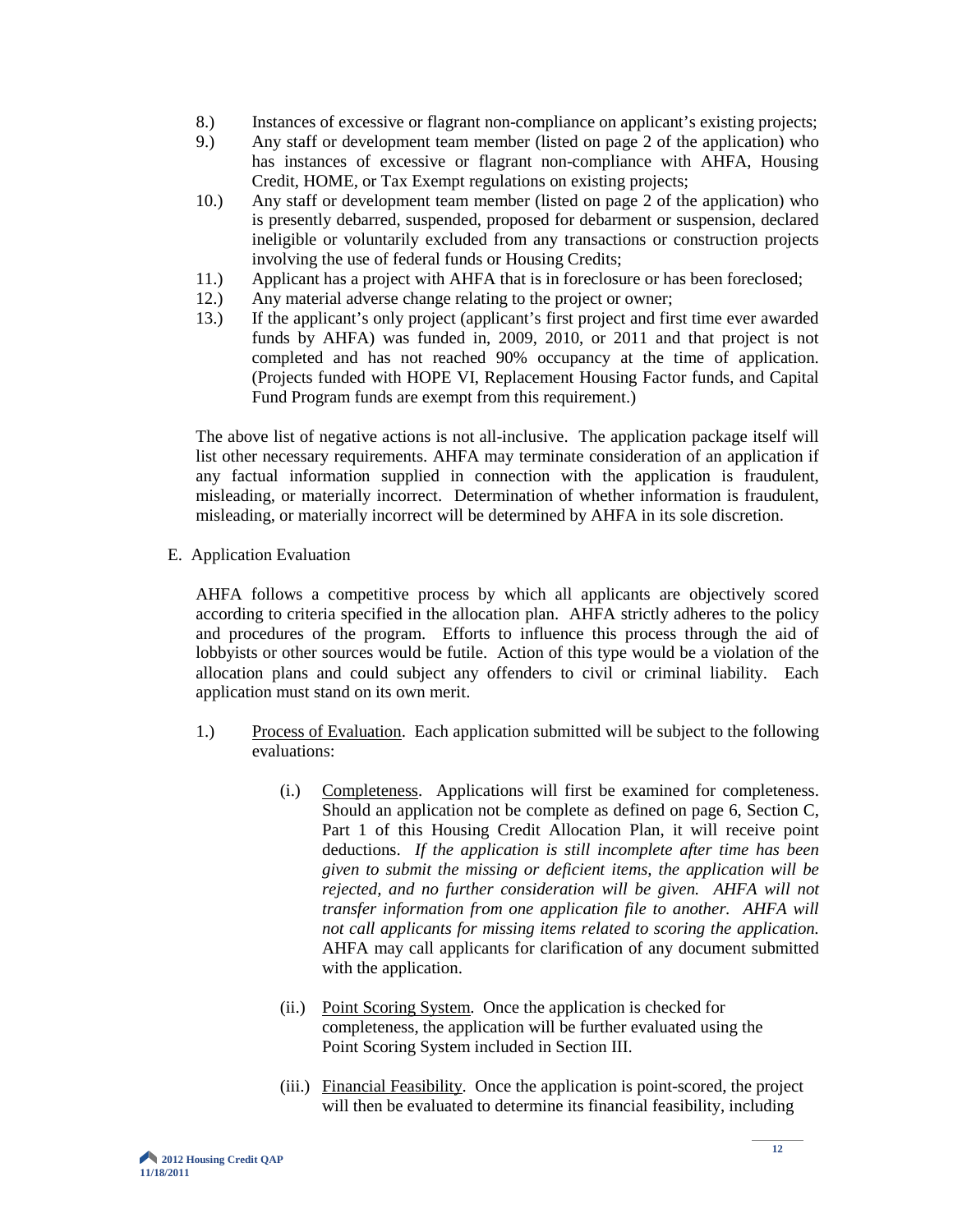examining the market in which the project is located and performing an initial review of costs in connection with the proposed sources of funds. Applications that are not financially feasible at the time of submission because additional sources of funds are necessary will not be considered for funding.

AHFA will require a minimum debt service coverage ratio of 1.20 for Housing Credit development debt financing that would foreseeably result in foreclosure if not repaid. For purposes of this standard, debt service coverage is defined as the ratio of a property's net operating income (rental income less operating expenses and reserve payments) to foreclosable, currently amortizing debt service obligations. AHFA will determine the allowable operating expense based on historic and current Housing Credit properties' financial statements.

AHFA will require the project to establish and maintain throughout the compliance period a minimum operating reserve. The operating reserve will be an amount equal to six months of the projected first year operating expenses plus three months of debt service.

AHFA will require the project to establish and maintain throughout the compliance period a minimum replacement reserve of \$250 per unit annually (for ten years) for all new construction properties targeting the elderly and \$300 per unit annually (for ten years) for all new construction properties targeting families and all rehabilitation properties.

AHFA will underwrite all applications using a fixed 9% and/or 4%.

AHFA will award the lesser of the Housing Credit amount determined by AHFA or the amount requested by the applicant.

AHFA's determination of the appropriate amount of Housing Credits is not a representation or warranty as to the financial feasibility of such project, and may not be relied upon as such by the applicant, owner, developer, investor, lender or any other person. The amount of equity capital (net syndication proceeds) contributed by Investors to a project partnership shall not be less than the amount generally contributed by investors to similar projects in current market conditions. In the event that the project owner receives less equity capital than the amount which should be obtained based on current market conditions, AHFA will underwrite each project at the current market rate. Any equity deficits will become the responsibility the owner to contribute.

All applications will be underwritten the same regardless of project type.

(iv.) Credit Worthiness. AHFA will perform credit investigations of the individuals and trade reports of businesses involved in the development and operation of the project. If these reports prove to be less than satisfactory, the application may be rejected.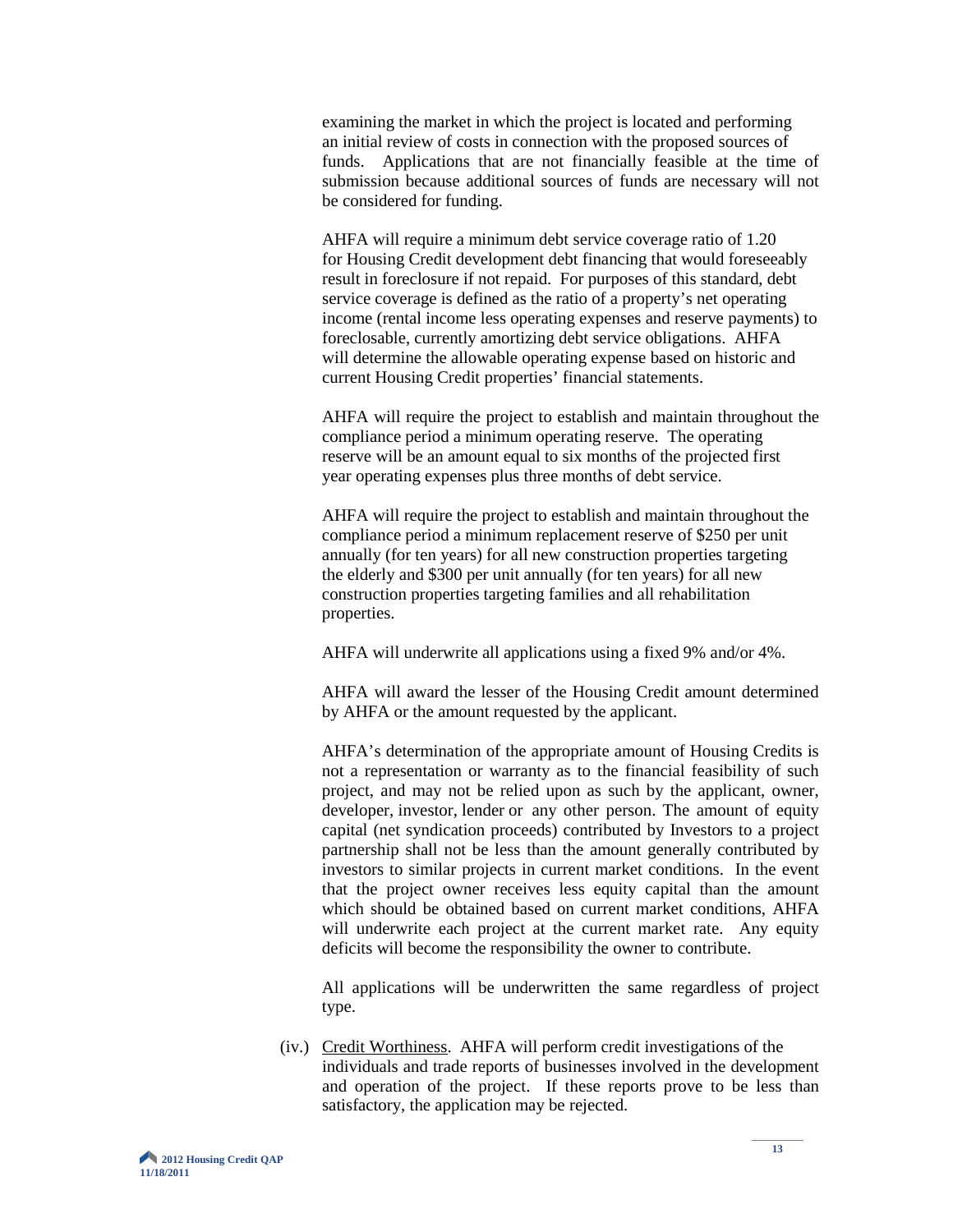(v.) Reasonableness of Project Costs. Any line item costs, square footage costs or total unit costs exceeding a range of reasonableness may be disallowed solely at the discretion of AHFA. Additional information and documentation (verified by AHFA and/or AHFA's designee) may be required to substantiate the reasonableness of the cost. Any allocation made will be determined using AHFA's assessment of cost.

AHFA requires a cost certification made by an independent CPA verifying that the owner has met the 10% test as required by the Carryover Allocation Agreement for Housing Credits. AHFA reserves the right to request certification or verification in a form acceptable to AHFA of any line item cost at any time between the application cycle and final allocation of the Housing Credit. When the project is placed in service, AHFA requires the final cost certification to be made by an independent CPA.

- 2.) Frequency of Evaluation. Applications will be evaluated at least three times:
	- At submission:
	- When the allocation is made; and
	- When the project is placed in service.
- 3.) Cost Certification. The financial feasibility of the project will be evaluated when the project's cost certification package for issuance of the IRS Form 8609 is submitted to AHFA.
- F. Developer and Builder Fees
	- 1.) Developer Fee (New Construction and Rehab). The developer fee, which includes the developer's overhead and profit plus consultant fees and the owner's profit, should not exceed 15% of the total project costs (excluding the developer fee).
	- 2.) Developer Fee (Acquisition). The developer fee on acquisition costs only will be determined based on the following scale:

|                                        | Maximum       |
|----------------------------------------|---------------|
| Per Unit Hard Construction Costs       | Developer Fee |
| \$8,000-\$12,000 rehab expenditures    | 5%            |
| $$12,001 - $16,000$ rehab expenditures | 10%           |
| \$16,001 and over rehab expenditures   | 15%           |

*The Developer fee on Rural Development projects will be capped at 8%. A capital needs assessment will be required on all rehabilitation properties.*

- 3.) Builder Fee. The builder fee, which includes builder profit and overhead, should not exceed 8% of the construction costs, excluding the fee. General requirements must be cost-certified and, as a general rule, should not exceed 6% of the total construction costs. Items included in general requirements will be consistent with HUD and USDA Rural Development regulations.
- 4.) Identity of Interest. AHFA requires that the applicant identify the existence of an identity of interest with any other party to the project including the sale of real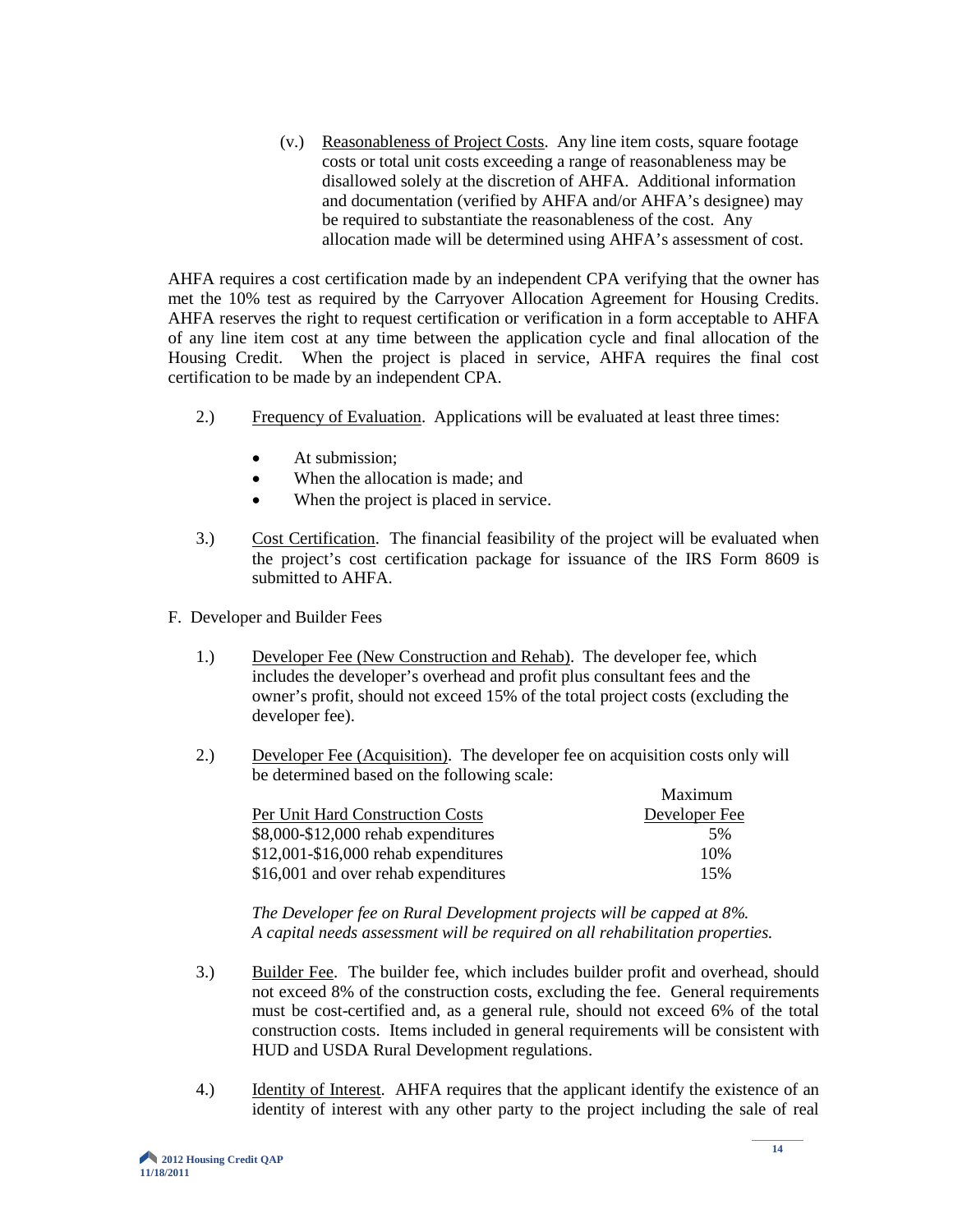estate. "Identity of Interest" is defined in Section II (G) (3) of the Housing Credit Plan.

G. Housing Credit Allocations

Any Housing Credit allocation awarded will be calculated first by using AHFA's computed eligible basis.

- 1.) Four Percent Credit. AHFA will compute the Housing Credit allocation at a maximum of 4% of AHFA's computed eligible basis if the project is financed with tax exempt bonds or qualifying acquisition.
- 2.) Nine Percent Credit. The computed Housing Credit allocation will be a maximum of 9% of AHFA's determined eligible basis for any new building or substantial rehabilitation of an existing building. Applicants applying for the 9% Housing Credit can request at the time of application an increase in Housing Credits up to 130% of AHFA's computed eligible basis.
- 3.) Ceilings. **The intent of the ceilings is to promote fair and objective administration of the Housing Credit program by ensuring that no single applicant can receive an excessive share of the available Housing Credits in any application cycle.**

No single project will be allocated Housing Credits in excess of 12% of the state's 2012 Housing Credit ceiling, and no related entities, principals or individuals as defined below shall be allocated Housing Credits in excess of 12% of the state's Housing Credit ceiling. Regardless of each individual owner's percentage of ownership in a project, 100% of the project's Housing Credit allocation will count towards all caps for all owners.

The Housing Credit ceiling will be determined by the amount Housing Credits the project is eligible to receive using AHFA's computed eligible basis before the increase in basis is applied. The amount Housing Credits received by the increase in basis will be allowed to exceed the owner and project cap for one project only and the owner will not be eligible for any additional Housing Credit allocations. In all circumstances, all Housing Credits received in 2012 competitive cycle will count toward the individual owner's credit cap.

 When Housing Credits are combined with HOME funds, no related entities, principals or individuals as defined by AHFA's identity of interest shall be allocated HOME funds in excess of 15% of the state's 2012 HOME fund allocation. Regardless of the percentage ownership in a project, 100% of the project's HOME fund allocation will count towards all caps.

**Parties that have an identity of interest are presumed to be sufficiently related for them to be treated as single applicant for purposes of the ceilings. As described below, AHFA may in its discretion identify other parties whose relationship is sufficiently close to cause them to be treated as a single applicant for purposes of the ceilings. A significant factor in AHFA's evaluation will be whether, based on the facts and circumstances, a primary**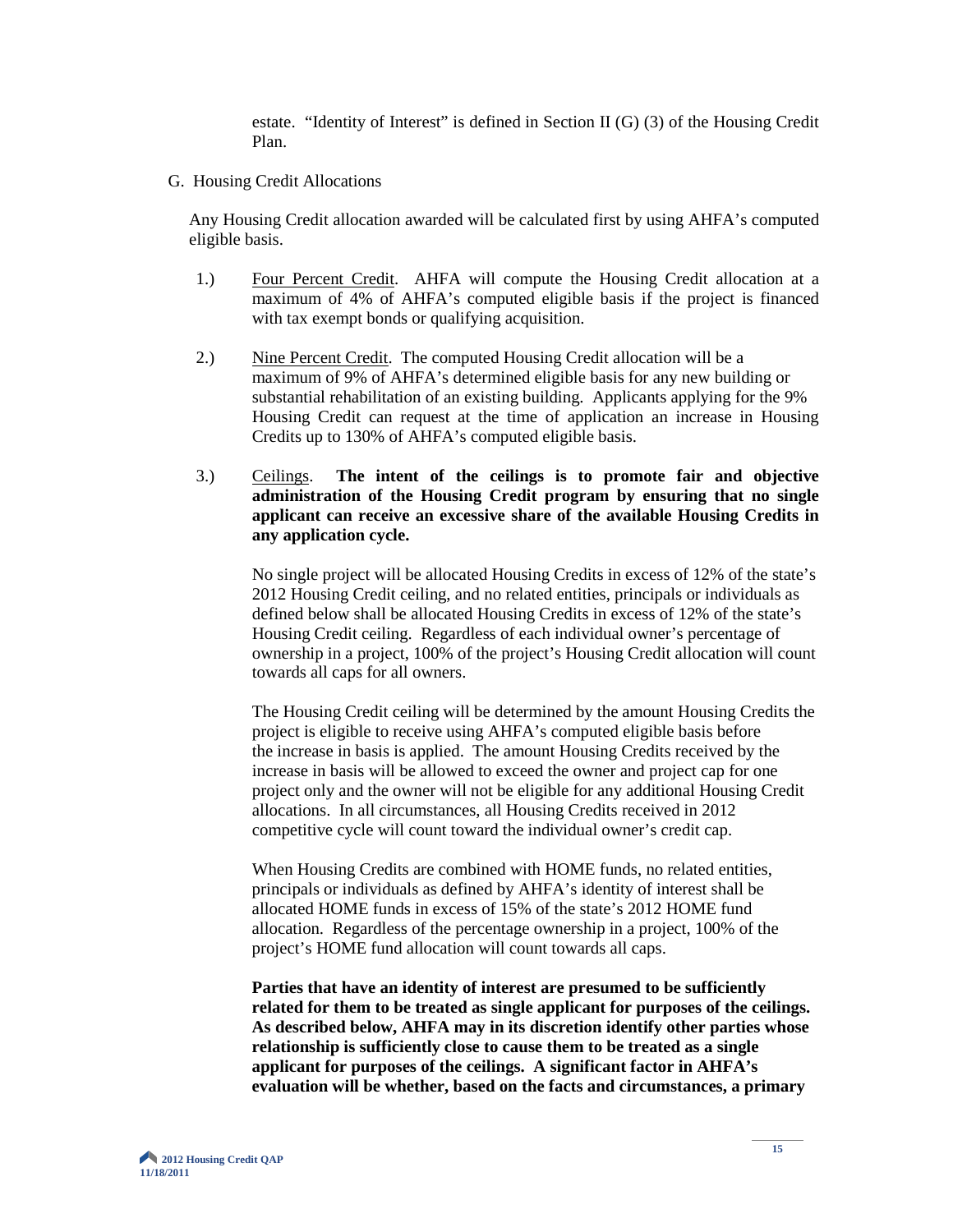#### **purpose of a party's involvement in a project appears to be avoidance of the ceilings.**

The following relationships constitute an identity of interest for purposes of identifying related parties in order to apply the ceilings:

- (i.) Individual persons are considered related to each other (a.) if they have any of the following direct relationships: parent, child, spouse, son-inlaw, daughter-in-law, father-in-law, and mother-in-law., including any such direct relationship created by marriage, remarriage, adoption, or any other legally recognized status, or (b.) if one individual is an employer, by common law or otherwise, of the other.
- (ii.) Entities are considered related to each other (a.) if any director, shareholder, partner, member or any other type of owner of any entity would be considered a related individual (under item a. above) to any director, shareholder, partner, member or any other type of owner of another entity, (b.) if the entity has the ability to control another entity, or (c.) if the entity owns a material interest in another entity. An entity will be presumed to control another entity if it has a percentage of ownership in the other entity or the ability to appoint a percentage of the members of the other entity's governing body (i.e., board of directors, board of trustees, partners, managers, etc…) that would permit it to control the other entity either by operation of law or by agreement. A material interest means any ownership interest in excess of 20% of the stock, partnership interests, membership interests or other forms of ownership of any entity; provided, however, that ownership interests held by Housing Credit investors, Housing Credit syndicators or special administrative partners or members shall be disregarded for purposes of 20% test.
- (iii.) Without limiting the above, a trust will be considered related to any individual or entity if any trustee, trustor, grantor, settlor, beneficiary, permissible distributee, any person or entity serving a role similar to the foregoing, or any person holding power of appointment (general or limited) over trust property would be considered related to the individual or entity under items a. or b. above.
- (iv.) Any other relationship which, while not specifically listed above, is determined to constitute an identity of interest because it is a relationship at least as close as an identity of interest described above or because it would permit an allocation that violates the intent of the ceiling.

#### H. Notification of Approval

The applicant will be notified of AHFA's decision in the form of a reservation letter. The reservation letter will outline actions by which owners, if they accept the terms, must abide. Failure to abide by the terms of the reservation letter will automatically terminate such reservation.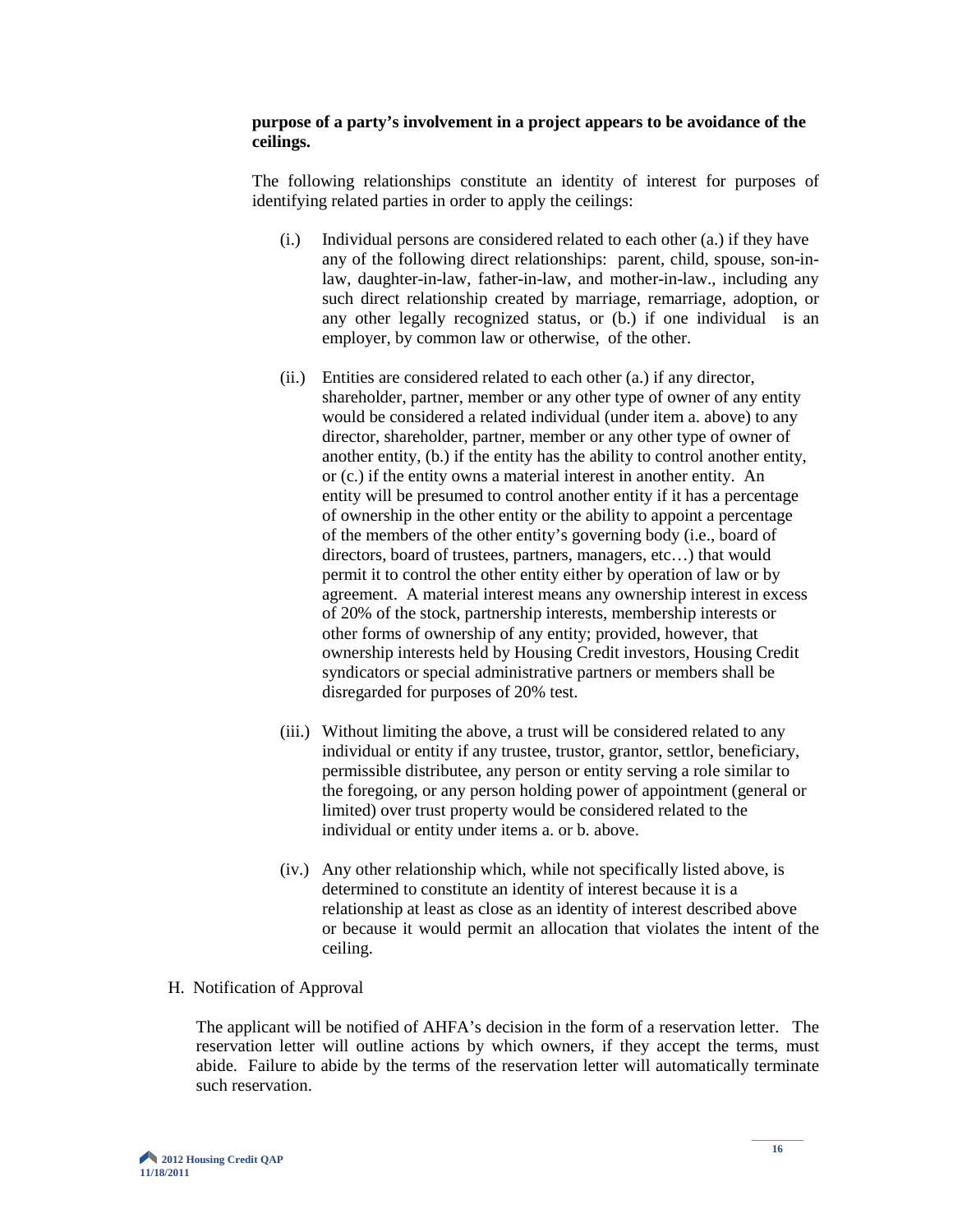I. Progress Requirements After Reservation

From the date of the reservation, the applicant has the outlined time constraints set forth below in which to obtain the following items. AHFA may grant thirty-day extensions of certain items for a fee of \$1,500. **If the applicant requests a change from the original application, AHFA will charge a fee of \$500 for each approved change.** Each change will be charged separately even if submitted with multiple change requests in one letter. All fees are payable in advance. Failure to comply with any one of the items may cause the reservation to be automatically terminated:

- 1.) Within 30 days of the date of the reservation letter, the applicant must:
	- (i.) Submit the Certificate of Existence from the Secretary of State (must be dated prior to execution of the reservation letter).
	- (ii.) Submit the original executed Reservation Letter acknowledging acceptance of the terms and conditions.
	- (iii.) Remit a check (certified funds) (no cash accepted) in an amount equal to 12% *(14% for non-contiguous sites)* of the first years Housing Credit allocation.
	- (iv.) Submit Carryover Allocation Agreement.
- 2.) Within 90 days of the date of the reservation letter, the applicant must:
	- (i.) Submit a legally binding commitment for construction and permanent financing which details the specific terms of funding and repayment and is not subject to further approval of the creditor's board or credit committee.
	- (ii.) Submit an executed binding commitment for syndication, in form and content acceptable to AHFA.
	- (iii.) Submit evidence that an application for a Site Appraisal and Market Analysis (SAMA) or Multifamily Accelerated Process (MAP) has been made if the project is to be financed by HUD.
	- (iv.) Submit the Syndicator Relevant Experience Form in an AHFA provided form.
- 3.) Within 105 days of the date of the Reservation Letter, the applicant must:
	- (i.) Provide stamped plans and specifications.
	- (ii.) Provide a site specific soils report.
	- (iii.) Provide an ALTA/ACSM Certified Survey bound within the Plans and specifications.
	- (iv.) Provide standard AIA form of agreement between owner and architect.
	- (v.) Provide the utility letters.
- 4.) Within 135 days of the date of the Reservation Letter, the applicant must:
	- (i.) Provide certified organizational documents.
	- (ii.) Provide a copy of the complete to-be-built appraisal.
	- (iii.) Provide construction cost estimate summary.
	- (iv.) Provide detailed construction schedule.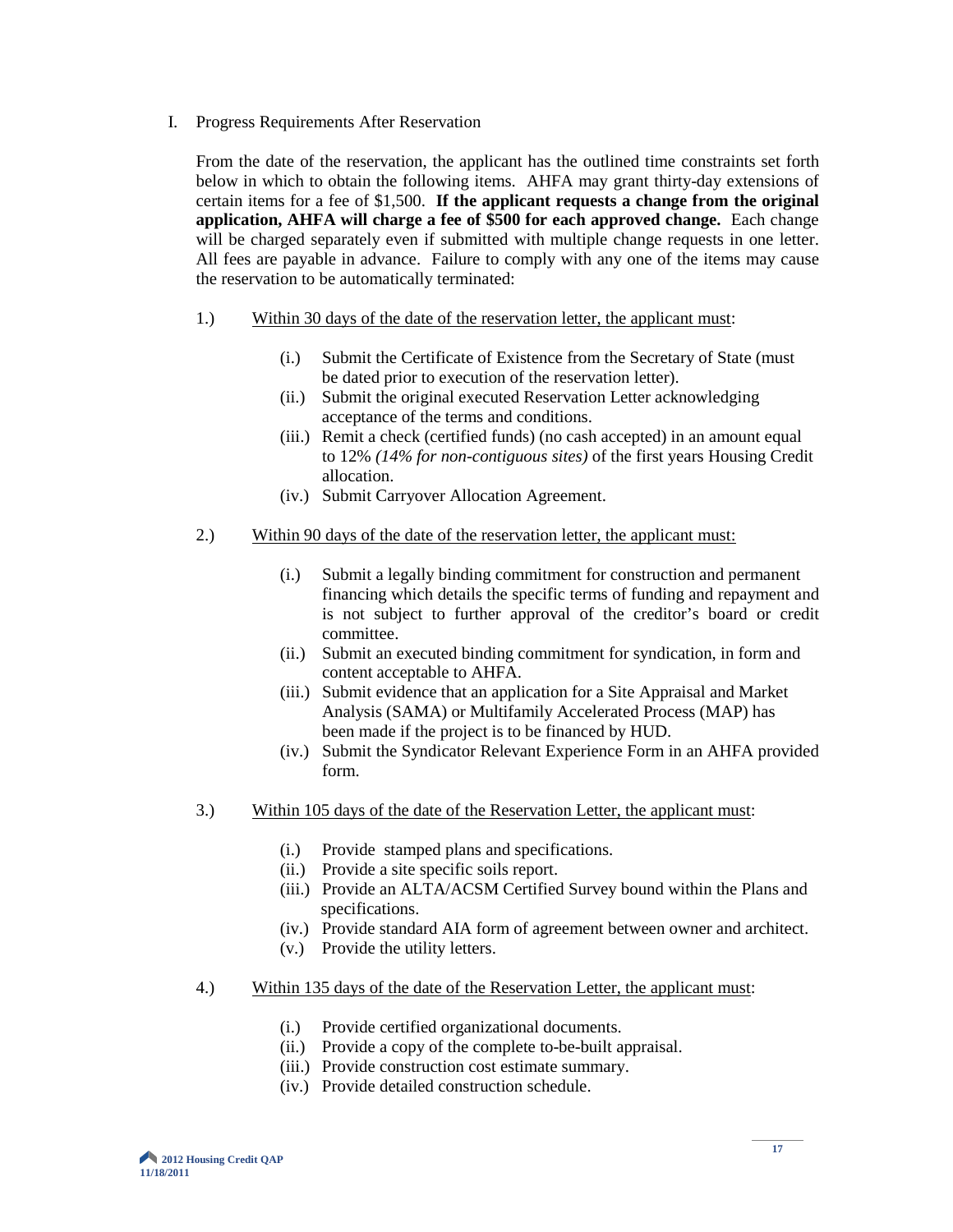- (v.) Provide standard form of agreement between owner and contractor (AIA form)
- 5.) Within 165 days of the date of the Reservation Letter, the applicant must:
	- (i.) Submit a copy of executed construction note or agreement.
	- (ii.) Take full possession of the site as evidenced by the warranty deed.
	- (iii.) Provide original recorded Declaration of Land Use Restrictive Covenants.
	- (iv.) Submit a copy of the building permit.
	- (v.) Provide proof of construction commencement evidenced by copy of Owner's Notice to Proceed to project's General Contractor.
	- (vi.) Provide Title Insurance Policy.
	- (vii.) Provide IRS Form #SS-4 Assignment of Employer Identification Number.
- 6.) The applicant must incur more than ten percent (10%) of the reasonably expected basis in the project by the deadline outlined in the Carryover Allocation Agreement.
- 7.) Within 90 days after the project is placed in service, the applicant must:
	- (i.) Provide AHFA with the Actual Cost Certification package.
	- (ii.) Remit a check (no cash accepted) in an amount equal to \$500 for the processing of the Actual Cost Certification package.
	- (iii.) Remit a check (no cash accepted) in an amount equal to \$750 (\$500 if Housing Credits are combined with HOME funds from AHFA) per lowincome unit for the project's Housing Credit Compliance Fee.
- 8.) The owner must close the first mortgage and receive IRS Form 8609 from AHFA no later than the end of the first year of the credit period. If AHFA is required to amend the IRS Form 8609 due to an owner request or error, a reprocessing fee of \$100 per form corrected will be charged.
- 9.) The owner must place the project in service by December 31, 2014, or request an extension of the placed-in-service date, if eligible, under IRS Revenue Ruling 2007-54, by December 1, 2014.

#### *AHFA is under no obligation to issue 8609s for the current year if the package is received after December 1, 2012.*

J. Negative Action After Reservation.

Should the following actions occur, the reservation of Housing Credits may be terminated:

- 1.) Site change;
- 2.) Change in ownership--a change in the parties involved in the ownership entity (e.g., addition of a new general partner**/**member or removal of an existing general partner**/**member) without prior written consent of AHFA. Examples of situations in which consideration may be given for a change in ownership include, but are not limited to: death or bankruptcy. Any person or entity, including syndicators,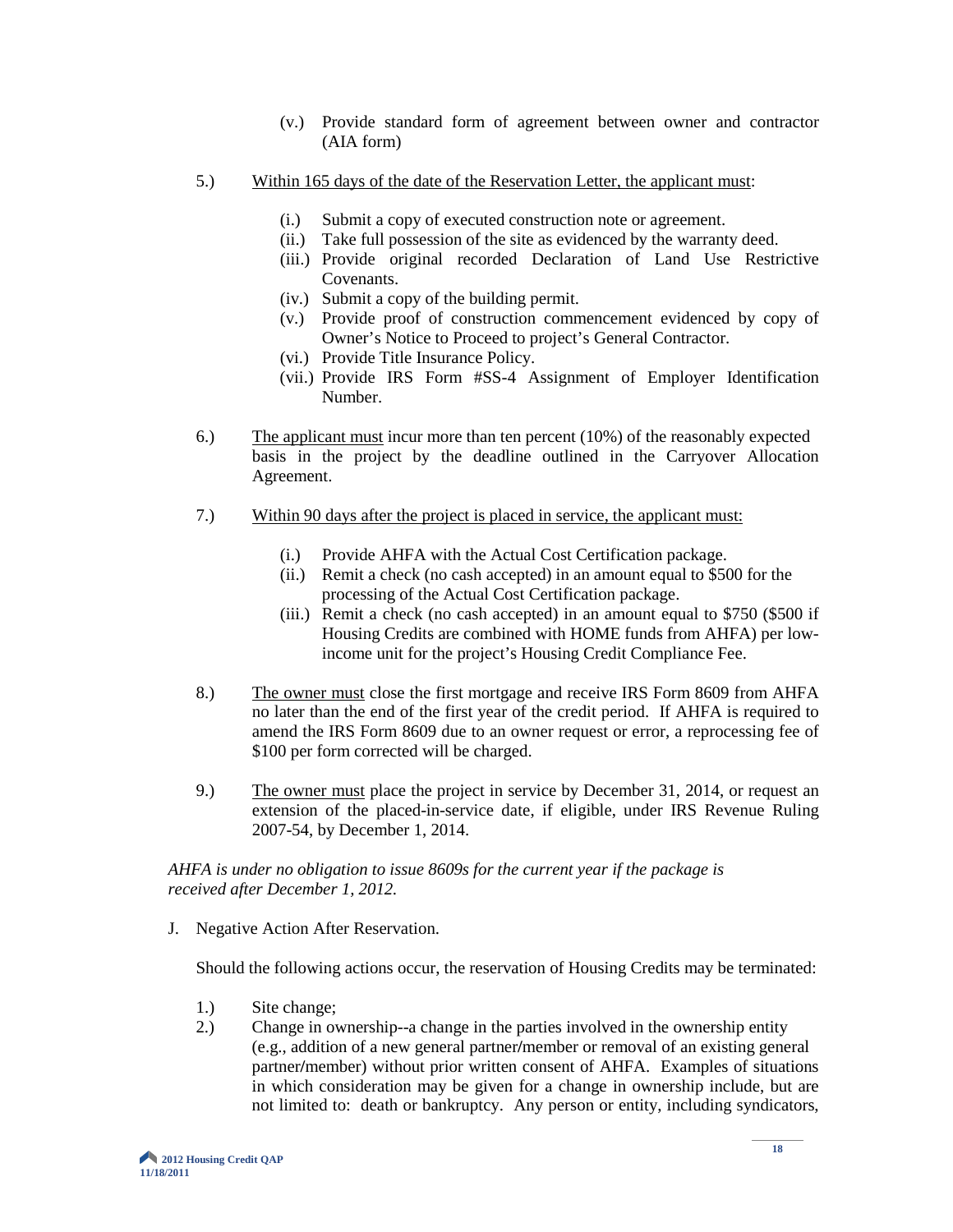that attempts to circumvent this requirement, may be subject to debarment from all AHFA programs;

- 3.) Change in syndication structure--a change in the role of the syndicator or in the distribution of funds/allocation to others through syndication as stated in the application without prior written consent of AHFA;
- 4.) Change in unit design, square footage, unit mix, number of units, number of buildings, etc. (unless changes are required by local regulatory codes);
- 5.) Change in the general contractor without prior written consent of AHFA;
- 6.) Change in the management company without prior written consent of AHFA;
- 7.) Change in the architect without prior written consent of AHFA;
- 8.) Instances of excessive or flagrant non-compliance on applicant's existing projects;
- 9.) Any staff or development team member (listed in the application) who has instances of excessive or flagrant non-compliance with AHFA, Housing Credit, HOME, or Tax Exempt regulations on existing projects;
- 10.) Any staff or development team member (listed in the application) who is presently debarred, suspended, proposed for debarment or suspension, declared ineligible or voluntarily excluded from any transactions or construction projects involving the use of federal funds or Housing Credits;
- 11.) Applicant has a project with AHFA that is in foreclosure or has been foreclosed;<br>12.) Any material adverse change relating to the project or owner; and/or
- 12.) Any material adverse change relating to the project or owner; and/or
- 13.) Any AHFA fee returned due to insufficient funds.

The above list of negative actions is not all-inclusive. The reservation letter itself will list other necessary requirements. AHFA may terminate reservation if any factual information supplied in connection with the project is fraudulent, misleading, or materially incorrect. Determination of whether information is fraudulent, misleading, or materially incorrect will be determined by AHFA in its sole discretion.

K. Change in or Denial of Housing Credit Allocation

The evaluations listed in Section II (E) of the Housing Credit Allocation Plan may result in a possible change in the amount of Housing Credits allocated to a project or denial of the total allocation altogether due, but not limited to, one of the following reasons:

- 1.) Information in the application submitted is determined to be incorrect or fraudulent;
- 2.) Conditions in the Reservation Letter are not met;
- 3.) Changes in the actual cost of the project;
- 4.) Applicant obtains additional subsidies or financing other than those disclosed in the application;
- 5.) Additional syndication proceeds other than those disclosed in the application;
- 6.) Subsequent regulations issued by U.S. Treasury or the IRS pertaining to Section 42; and/or
- 7.) Applicant's failure to notify AHFA promptly of any material or adverse changes in the original application. Material or adverse changes include, but are not limited to, applicant's loss of site control, rights of way, ingress and egress, adverse change in the financial condition of the applicant, and applicant's inability to perform tasks proposed in the application by the deadline set by the applicant and further set or agreed to by AHFA.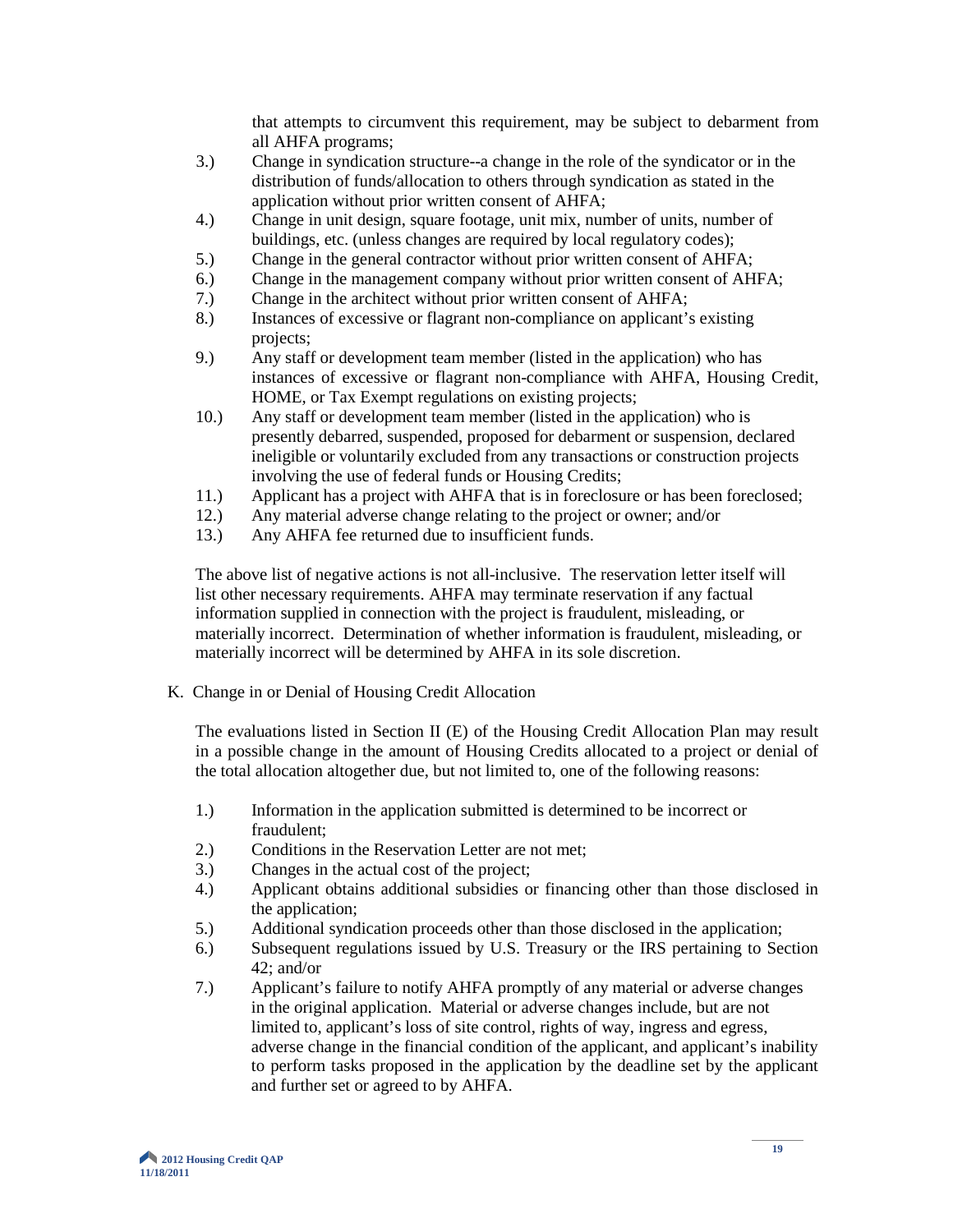L. Memoranda of Understanding

The Memorandum of Understanding ("USDA MOU"), executed August 14, 1997, between AHFA and USDA Rural Development, will apply to applicants seeking both Housing Credits and RHS loan assistance. USDA Rural Development will provide a copy of the USDA MOU to applicants for their guidance when combining assistance provided by both agencies.

The Memorandum of Understanding ("HUD MOU"), executed August 30, 2000, between AHFA and HUD, will apply to applicants seeking both Housing Credits and HUD loan assistance. The HUD MOU gives AHFA the authority to conduct the subsidy layering review to determine if excess federal funds are being used in the project.

M. Disclosure

AHFA will attempt to request all information necessary to make informed decisions regarding Housing Credit allocations. Therefore, it is in the best interest of everyone concerned with the process to disclose completely and accurately all information regarding each proposed project. AHFA acknowledges that errors and misjudgment sometimes occur and simply requests that the applicant notify AHFA of any errors that may occur upon discovery. Any modification made by the applicant to the final cost certification after AHFA has issued IRS Form 8609 is subject to a re-processing fee. Said modification must be acceptable to AHFA in order for the amended 8609 to be issued.

#### **III. POINT SCORING SYSTEM**

Through the point scoring system, AHFA will award points to projects that best meet the identified housing priorities for the State.

The point scoring system will rank each project in two sections (Points Gained and Points Lost). The ranking of the project will be determined by taking the Points Gained section and deducting the Points Lost section to get an overall project score. The point scoring system will largely determine which projects should be funded.

AHFA has separated rehabilitation into two types of projects for selection and funding purposes. Rehabilitation projects are defined as the following:

- 1. A rehabilitation project that has less than 50% occupancy *(of income qualified tenants for the proposed population)* at the time of application will not be considered existing multifamily residential housing due to the fact that it will be adding significant new units to the proposed market. Therefore, the project will be treated as a new construction project when considering funding for targeting elderly and family populations.
- 2. A rehabilitation project that has 50% or more occupancy *(of income qualified tenants for the proposed population)* at the time of application will be considered existing multifamily residential rental housing. Therefore, the project will be treated as rehabilitation of existing multifamily residential housing and the targeted population will not be considered during the funding process.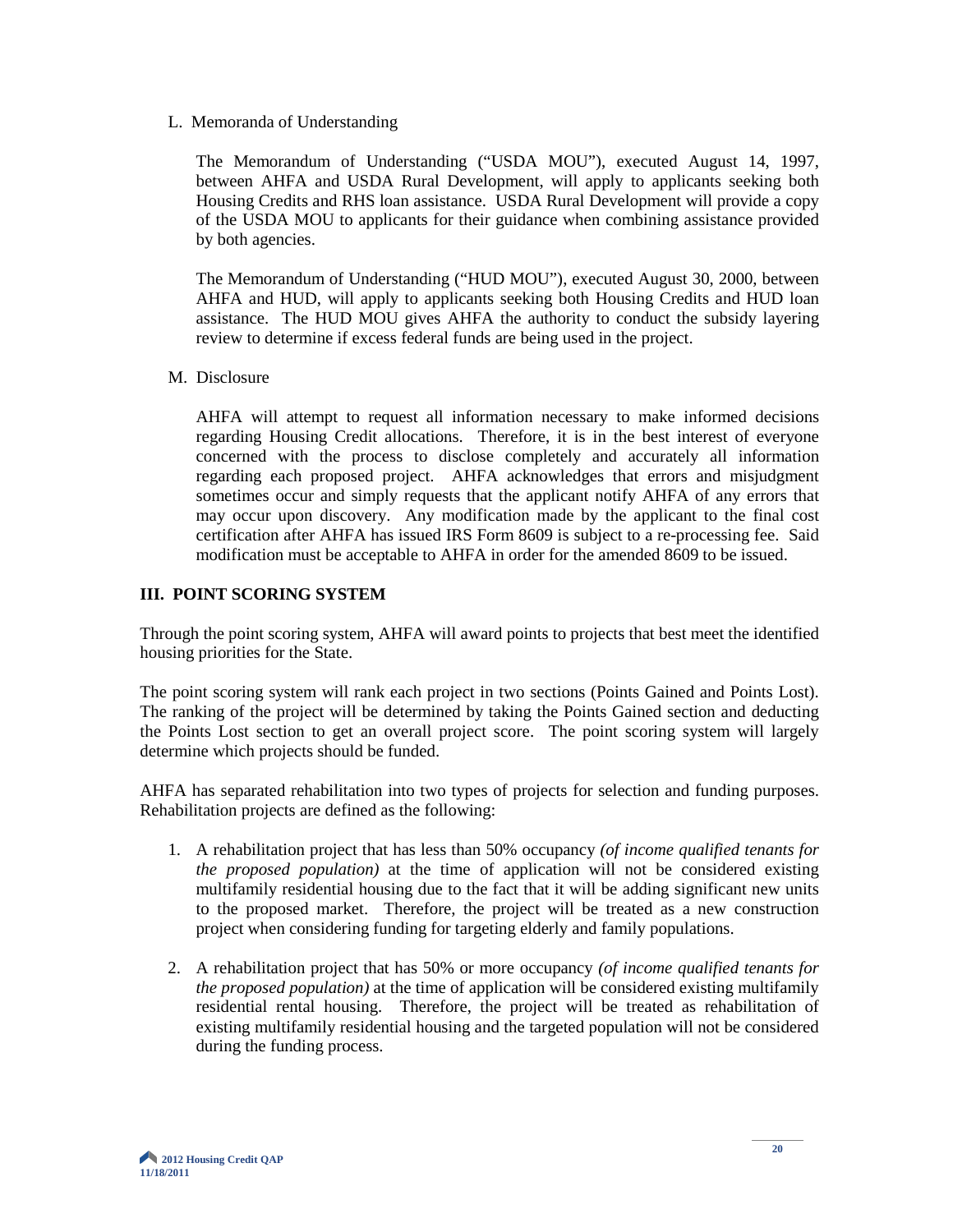AHFA has established a housing priority of balanced distribution of Housing Credits throughout the state in terms of geographical regions, counties, urban, and rural areas. AHFA will achieve this priority by allocating Housing Credits in the following manner:

- In all circumstances, only one new construction project (or one rehabilitation project that is less than 50% occupied at the time of application) and targeting the family population will be selected for funding per county.
- In all circumstances, only one new construction project (or one rehabilitation project that is less than 50% occupied at the time of application) and targeting the elderly population will be selected for funding per county.

#### **Housing Credit Selection Procedures:**

#### **Tier 1 Funding Selection:**

• The highest scoring HOME project combined with Housing Credits and/or Housing Credit project will be funded per county until all HOME and Housing Credit funds have been allocated. **During Tier 1 funding selection, projects in Jefferson and Tuscaloosa Counties will not be subject to the limit of one project per county, and up to three projects may be funded in each of those counties.** All projects must score a minimum of 120 points to be considered for funding in Tier 1.

If AHFA has not allocated all HOME funds and Housing Credits, AHFA will allocate them in the following manner:

# **Tier 2 Funding Selection:**

The highest scoring new construction or rehabilitation project per county will be selected for funding subject to the following restrictions:

- New construction projects must target a different population (elderly versus family) than a new construction project that was previously selected for funding in the same county.
- Rehabilitation projects that are less than 50% occupied at the time of the application must target a different population (elderly versus family) than a new construction project that was previously selected for funding in the same county.

#### **Projects located in Jefferson and Tuscaloosa counties will be exempt from the different population (elderly versus family) in the Tier 2 funding selection.**

In all circumstances, AHFA will not fund more than one project in a county unless there is a market for more than one project in that county.

Projects with a net score of less than 95 points (Points Gained less Points Lost) will not be considered for funding based on project score.

*In the event of a tie between two or more applications the projects will be ranked in the following order to break the tie:*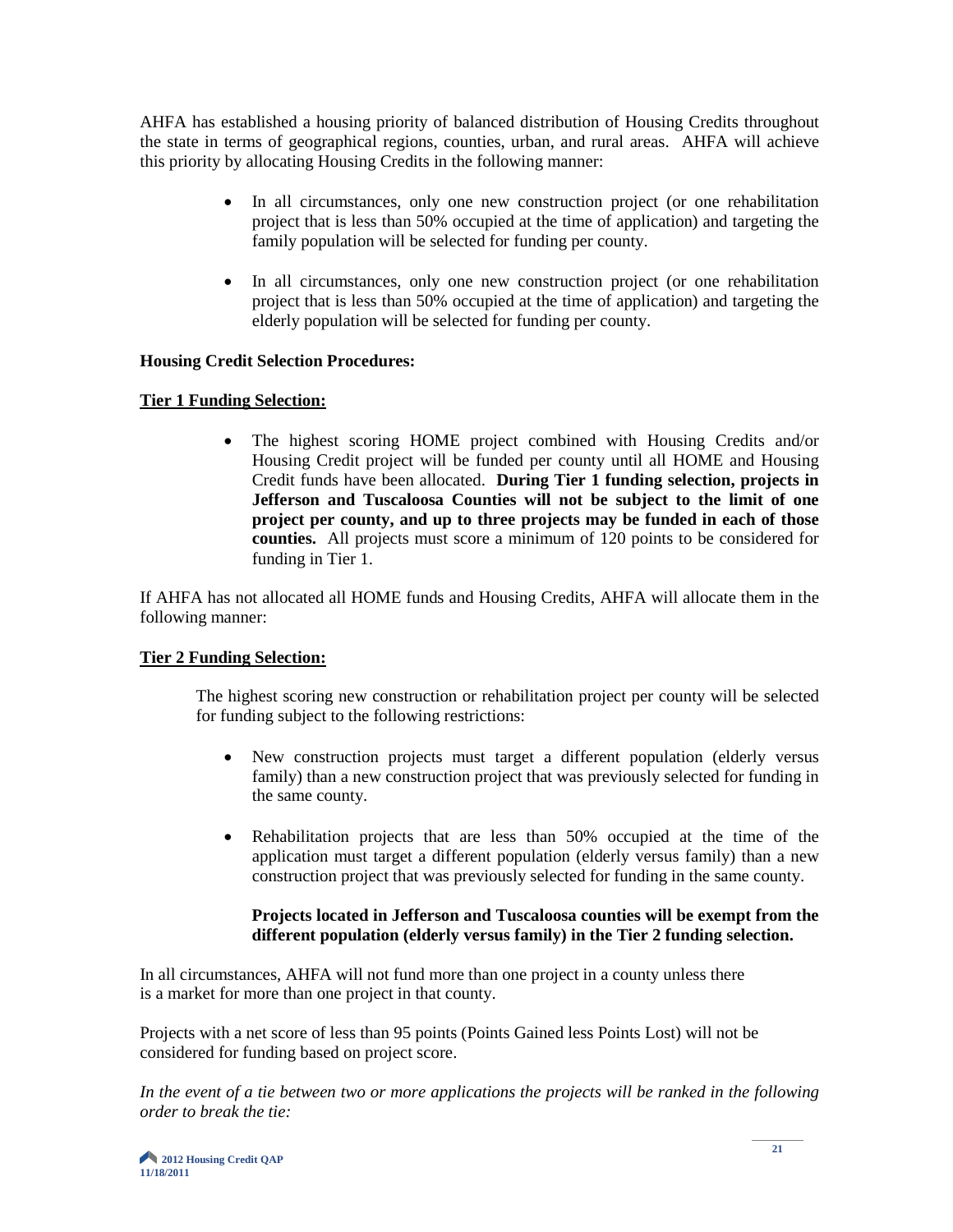*1. The application located in a county that has not received funds in the current cycle by a higher scoring application or CHDO application will be funded until the regulatory fifteen percent (15%) CHDO requirement is met.* 

*2. AHFA will fund the project that has the least amount of participation by the owner in approved Housing Credits and HOME/Housing Credits (combined) projects in the current cycle. Any percentage of ownership reflected on the AHFA provided ownership forms will be considered participation,* 

*3. AHFA will fund the project which is located in a Qualified Census Tract and which has a Revitalization plan. 4. AHFA will fund the project that is intended for eventual tenant ownership. The project must consist of single-family homes, duplexes, or townhomes to be eligible. The applicant must complete the AHFA provided Homeownership Conversion Proposal and provide a plot plan.* 

*5. AHFA will fund the project that has the earliest submission date as evidenced by the time and date stamped by AHFA. Applications that are submitted by 11:00 a.m. on the first day of the application cycle will be entered into a drawing. The drawing will be held as soon as practical in AHFA's boardroom that same day to determine the order of funding in the event of a tie. An impartial person will be selected to draw. The drawing will be open to the public and the results will be posted on AHFA's website.* 

*AHFA reserves the right to deny a Housing Credit reservation to any applicant or project, regardless of that applicant's point ranking if, in AHFA's sole determination, the applicant's proposed project is not financially feasible or viable. Additionally, AHFA may recommend that a Housing Credit reservation be awarded out of the ranking order established by the points earned,*  based on the amount of Housing Credit allocation needed relative to the amount of funding *available for the project to be financial feasible.*

*Regardless of strict numerical ranking, the scoring does not operate to vest in an applicant or project any right to a reservation or allocation of Housing Credits in any amount. AHFA will in all instances reserve and allocate Housing Credits consistent with sound and reasonable judgment, prudent business practices and the exercise of its inherent discretion.*

# **A. POINTS GAINED**

# **1.) Project Characteristics (Maximum 131 Points)**

- (i.) Type of Construction (Maximum 45 Points)
	- (a.) A maximum of 25 points will be given to projects which provide extra unit/project amenities. Refer to the application for distinction between an *extra* amenity and a *required*  amenity.

Points will be awarded for providing the following amenities. Only the amenities listed below will be eligible for points.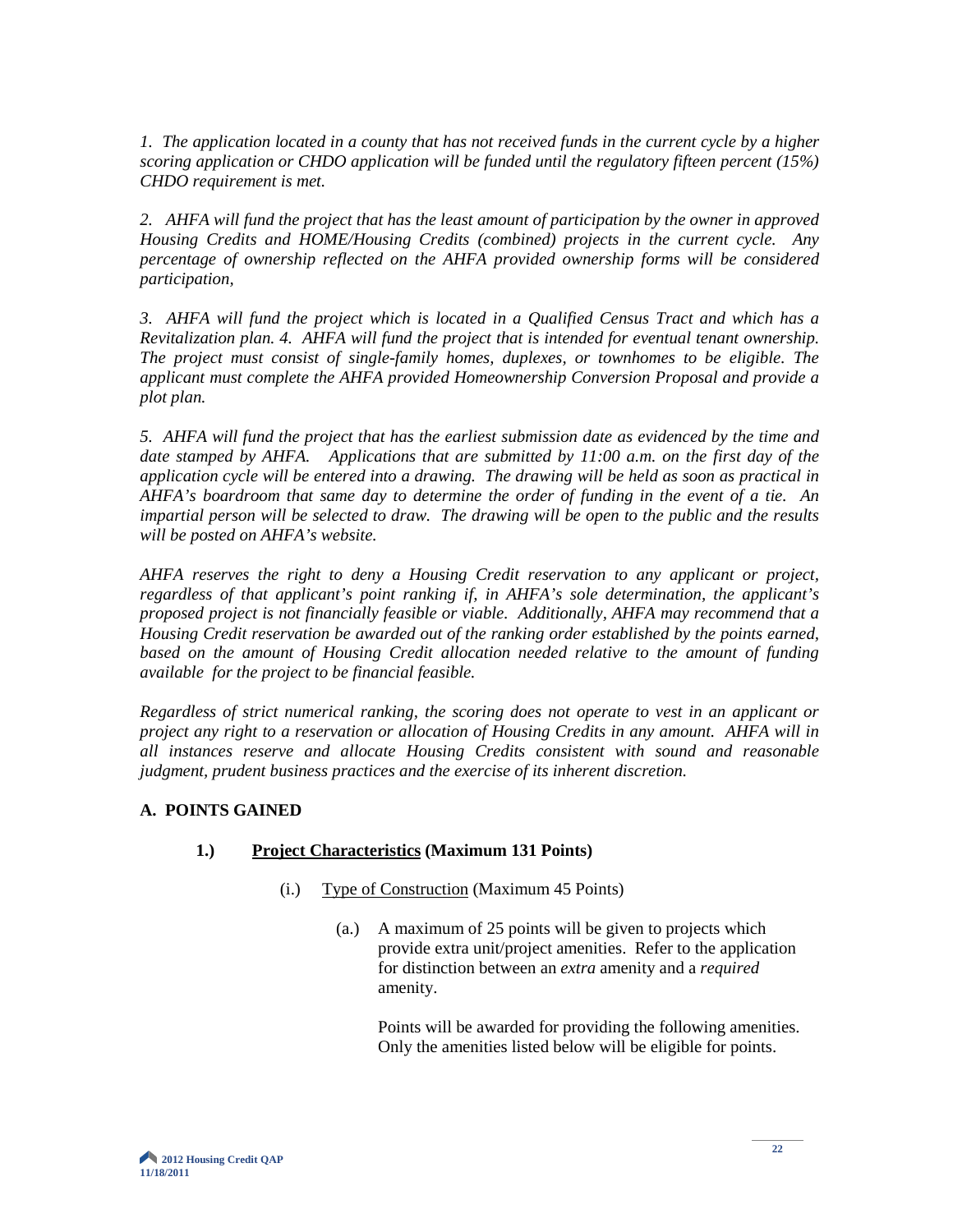#### *4 Points*

Clubhouse Washer/Dryer provided in each unit

#### *3 Points*

Community laundry (not eligible for points if you provide washer/dryer in each unit) Playground Computer center (two or more computers with printer and internet access) Swimming pool Splash Center Exercise room with equipment Dishwasher in each unit Covered bus stop shelter Gazebo

#### *2 Point*

Garbage disposal in each unit Microwave in each unit Ice maker in each unit Washer-dryer connections in each unit (not eligible for point if you provide washer/dryer in each unit) Community TV with cable Basketball court Picnic area with grills Storm doors Provide wireless internet service in clubhouse Putting Green

(b.) 5 points will be given for solid sod, which must provide a minimum of 20 feet (if ground space allows) from all sides of every building and between all buildings and paved areas. Landscaping around and between the buildings is allowed.

#### *New Construction Projects Only (Maximum of 15 points)*

- (c.) 4 points will be given for a 30-year roof as evidenced by manufacturer's warranty.
- (d.) 4 points will be given for storm windows and insulated exterior doors or thermal break insulated windows and insulated exterior doors.
- (e.) 4 points for full brick/cementitious siding, stucco, or concrete masonry unit (CMU) products (no EIFS is acceptable).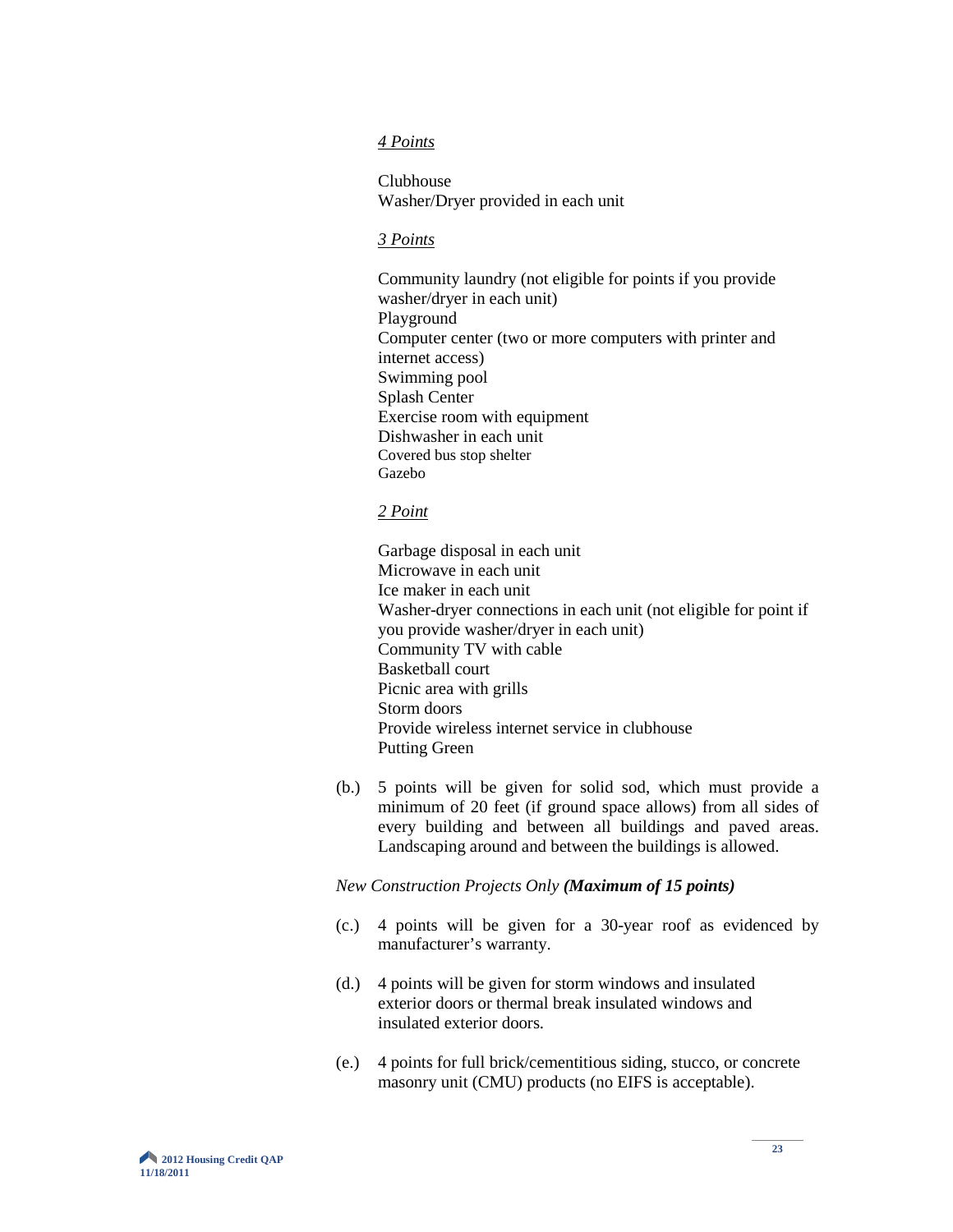**Multifamily units** *(two or more units in a building)* – A minimum of 50% of each exterior building, defined as the exterior façade from finished grade elevation to eave line, shall be brick. Each exterior wall must contain brick up to the bottom of the first floor windows on a two-story unit or the window sill of a one-story unit. The remaining 50% can be cementitious siding, stucco, or CMU products. The CMU products must be decorative, textured, patterned, color core, or painted. All entry areas into the apartment including covered breezeways, porches, balconies, and patios must have brick, cementitious siding, stucco, or CMU to be considered full brick.

**Single-family units** *(single unit/detached building)* – A minimum of 50% of the building, defined as the exterior façade from finished grade elevation to eave line, shall be brick. Each exterior wall must contain brick up to the bottom of the first floor windows on a two-story unit or the window sill of a onestory unit. The remaining 50% can be cementitious siding, stucco, or CMU products. The CMU products must be decorative, textured, patterned, color core, or painted.

(f.) 3 points will be given for underground utilities.

#### *Rehabilitation Projects Only (Maximum of 15 points)*

- (g.) 3 points will be given for replacing existing roof with a 30-year roof as evidenced by manufacturer's warranty.
- (h.) 3 points will be given for replacing all entry doors with insulated exterior doors and replacing all windows with storm windows or thermal break insulated windows.
- (i.) 3 points will be given for replacing all kitchen cabinets and countertops.
- (j.) 3 points will be given for replacing all plumbing fixtures.
- (k.) 3 points will be given for replacing all HVAC equipment
- (l.) 2 points will be given for replacing all kitchen appliances.
- (m.) 1 point will be given for replacing all water heaters.

*All points for rehabilitation construction items will be verified by the Capital Needs Assessment and Architect's Certification submitted with the application. Both documents must be completed and certified by the project Architect.*

(ii) Energy Conservation and Healthy Living Environment (Maximum of 24 points)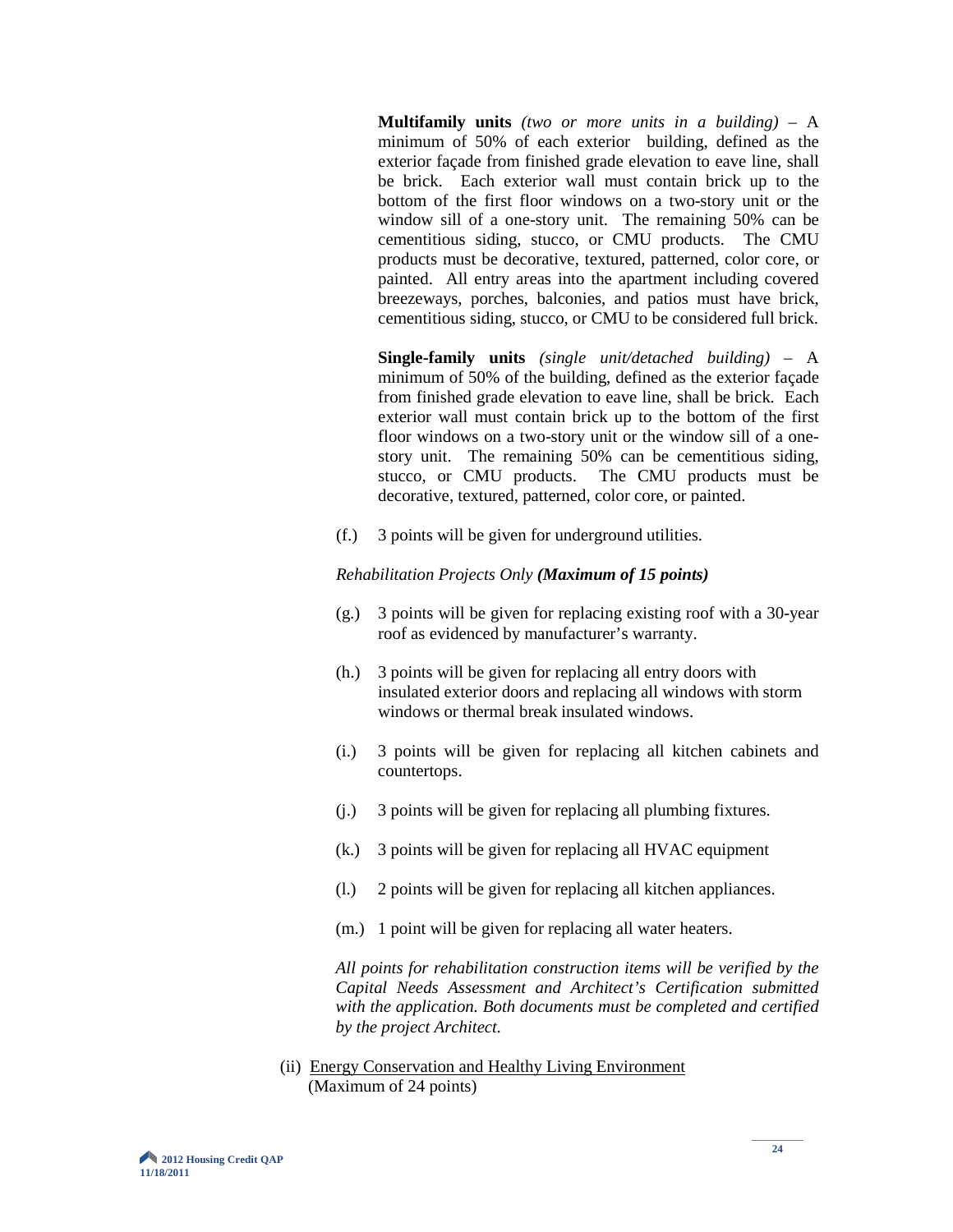- (a.) 4 points will be given to projects that promote energy conservation by exceeding the standards of the Council of American Building Officials Model Energy Code, as verified by the project architect.
- (b.) 4 points will be given to projects that are designed and built or rehabilitated to exceed a 15-year maintenance-free exterior standard, as verified by the project architect.
- (c.) 4 points will be given for all units containing Energy STAR rated appliances (refrigerator and dishwasher).
- (d.) 4 points will be given for attic insulation to R-38 (all attic spaces must be insulated in new construction and rehabilitation proposals).
- (e.) 4 points will be given for ARI rated furnace (90% AFUE), or heat pump (HSPF 7.8 for both HP 1.5 ton units and HP 2.0 ton units).
- (f.) 4 points will be given for the kitchen range hood ventilation to be vented to the exterior and equipped with a damper.
- (g.) 4 points will be given for ceiling fans in living rooms and all bedrooms.
- (h.) 4 points will be given for R-19 insulation in all exterior walls.
- (i.) 4 points will be given for projects that use solar power generation for all common items such as security lighting, parking lighting, and features in common areas.
- (iii.) Rent Affordability (Maximum 8 Points)

A maximum of 4 points will be given to projects, which have a commitment for additional subsidies from the Federal Home Loan Bank for Affordable Housing Program (AHP) funds (AHP funds must be in the form of a grant from Federal Home Loan Bank), HOPE VI funds, HOME funds (AHFA's HOME funds do not qualify), USDA Rural Development 515 funds, CDBG, Neighborhood Stabilization Program funds, Capital Fund Program Grant, Replacement Housing Factor Fund Grant, Weatherization Program funds, CHOICE Neighborhood funds, Promised Neighborhood funds, and HUD's Economic Development Initiative program funds funded through the Community Development funds. The commitment must be a fully executed firm commitment from the applicable entity that will be granting the funds to project.

- 4 points \$15,000 per unit
- 3 points \$10,000 per unit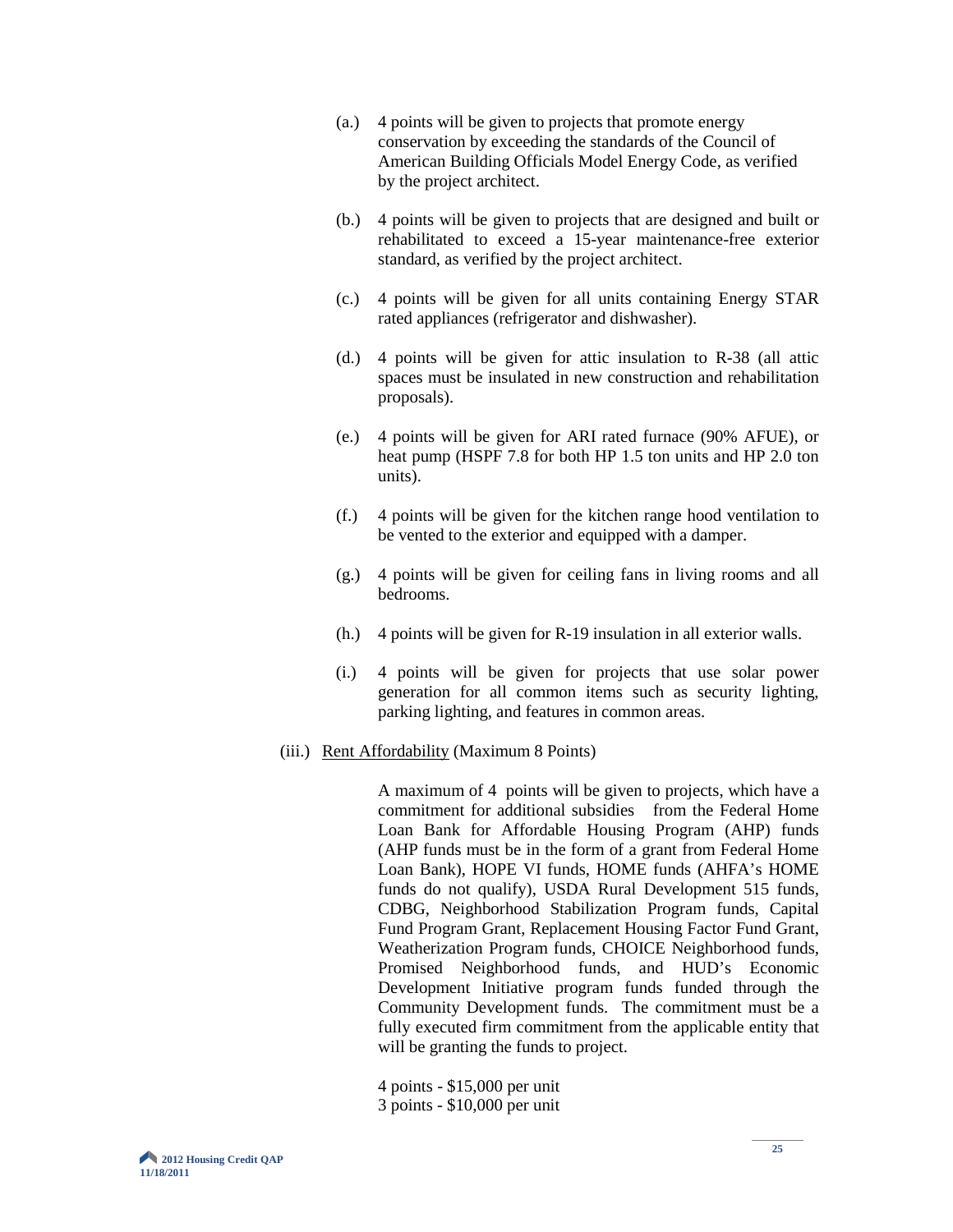2 points - \$4,000 per unit

 4 points will be given to projects which have committed in writing to extend the low-income set-aside 5 years beyond the 15 years required by law.

- (iv.) Tenant Needs (Maximum 10 Points)
	- (a.) A maximum of 5 points (1 point each) will be given to applicants that provide services and/or activities for the tenants free of charge. In order for the service to be eligible for points, the owner must pay for the service, provide a place for the service, or provide transportation to the service. One point will be awarded for each fully completed Tenant Service form (see application package). **The Tenant Service form must be signed by the service provider to be eligible for points. (Example: A representative of Fire Department must sign as the provider if fire safety is offered as a service. The following services are the only services eligible for points.**

Holiday festivities (3 times annually) Computer training (monthly) Financial (2 times annually) Tutoring assistance (weekly) Potluck dinners (2 times annually) Fire safety (2 times annually) Police safety (2 times annually) Game night (monthly) After- school program (weekly) Arts and crafts (monthly) Movie night (monthly) Mom's day out (monthly) Monthly newsletter Blood pressure screening (4 times annually) CPR classes (2 times annually)

- (b.) 3 points will be given to projects with 100% of the units in the project designed, equipped and set-aside for elderly.
- (c.) 3 points will be given to projects targeting low-income families (individuals with children) with a minimum of 15% of the units having three or more bedrooms. **(If an applicant chooses 100% elderly, the applicant** *will not* **receive points for three or more bedrooms.)**
- (d.) 2 points will be given to projects which have committed in writing to target households on the public housing waiting list.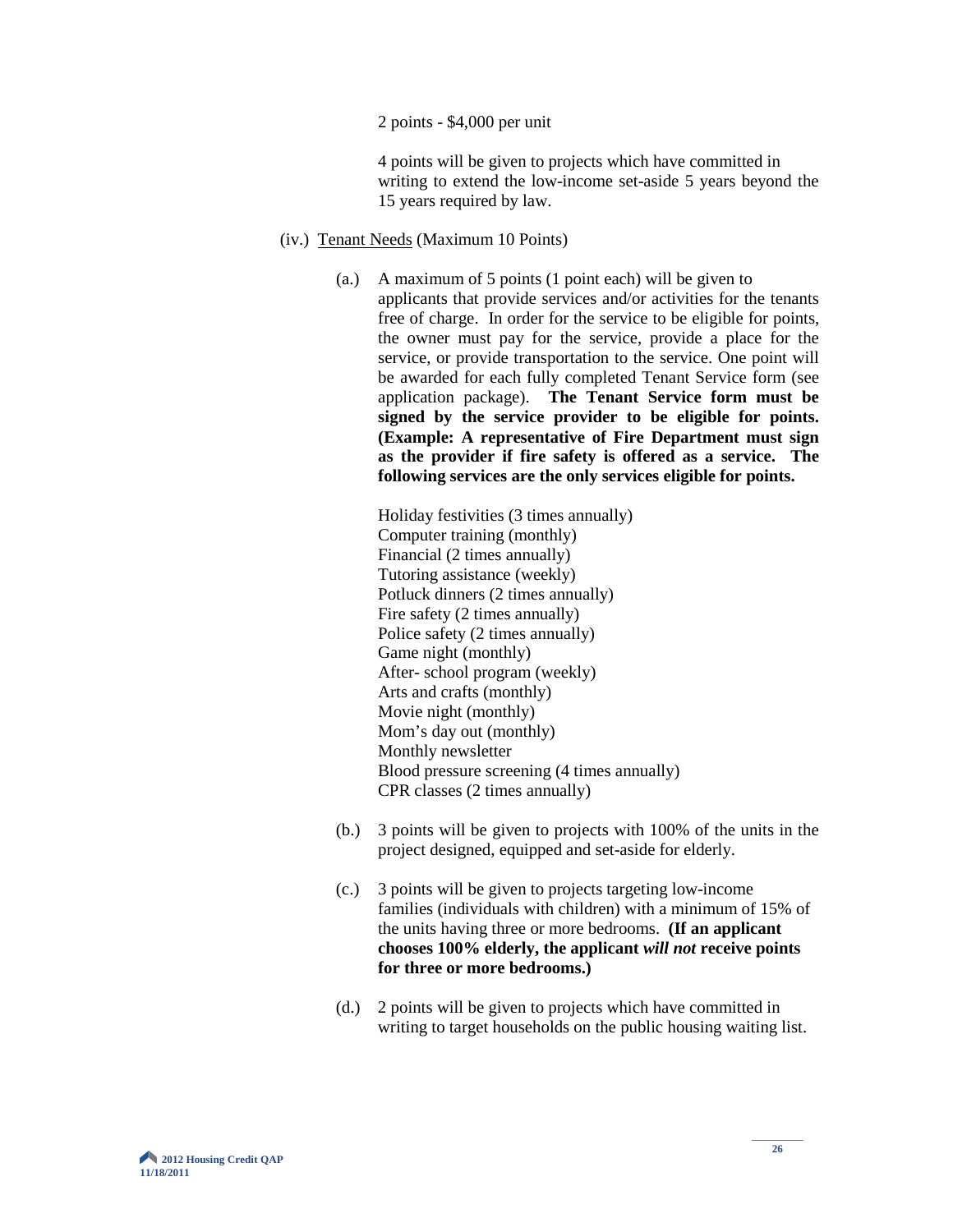- (v.) Readiness Issues (Maximum 14 Points)
	- (a.) 5 points will be given to applicants with evidence of attendance at the AHFA sponsored HOME/Housing Credit Training Seminar. The attendant must be a member of the development team.
	- (b.) 5 points will be given for evidence that the applicant has secured construction and permanent financing sufficient to complete the project, as evidenced by a firm letter of commitment from a lending institution. The borrower must accept the commitments, if required by the lending institution. A general letter of interest or support is *not* a firm commitment. To be considered a commitment, the document must contain the terms, conditions, interest rate, disbursement conditions, security requirements, and repayment provisions and be signed by an authorized representative of the lending institution. The commitment may be subject to an allocation of Housing Credits or HOME funds. The commitment may not be subject to final credit approval by the lending institution. If the applicant is applying for HOME funds the first mortgage must have a twenty-year term and a twenty-year amortization. If the project is an acquisition/ rehabilitation and the applicant is assuming the existing mortgage, the applicant must submit an approved assumption agreement or a commitment from the applicable lending institution approving the transfer.
	- (c.) 2 points will be given for evidence of availability of *all* utilities (electricity, gas, water, sewage, and telephone) to the site or evidence that they will be provided. *The sewage letter must state whether there is capacity to serve the proposed units. Evidence must be in the form of a signed letter from the utility provider this also includes rehabilitation projects. Existing properties must provide documentation that the development is currently being serviced by all required utilities.*
	- (d.) 2 points will be given for dated and executed organizational documents.
- (vi.) Project Type (Maximum 6 Points)
	- (a.) 3 points will be given for rehabilitation of existing buildings that are listed on the National Register of Historical Places.
	- (b.) 3 points will be given for rehabilitation of existing multifamily residential rental housing.
- (vii.) Location (Maximum 24 Points)
	- (a.) Points Gained for Site Selection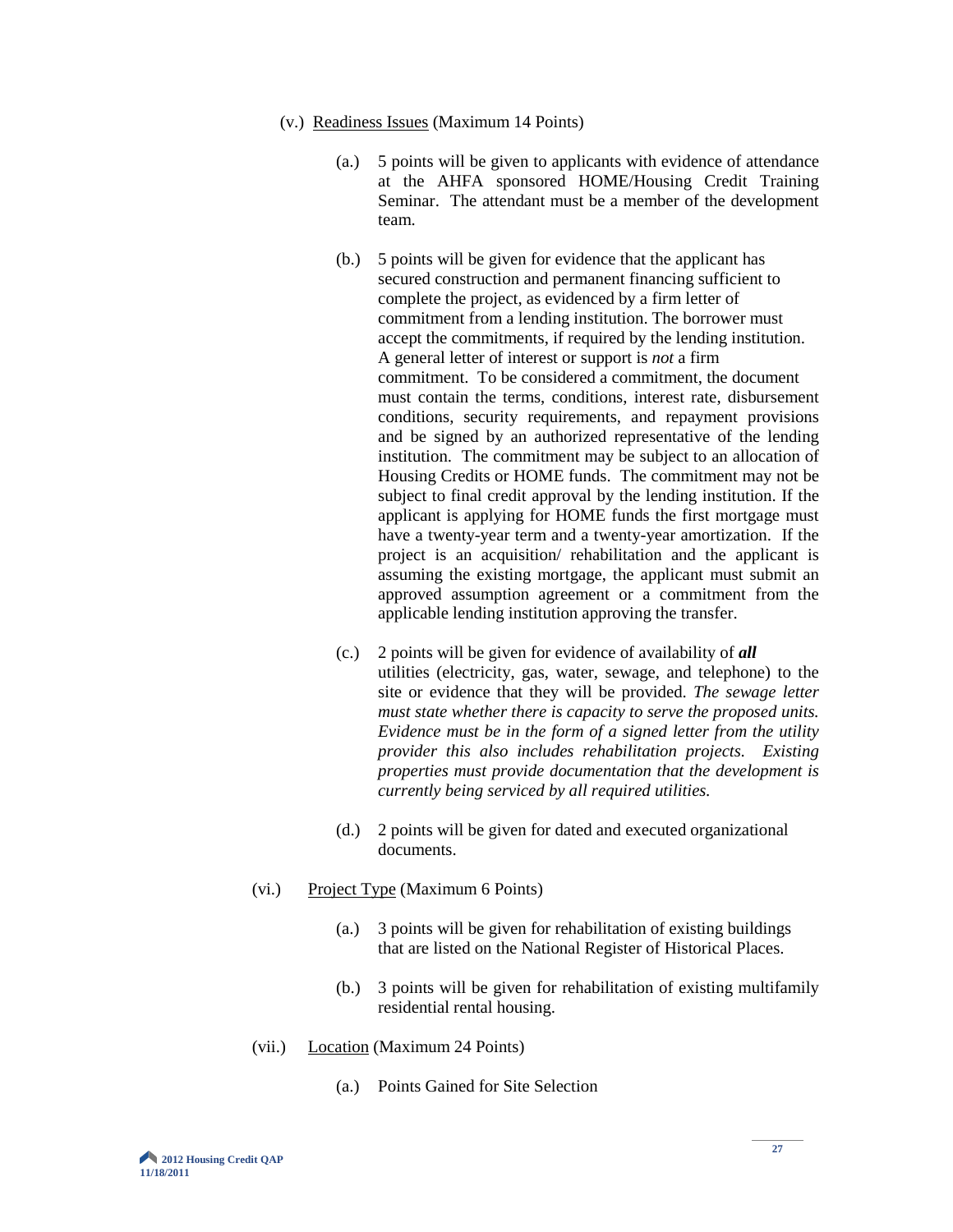Sites Located in Disaster Counties (Maximum 4 points)

Points will be awarded for the following counties that lost the greatest number of housing unit due to the tornados, storms and flooding on April 27, 2011. *(Not all counties that were federally declared Disaster Areas are eligible for these points.)*

4 points - Jefferson, Tuscaloosa; 3 points - St. Clair, Franklin, Marion, Limestone, DeKalb; 2 points - Lawrence, Madison; 1 point - Cullman, Marshall, Calhoun and Walker.

Neighborhood Characteristics (Maximum 20 points)

Points will be awarded for the following services located within the specified distance of the site. Distance will be measured by odometer from the automobile entrance of the proposed project site to the closest automobile entrance to the parking lot of the applicable service. Points will only be awarded for the services listed below.

#### **4 points (3 miles)**

Grocery store Hospital/Doctor Office Pharmacy/Drug Store Convenience Store Bank/Credit Union U.S. Post Office

- (b.) Points Deducted for Site Selection
	- (1.) Negative Neighborhood Services (No Maximum)

(There **is not a limit** on the amount of points that can be deducted for negative neighborhood services.)

5 points **each** will be deducted if any of the following incompatible uses are adjacent to the site. *Adjacent is defined as nearby, but not necessarily touching. (The following list is not all inclusive).*

| Junk yard/dump                        | Pig/chicken farm     |
|---------------------------------------|----------------------|
| Salvage yard                          | Processing plants    |
| Wastewater treatment facility         | Industrial           |
| Distribution facilities               | Airports             |
| <b>Electrical utility Substations</b> | <b>Liquor Store</b>  |
| Railroads                             | Prisons              |
| Adult video/theater                   | Solid waste disposal |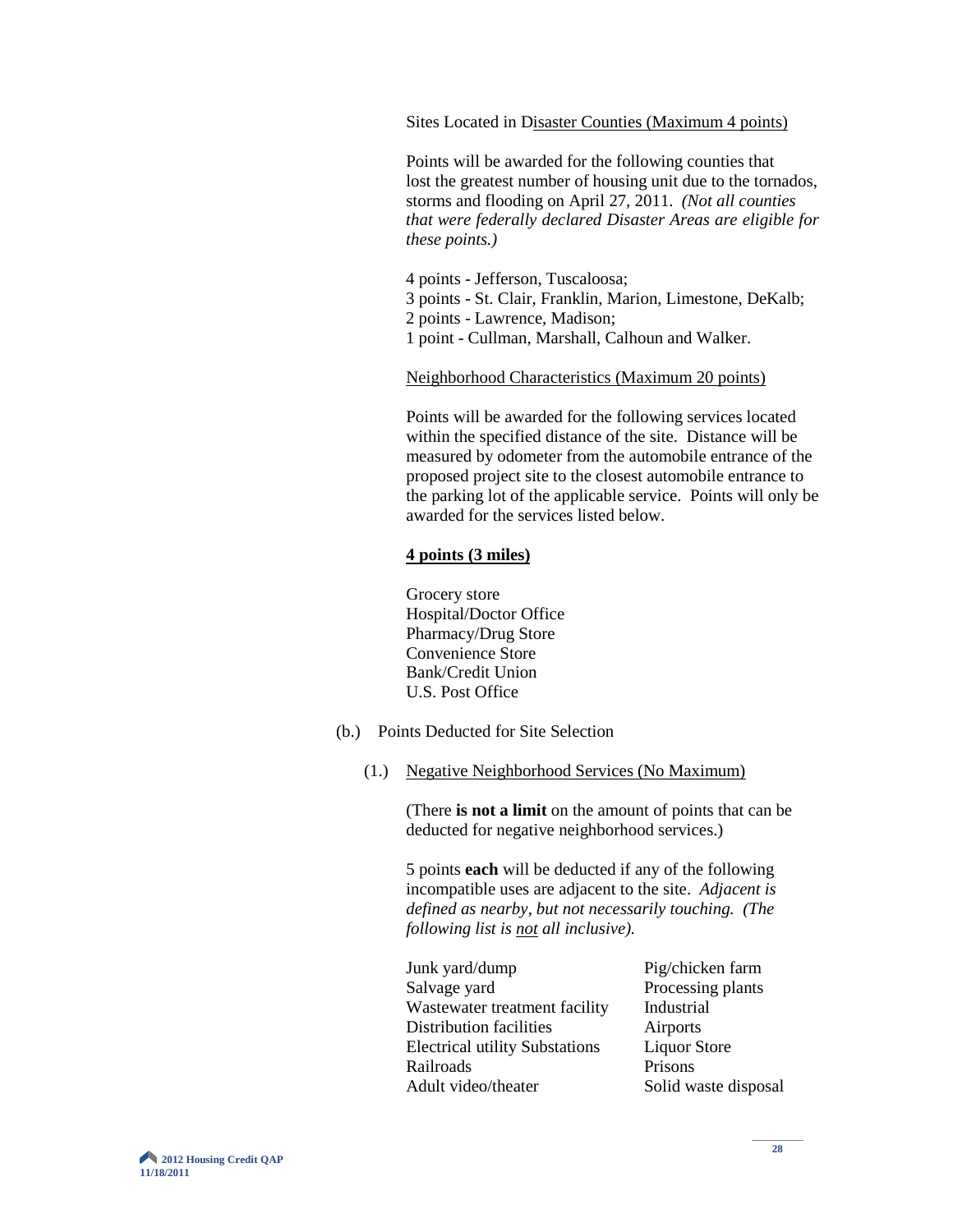2 points **each** will be deducted if any of the following incompatible uses listed are within ½ mile of the site. (The list is not all inclusive).

| Junk yard/dump                | Pig/chicken farm     |
|-------------------------------|----------------------|
| Salvage yard                  | Processing plants    |
| Wastewater treatment facility | Airports             |
| Prisons                       | Solid waste disposal |

(2.) Accessibility (Maximum 2 points Deducted**)**

2 points will be deducted if the condition of the streets and sidewalks are unsatisfactory. The width of the streets will be taken into consideration.

#### **2.) Applicant Characteristics (Maximum 28 Points)**

- (i.) 5 points will be given to applicants with participation of minorities or women. To qualify for the points for participation of minorities or women, the application must meet one of the following requirements:
	- Minorities or women have ownership in the project;
	- Minority- or women-owned business or individual(s) is/are listed as the developer on page 2 of the application;
	- Applicant/Owner guarantees at least 10% of the total building cost (line 19 of the Estimated Cost Certification) is awarded to minority- or women-owned businesses.

*In all cases, the minority or female individual(s) must have at least a 50% ownership interest as the project's general partner or 50% ownership interest in the participating business to qualify for the points. These businesses include, but are not limited to, real estate firms, construction firms, appraisal firms, management firms, financial institutions, investment banking firms, underwriters, accountants, and providers of legal services. The name and address of the company and the anticipated contract amount must be listed at the time of application on the form provided by AHFA in the application package in order to receive the points.*

(ii.) A maximum of 10 points will be given to owners (individual(s), corporation(s), or in the case of a limited partnership, the general partner(s)) who have previous successful experience in the development of multifamily housing. Mobile home developments, hospitals, sanitariums, life care facilities, or intermediate care facilities **are not** considered multifamily housing for purposes of qualifying for points. The owner may include experience gained as an owner in another firm, but not as an *employee* of another firm. Applicants must **currently own** the properties listed for development points.

> 10 points (1000+ units or 10+ projects) 9 points (900 - 999 units or 9 projects) 8 points (800 - 899 units or 8 projects)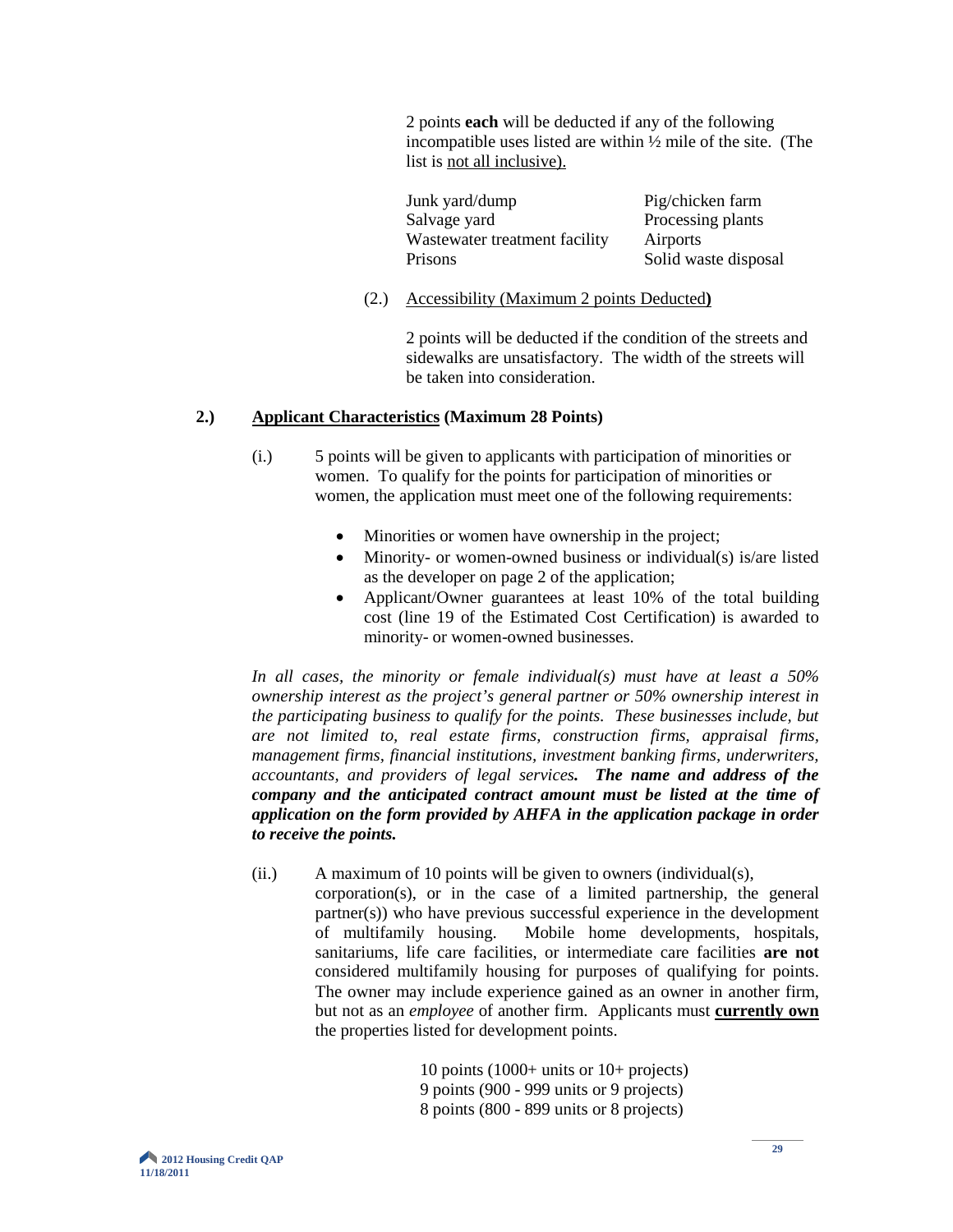- 7 points (700 799 units or 7 projects) 6 points (600 - 699 units or 6 projects ) 5 points (500 - 599 units or 5 projects) 4 points (400 - 499 units or 4 projects) 3 points (300 - 399 units or 3 projects) 2 points (200 - 299 units or 2 projects) 1 point (100 - 199 units or 1 project)
- (iii.) A maximum of 10 points will be given to applicants with sound experience as managing agents of **low-income** housing. This experience is defined by the highest number of units currently managed. Only those units in projects that are considered low-income units will be counted in this total.

10 points (1000+ units or 10+ projects) 9 points (900 - 999 units or 9 projects) 8 points (800 - 899 units or 8 projects) 7 points (700 - 799 units or 7 projects) 6 points (600 - 699 units or 6 projects) 5 points (500 - 599 units or 5 projects) 4 points (400 - 499 units or 4 projects) 3 points (300 - 399 units or 3 projects) 2 points (200 - 299 units or 2 projects) 1 point (100 - 199 units or 1 project)

(iv.) A maximum of 3 points will be given to applicants that have been awarded Housing Credits or HOME Funds from AHFA. The applicant must have received IRS form 8609 or have closed the HOME loan and be in compliance at the time of allocation to qualify for the points. Applicants must **currently own** the properties listed for development points:

| 3 points | $(300+$ units or 3+ projects)                    |
|----------|--------------------------------------------------|
| 2 points | $(200-299 \text{ units or } 2 \text{ projects})$ |
| 1 point  | $(100-199 \text{ units or } 1 \text{ project})$  |

#### **B. POINTS LOST**

1.) Incomplete Application (No Maximum Points Lost)

**If threshold documentation is missing or a threshold requirement is not met at the time AHFA receives the application, the application will no longer be considered. AHFA may request a clarification of a threshold requirement and determine if the application is complete at AHFA's discretion.** 

One (1) point per missing and/or incomplete document will be deducted from an applicant's score if AHFA, during the completeness check or any time during the evaluation of the application, must notify the applicant of any document(s), which must be submitted. If the documents are not received by the specified time, the application will no longer be considered.

2.) Compliance (Maximum Loss of 30 Points)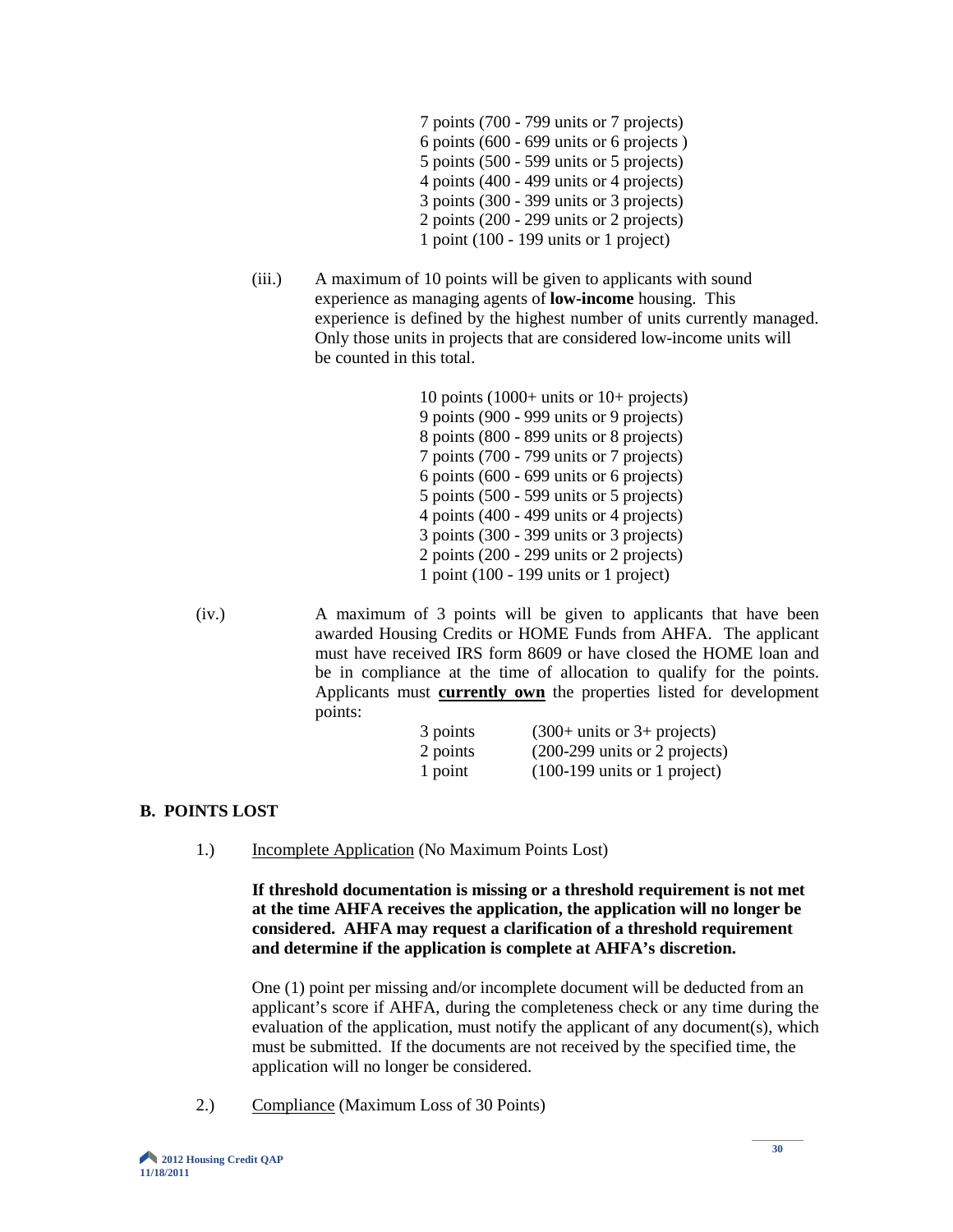- (i.) A maximum of 15 points will be deducted if the applicant's approved and/or existing projects or the applicant's management company's existing projects are not in compliance with Section 42, the HOME Regulations or AHFA's applicable QAP, HOME Action Plan, HOME, TCAP, or Exchange Commitments, Design Quality Standards and other policies and procedures.
- (ii.) A maximum of 10 points will be deducted if there is a change in the financial structure (mortgages and/or rents) without AHFA's prior written approval.
- (iii.) A maximum of 5 points will be deducted if the applicant has not met the Davis-Bacon requirements on any existing project.
- 3.) Progress of AHFA Funded Projects (No Maximum)

2 points will be deducted if the applicant has any prior approved project by AHFA and has not closed syndication. AHFA reserves the right to contact Housing Credit investor for verification. Go Zone projects and projects that have closed an Exchange loan with AHFA will be exempt.

2 points will be deducted if the applicant has any prior approved project by AHFA and has not closed a construction loan if a construction loan is required to complete the project. No points will be deducted if the applicant has submitted a Firm Commitment application for approval to FHA on the applicant's prior approved project. AHFA reserves the right to contact the construction lender for verification.

#### **IV. COMPLIANCE MONITORING**

Section 11407 (b)(10) of the Omnibus Budget Reconciliation Act of 1990 provides an effective date of January 1, 1992, for qualified allocation plans to contain compliance monitoring procedures required by Section  $42 \text{ (m)}(1)(B)(iii)$ . These compliance monitoring procedures apply to all buildings placed in service in Alabama that have received allocations of Low-Income Housing Tax Credits as determined by Section 42 and related Treasury Regulations (Reg.). A complete outline of AHFA's compliance requirements is located in AHFA Compliance Manual available at [www.ahfa.com/Compliance/Compliance\\_Monitoring.aspx.](http://www.ahfa.com/Compliance/Compliance_Monitoring.aspx) The basic compliance monitoring procedures and requirements are as follows:

- A. AHFA will verify that the owner of a low-income housing project is maintaining records for each qualified low-income building in the project. These records must show, for each year in the compliance period, the information required by the record-keeping provisions contained in Reg. §1.42-5(b)(1), incorporated herein by reference.
- B. AHFA will verify that the records documenting compliance with Section 42 for each year as described in Paragraph A above are retained for at least six years after the due date (with extensions) for filing the federal income tax return for that year. AHFA will also verify that the records for the first year of the credit period are being retained for at least six years beyond the due date (with extensions) for filing the federal income tax return for the last year of the compliance period of the building.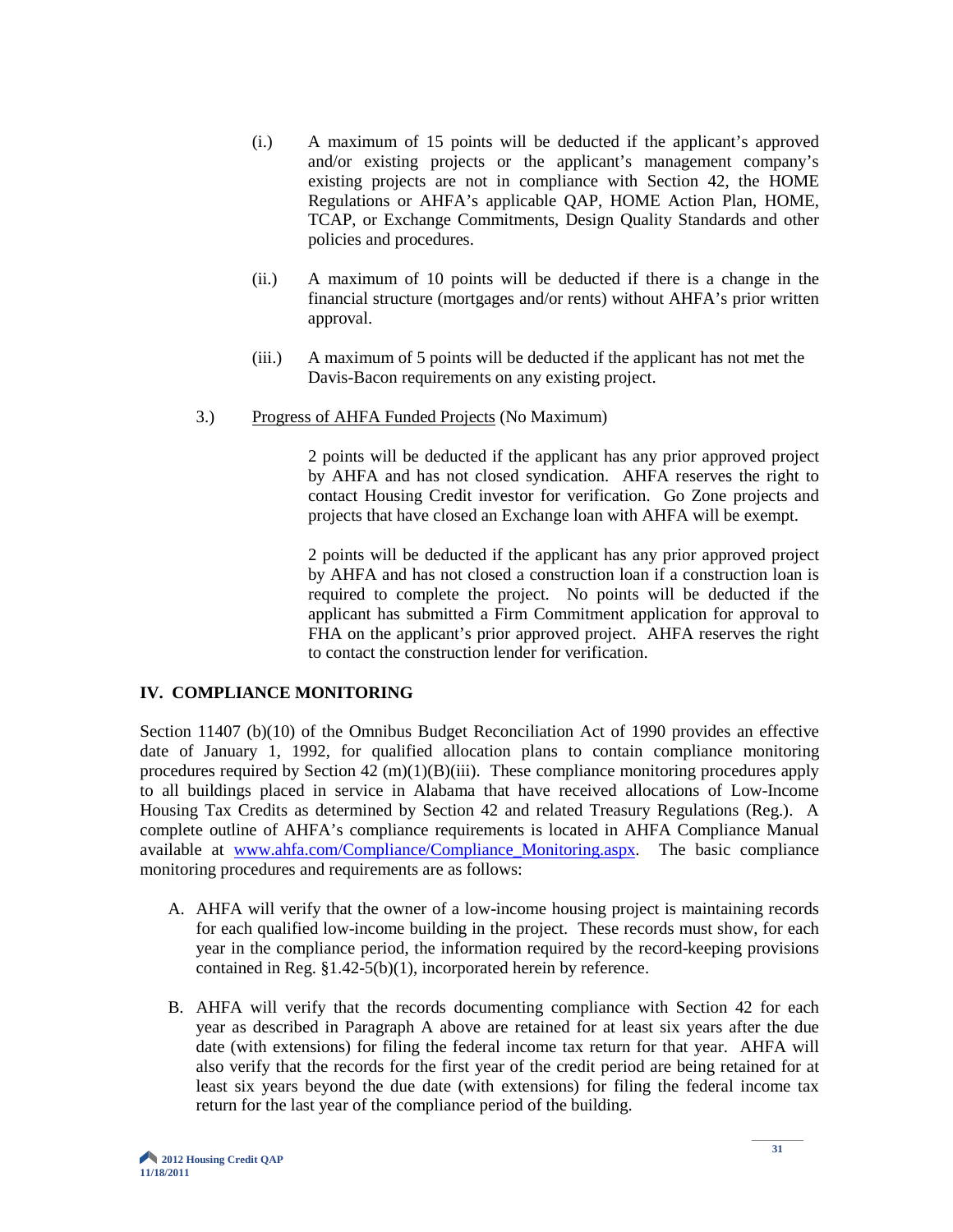- C. AHFA must receive from the owner of a low-income housing project written certification, under penalty of perjury, as provided in Reg.  $\S1.42-5(c)(1)$  which certification provisions are incorporated herein by reference. Owners must also supply a copy of the Schedule A (Form 8609) Annual Statement filed with the federal income tax return of the ownership entity, a financial statement of the project, and must have entered all required tenant data annually by a date set by AHFA.
- D. AHFA will review the certifications described in Paragraph C above for compliance with the requirements of Section 42.
- E. AHFA will inspect the required number of the low-income housing projects each year and will review the low-income certification, the documentation the owner has received to support that certification, and the rent records for each low-income tenant in at least 20% of the low-income units in those projects. AHFA will determine which tenants' records are to be inspected, in accordance with Reg.  $$1.42-5(c)(2)(iii)$ . AHFA will also conduct a physical inspection of at least 20% of the low-income units in projects selected for tenant file review.
- F. The owner must allow AHFA to perform an on-site inspection of any low-income building in the project through the end of the extended use period. This inspection is separate from any review of tenant files under Paragraph E and will include habitability requirements.
- G. AHFA will promptly notify the owner in writing if AHFA does not receive the certification described in Paragraph C, or is not permitted to inspect and review as described in Paragraphs D, E, and F, or otherwise discovers that the project does not comply with Section 42. In such event, the owner will be allowed a correction period to supply missing documentation or to correct noncompliance. This correction period begins the earlier of: (1) the date the notification is mailed or (2) the date of the inspection.
- H. AHFA will notify the IRS of an owner's noncompliance or failure to certify no later than 45 days after the end of the time allowed for correction and no earlier than the end of the correction period, whether or not the noncompliance or failure to certify is corrected. AHFA may notify HUD and/or the IRS by filing Form 8823, Low-Income Housing Credit Agencies Report of Noncompliance.
- I. AHFA will charge fees to cover the administrative expenses in monitoring compliance and to collect all expenses incurred in carrying out its duties as the Housing Credit agency, including but not limited to, reasonable fees for legal and professional services.
- J. During the compliance period, the owner will furnish to AHFA within 90 days of the close of each fiscal year a consolidated statement of financial position, an income and expense statement, and a rent roll of the project for that fiscal year. These items are to be certified by the owner.
- K. Compliance with requirements of Section 42 is the responsibility of the owner of the building for which the credit is allowable. AHFA's obligation to monitor for compliance with the requirements of Section 42 does not make AHFA or the State of Alabama liable to any owner or to any shareholder, officer, director, partner, member or manager of any owner or of any entity comprising any owner for an owner's non-compliance therewith.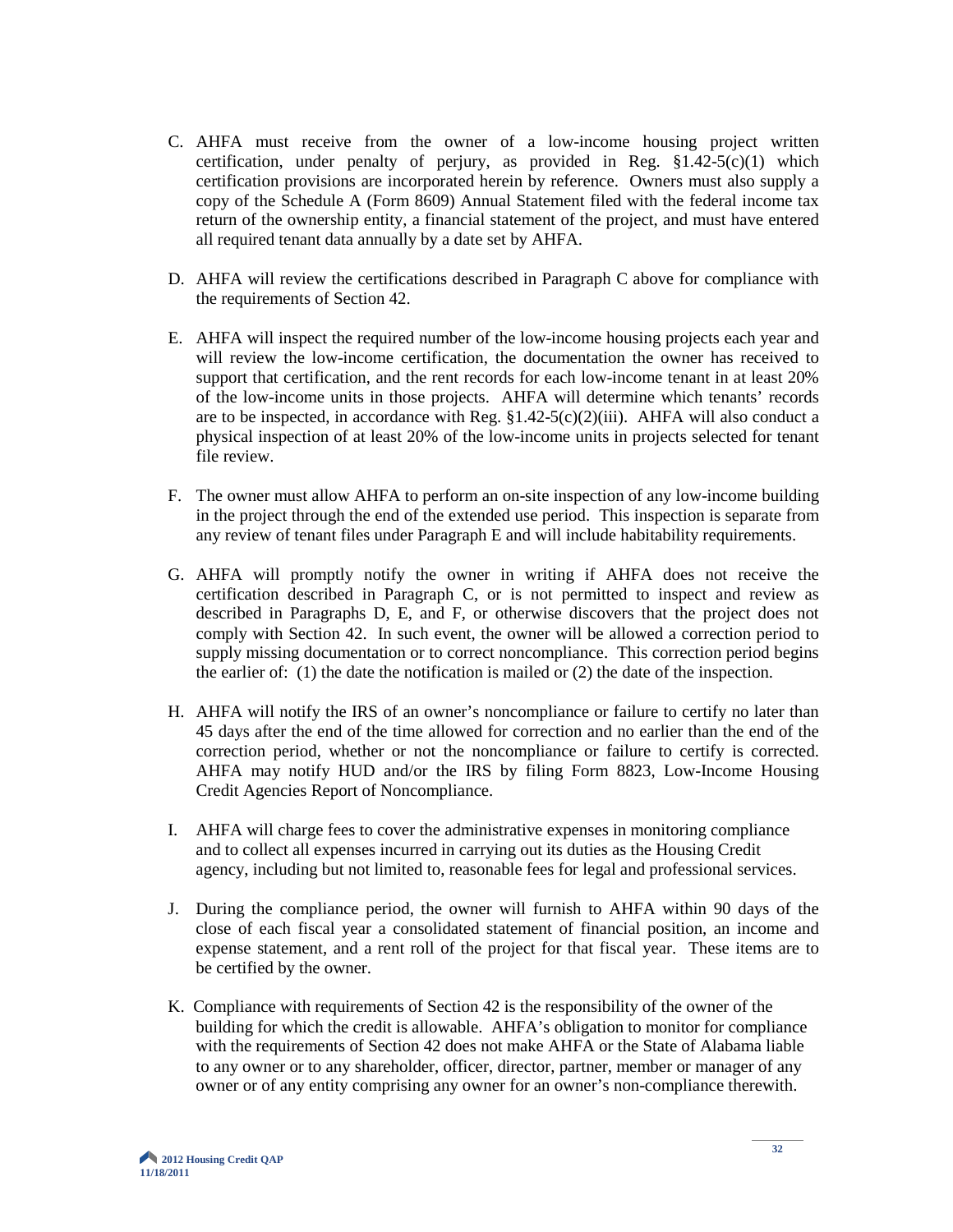- L. Owners and managers must attend AHFA's compliance training within 150 days of receiving IRS Form 8609 from AHFA.
- M. Failure to comply with all of the accessible and adaptive design and construction requirements of the Fair Housing Act may result in loss of Housing Credits pursuant to 26 C.F.R. § 1.42-9.
- N. It is the policy of AHFA to immediately report any indication of fraud, waste, abuse, or potentially criminal activity pertaining to federal funds to the appropriate federal department and the cognizant inspector general of such department.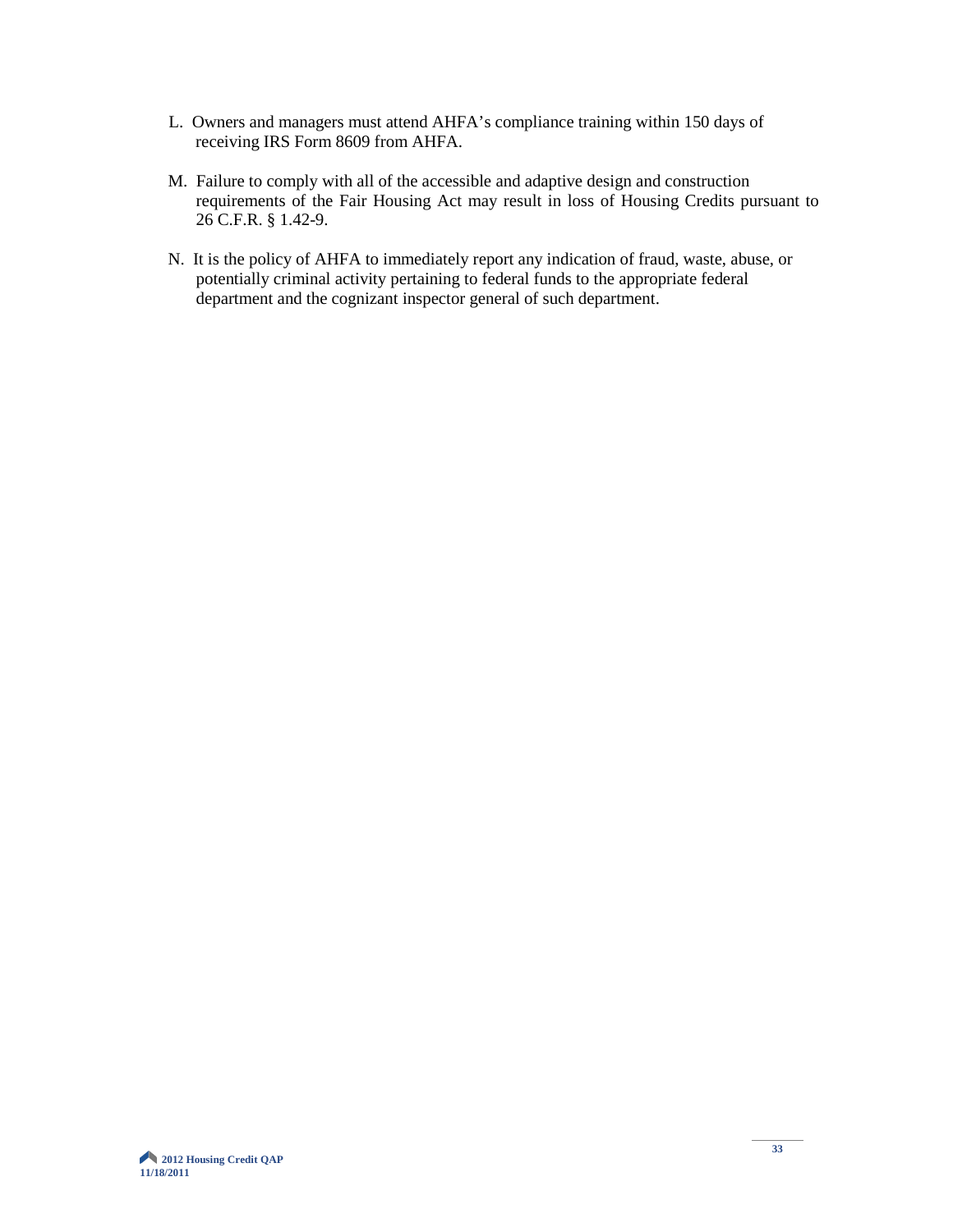# **Addendum A**

# **2012 Design Quality Standards (For Attached Rental Units)**

**The following outline of minimum standards must be used in designing Housing Credit and HOME projects of twelve or more units.**

**Any deviations from these standards should have the prior written consent or approval of the Alabama Housing Finance Authority fourteen (14) days prior to submitting an application for funding. Any deviation requested and approved less than fourteen (14) days prior to submitting an application will be charged \$500.**

**Any deviations from these standards after the reservation for funding and through the construction of the project should have the prior written consent or approval of Alabama Housing Finance Authority before the work has commenced. Any deviation requested and approved will be charged \$500.**

**All projects must be designed in accordance with the applicable requirements of the Americans with Disabilities Act, Section 504 Requirements, Fair Housing and any local building codes.**

#### **I. Site Selection Criteria:**

- **A.** HOME proposed sites containing property within a 100-year flood plain and/or wetlands are not permitted.
- **B.** Sites located in a Radon Zone-1 (highest level) will require Radon Resistant New Construction Practices. Rehabilitation projects must meet the Radon Mitigation Standards as required by the Environmental Protection Agency. The following counties are located in Radon Zone -1: Calhoun, Clay, Cleburne, Colbert, Coosa, Franklin, Jackson, Jefferson, Lauderdale, Lawrence, Limestone, Madison, Morgan, Shelby, and Talladega.
- **C.** All new construction developments must submit a complete site specific soils report, not more than one year old at the time of submission of final plans and specifications, bound within the project specifications. Rehabilitation projects adding any new building foundations must submit a foundation specific soils report. The soils report must reflect the results of laboratory tests conducted on a minimum of one (1) soil boring per planned building location and a minimum total of two (2) soil borings at the planned paved areas of the development. A registered professional engineer or a certified testing agency with a current license to practice in the State of Alabama must prepare the report.
- **D.** Sites located outside municipal city limits:
	- 1. A proposed new construction site may be located outside a municipality's city limit, but must be within the local police or sheriff jurisdiction.
	- 2. A proposed site that is located in the police jurisdiction of a local municipality must comply with applicable zoning restrictions as if located within that municipality's city limit.
	- 3. Domestic water and fire water service must be provided to the development by the local utility service provider.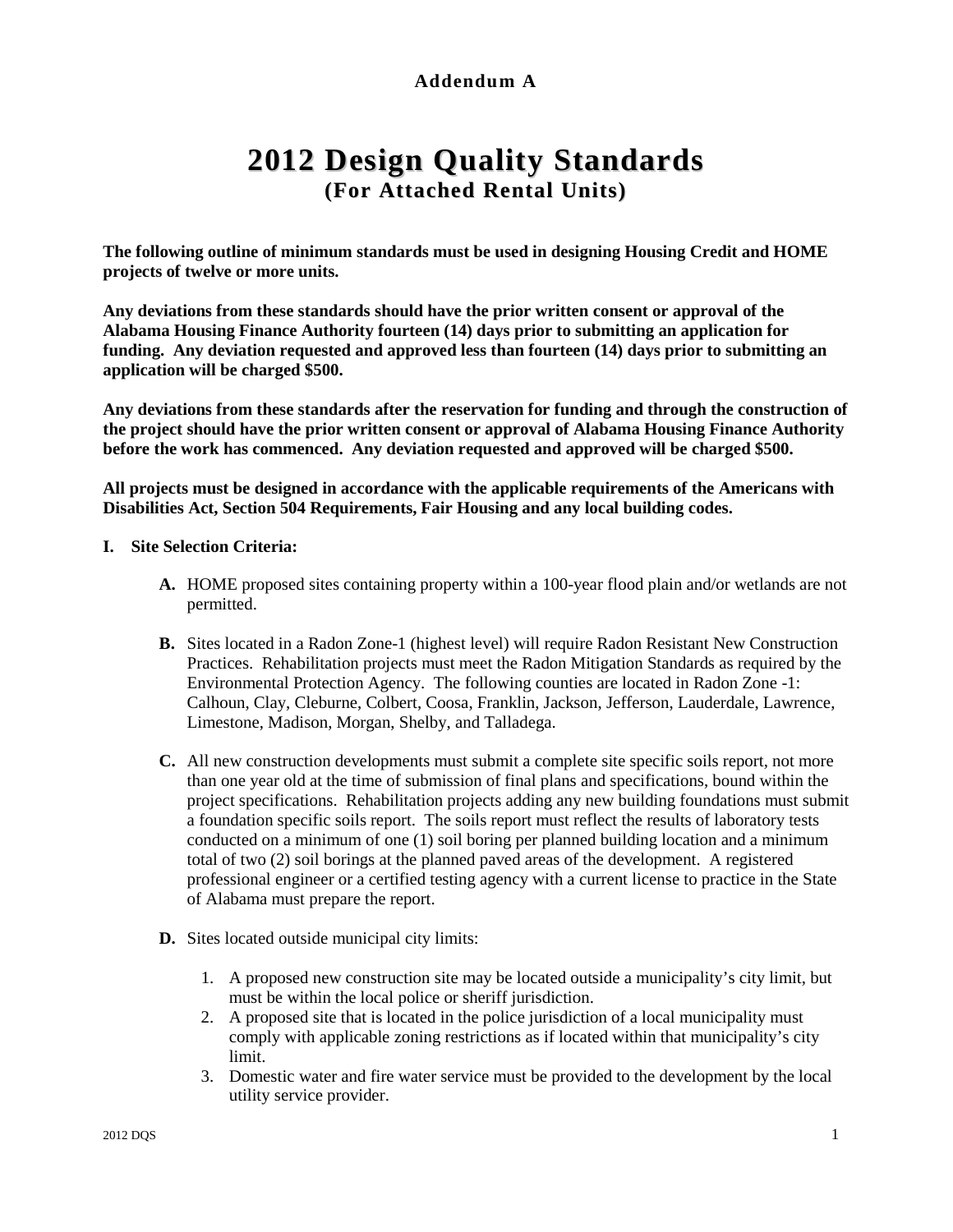#### **II. Building Design Criteria**

#### **A. Maximum Building Standards:**

- 1. The square footage of the Project's community building must not exceed 2,500 square feet heated and cooled (inclusive of the office area, community laundry, community meeting room, restrooms, kitchens, etc.) and be ADA accessible.
- 2. All 100% Elderly projects must be one-story structures. Exception: Projects may have more than one story, provided elevators are to be installed servicing all upper level apartments. Design exceptions, or deviations, may be reviewed by AHFA on an individual basis.

#### **B. Minimum Building Standards:**

- 1. Minimum Apartment Unit Net Area Requirements:
	- a. "Net" area is measured from the **interior finished face** of the exterior wall to the **centerline** of the common, or party, wall.
	- b. Minimum Bedroom Net Area is measured from the interior faces of all walls surrounding each bedroom, excluding closets, mechanical rooms, and storage rooms.

|                  |                            | <b>Minimum Unit</b> | Min. Bedroom    |
|------------------|----------------------------|---------------------|-----------------|
| <b>Unit Type</b> | <b>Number of Bathrooms</b> | Net Area*           | <b>Net Area</b> |
| 1 Bedroom        |                            | 725 s.f.            | $120$ s.f.      |
| 2 Bedroom        |                            | $900$ s.f.          | $120$ s.f.      |
| 2 Bedroom        | 1.5                        | $925$ s.f.          | $120$ s.f.      |
| 2 Bedroom        | 2                          | 975 s.f.            | $120$ s.f.      |
| 3 Bedroom        | 2                          | $1,200$ s.f.        | $120$ s.f.      |
| 4 Bedroom        | $\mathcal{D}$              | $1,455$ s.f.        | $120$ s.f.      |

*\*Note 1: Unit areas do not include outside storage, covered porches, patios, balconies, etc.* 

- 2. Exceptions to the minimum area requirements:
	- a. Projects with USDA Rural Development (formerly FmHA) financing;
	- b. Single-Room Occupancy ("SRO") projects; and
	- c. Rehabilitation of existing residential rental units.
- 3. For new construction, all units must include an exterior storage closet with a minimum area of sixteen (16) square feet.
- 4. Exterior Building Standards:
	- a. Exterior Finishing Materials:
		- 1. Exterior building coverings: For new construction, very low maintenance materials are required. Acceptable materials include:
			- a. Brick;
			- b. High quality vinyl siding with a minimum thickness of .042 and a lifetime non-prorated limited warranty (50 year) transferable; or
			- c. Cementitious siding.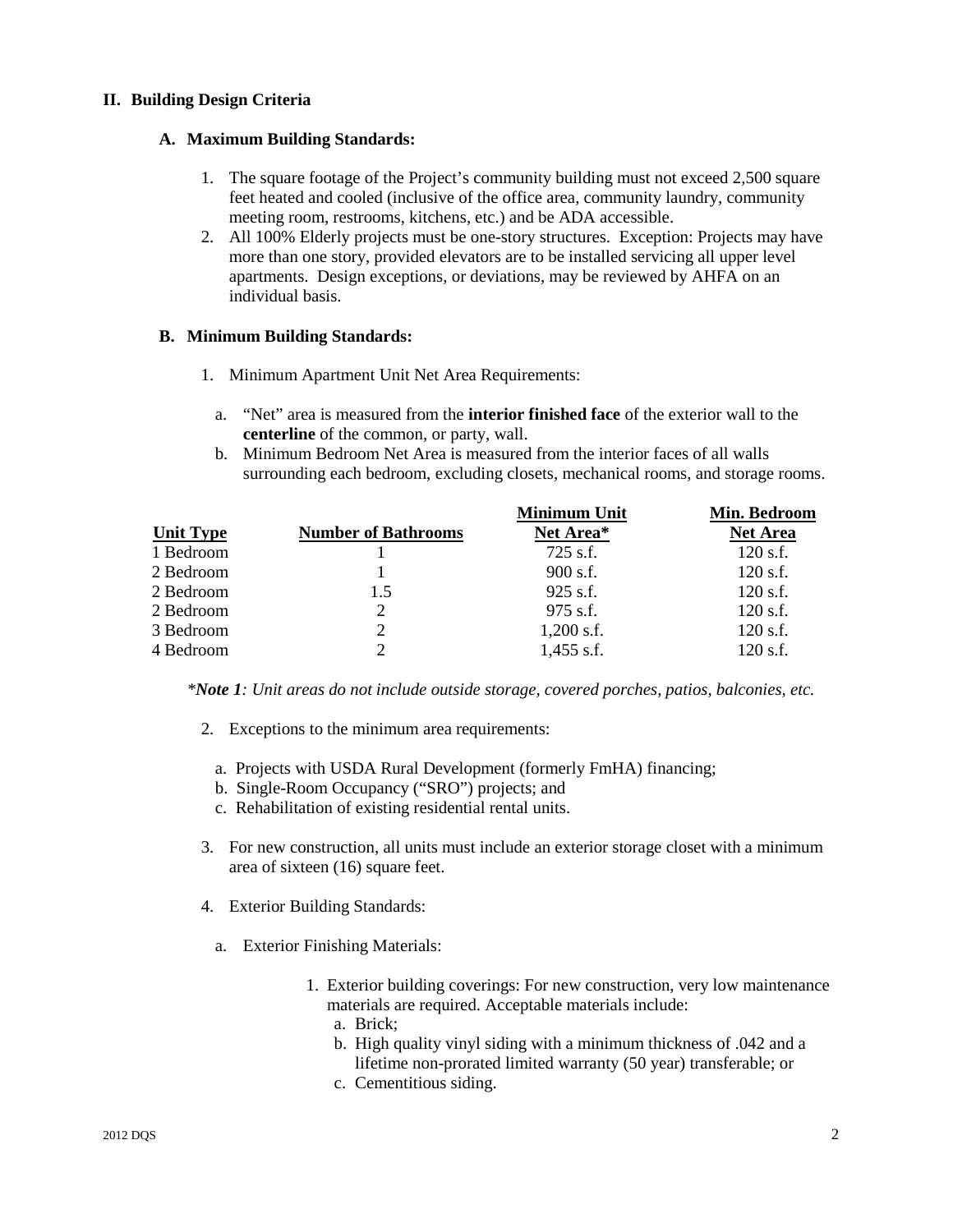All siding materials listed above are required to be 8 inches above the finished floor elevation of the building ground floor, with the exception of concrete patio and covered breezeway areas. Brick or decorative block must be used as an apron material.

- 2. Prefinished fascia and soffit: Vinyl, aluminum, and/or perforated cementitious panels should be used and must contain vents.
- 3. Windows frames and sashes are to be constructed of vinyl-clad wood, solid extruded vinyl, fiberglass, or aluminum and all windows are required to have screens.
- 4. Materials for entry doors are to be metal-clad wood, fiberglass, or hollow metal construction. "Peepholes" and deadbolt locks are required in entry doors. Dead bolt locks on entry doors should have "thumb latch" on interior side. Double keyed dead bolt locks are prohibited. Minimum clear width of all exterior doors shall be 34 inches.
- 5. Roofing materials: Anti-fungal shingles or metal roof with 25-year warranty or better should be used.
- 6. Roof gable vents should be made of aluminum or vinyl materials.
- 7. All attics shall be vented.
- 8. All primary entries should be within a breezeway or have a minimum roof covering of 3-feet deep by 5-feet wide, and should be designed to divert water away from the entry door. Entry pads measuring 4 feet by 4 feet and made of impervious material with a minimum slope of 1/4 inch per foot are required at each exterior entry.
- 9. All breezeways must be constructed of concrete floor/decking material.
- 10. Exterior shutters are required on all 100% vinyl siding buildings.
- 11. Stairway components, such as stringers, treads, and risers must be constructed from steel or concrete. Handrails and pickets must be constructed from steel or aluminum.
- 12. Patio and porch/balcony components used as part of the building shall have concrete slabs or decks and must be constructed so that no wood is exposed. Concealment shall be with materials such as aluminum or vinyl siding or cementitious materials. Structural wood columns shall be at a minimum 6" x 6 pressure treated columns concealed as noted above properly sized fiberglass, high density urethane or aluminum columns. Decorative rails and/or guard rail systems used at porches and patios shall be code compliant systems of vinyl, fiberglass or metal. Wood railings are not allowed.
- b. Other Exterior Standards:
	- 1. Exterior lighting is required at entry doors.
	- 2. Address numbers are to be clearly visible.
	- 3. One and one-half parking spaces per living unit required for family units, one space per unit for elderly units, two parking spaces for single family homes, and two parking spaces for each duplex, unless local code dictates otherwise, and no designated street parking allowed.
	- 4. Metal flashing or 20 mil polyethylene when used in conjunction with a selfadhering polyethylene laminate flashing, should be installed above all exterior door and window units.
	- 5. A landscaping plan must be submitted indicating areas to be sodded and landscaped. Landscaping plan(s) must follow any applicable landscape municipal ordinance. At a minimum, all disturbed areas must be seeded. One 1 1/2" tree per unit. Six 1 gallon shrubs per unit.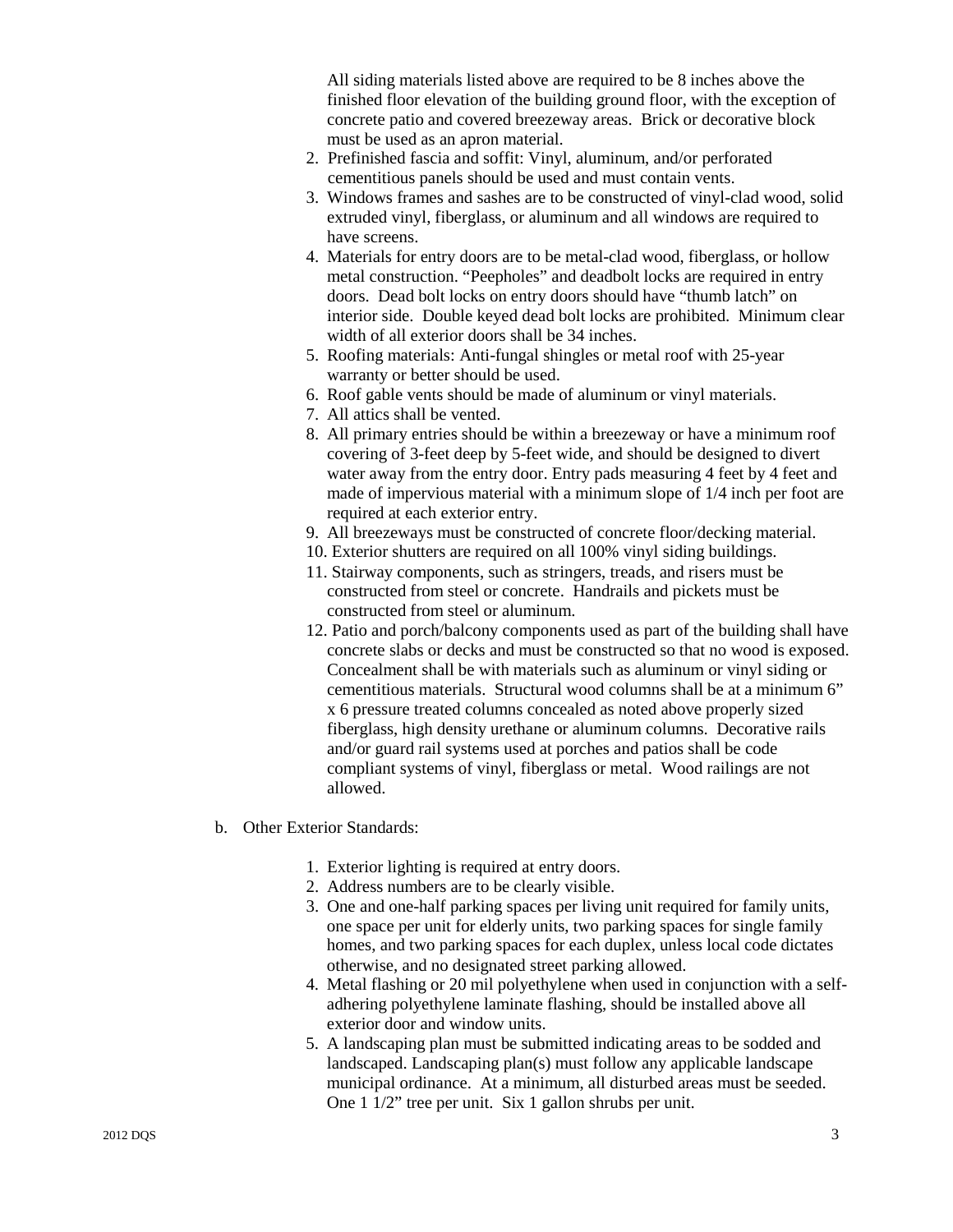- 6. Concrete curbing is required along all paved areas throughout the development site, including parking areas. (Valley curbs are not allowed)
- 7. Sidewalk access to all parking spaces must be provided.
- 8. A project sign including the fair housing logo is required.
- 9. A minimum of one enclosed on a minimum of 3 sides trash dumpster or compactor is required. The trash dumpster/compactor must be ADA accessible.
- 10. Continuous asphalt or concrete paved access road must be provided to the entrance of the development.
- 11. All parking must be asphalt or concrete. An asphalt or concrete paving recommendation letter must be provided with the application by a geotechnical engineer.
- 12. All sidewalks and walkways must be concrete and at least 36 inches wide. All amenities should be connected to the dwelling units by a sidewalk or walkway.
- 13. Mailboxes, playground and all exterior project amenities must be ADA accessible.
- 5. Interior Building and Space Standards:
	- a. Wall Framing:
		- 1. Walls may be framed using metal studs in lieu of wood.
		- 2. Sound proofing or sound batt insulation is required between the stud framing in party walls. A sound rating of STC 54 is required.
	- b. Insulation Requirements:
		- 1. Exterior wall insulation should have an overall R-11 minimum for the entire wall assembly.
		- 2. Roof or attic insulation should have an R-30 minimum.
		- 3. Vapor retarders must be installed if recommended by project architect.
	- c. Kitchen spaces:
		- 1. 6 1/2-inch deep double bowl stainless steel sinks are required in each unit.
		- 2. Each unit must be equipped with a 5 lb. ABC rated dry chemical fire extinguisher readily accessible in the kitchen and mounted to accommodate handicapped accessible height in accessible units.
		- 3. New cabinets should have dual sidetrack drawers and no laminate or particleboard fronts for doors or drawer fronts. Cabinets shall meet the ANSI/KCMA A161.1 performance and construction standard for kitchen and vanity cabinets. Cabinets shall bear the certification seal of KCMA (Kitchen Cabinet Manufacturers Association).
		- 4. A pantry closet is required in each unit. The pantry must be 1'6" x 1'6" deep with a minimum five shelves, located in or adjacent to the kitchen.
		- 5. Fluorescent lighting is required.
	- d. Bathroom Spaces:
		- 1. Tub/shower units should have minimum dimensions of 30-inch width by 60-inch length and be equipped with anti-scald valves. All tubs in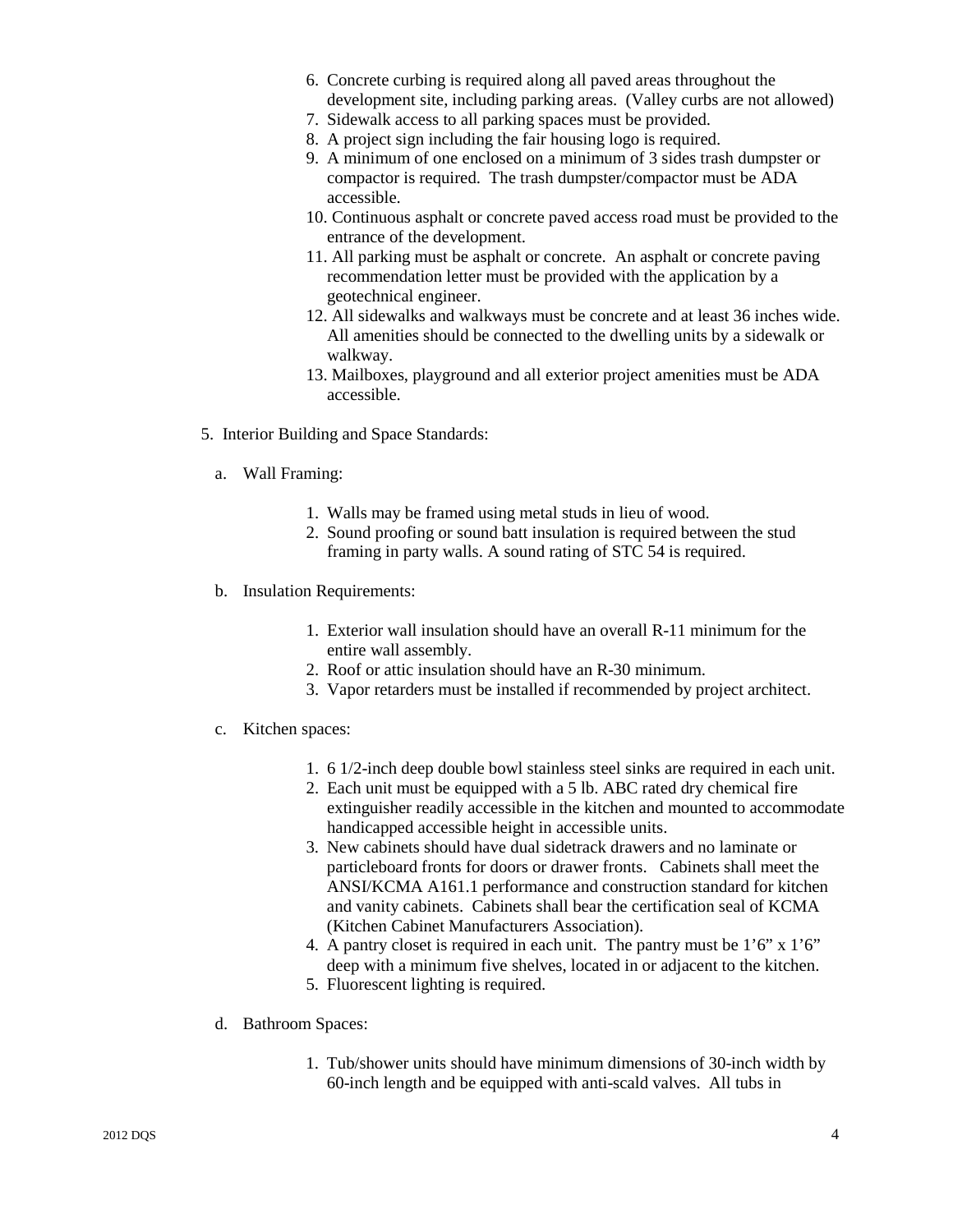designated handicap accessible units must come complete with "factoryinstalled grab bars".

- 2. Water closets should be centered 18 inches from sidewalls or vanity/lavatories.
- 3. Mirror length should extend to top of vanity backsplash with top of mirror a minimum of 6'-0" above finish floor. Framed decorative mirrors or medicine cabinets with mirrors are allowed with a minimum size of 14" x  $24"$
- 4. Vanity cabinets or a medicine cabinet shall be provided in all units. All cabinets in designated handicap accessible units must be installed at ADA mounting heights.
- e. Hallways should have a minimum width of 36 inches.
- f. All interior doors to habitable spaces should have minimum width of 30 inches.
- g. Overhead lighting is required in each room.
- h. Window treatments are required for all windows.
- i. Sliding glass doors are prohibited.
- j. Floor Finishes:
	- 1. Carpet materials must meet FHA minimum standards.
	- 2. Resilient flooring materials must meet FHA minimum standards.
- k. A minimum of two hard-wired with battery back-up smoke detectors is required per unit. Townhomes must have a minimum of one smoke detector upstairs.
- l. A carbon monoxide detector must be installed in each unit. (Only for projects using gas.)
- 6. Plumbing and Mechanical Equipment:
	- a. Water heaters should be placed in drain pans with drain piping plumbed to the outside. Pipe all T&P relief valve discharges direct to exterior of building and elbow down to 6" above finish grade.
	- b. Through-wall HVAC units are not permitted in residential units except in efficiency units.
	- c. CPVC supply piping is not allowed for interior space in-wall or overhead services.
	- d. HVAC units and water heaters are not permitted in attic spaces. Units must be placed in Mechanical Closets with insulated walls located in the living unit.
	- e. HVAC refrigeration lines shall be insulated.
	- f. HVAC 13 seer or greater should be used. On single-family homes the HVAC equipment should be placed so that their operation does not interfere with the comfort of the adjacent dwellings.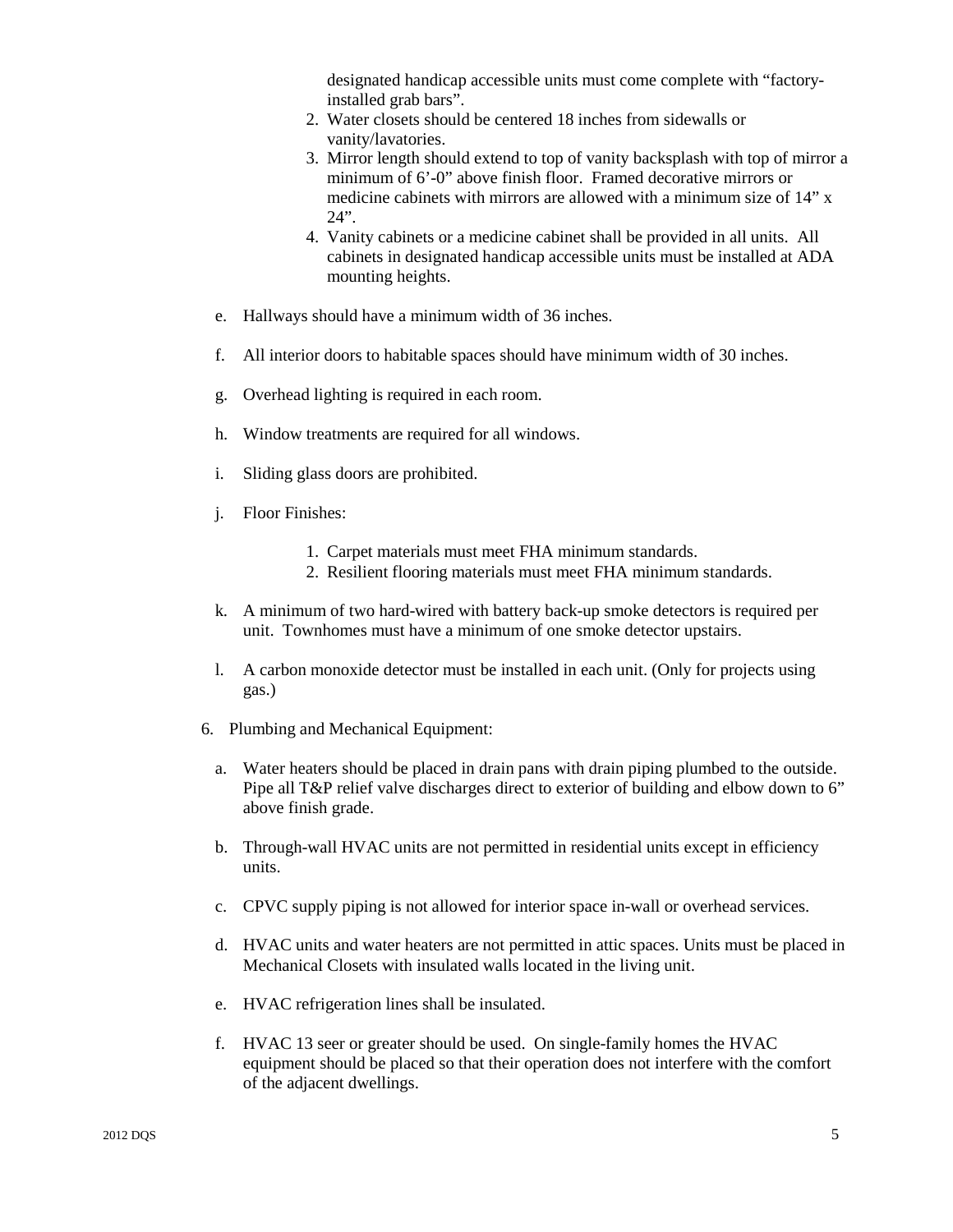#### **C. Modular Construction:**

- 1. Modular units are to be constructed in component sections and assembled by a manufacturer in a controlled environment. The component sections are to be assembled on a conventional permanent foundation at the project site. Finish work is to be completed on site.
- 2. Modular units must be constructed to meet applicable building codes, AHFA's specifications and Design Quality Standards stated herein.
- 3. A modular home manufacturer's warranty must be provided.

#### **Drawing Submission Criteria:**

The following documents should be prepared by a registered architect, surveyor, or engineer licensed to practice in the State of Alabama.

#### **A. Site Plan: The following items should be shown.**

- 1. Scale: 1 inch = 40 feet or larger for typical units.
- 2. North arrow.
- 3. Locations of existing buildings, utilities, roadways, parking areas if applicable.
- 4. Existing site/zoning restrictions including setbacks, rights of ways, boundary lines, wetlands, and flood plain.
- 5. All proposed changes and proposed buildings, parking, utilities, and landscaping.
- 6. Existing and proposed topography of site.
- 7. Finished floor height elevations and all new paving dimensions and elevations.
- 8. Identification of all specialty apartment units, including, but not limited to, designated handicapped accessible and sensory impaired apartment units.
- 9. Site accessibility design requirements.

#### **B. Floor Plans:**

- 1. Scale:  $1/4$  inch = 1 foot or larger for typical units.
- 2. For projects requiring renovation and/or demolition of existing structures, show proposed changes to building components and design, identifying removal and new construction methods.
- 3. Show room/space layout, identifying each room/space with name and finished space size.
- 4. Indicate the total gross square foot size, and the net square foot size for each typical unit.
- 5. For projects involving removal of asbestos and/or lead paint, identify location and procedures for removal.

#### **C. Elevations and sections for new construction:**

- 1. Scale:  $1/8$  inch = 1 foot or larger.
- 2. Identify all materials to be used on building exteriors and foundations.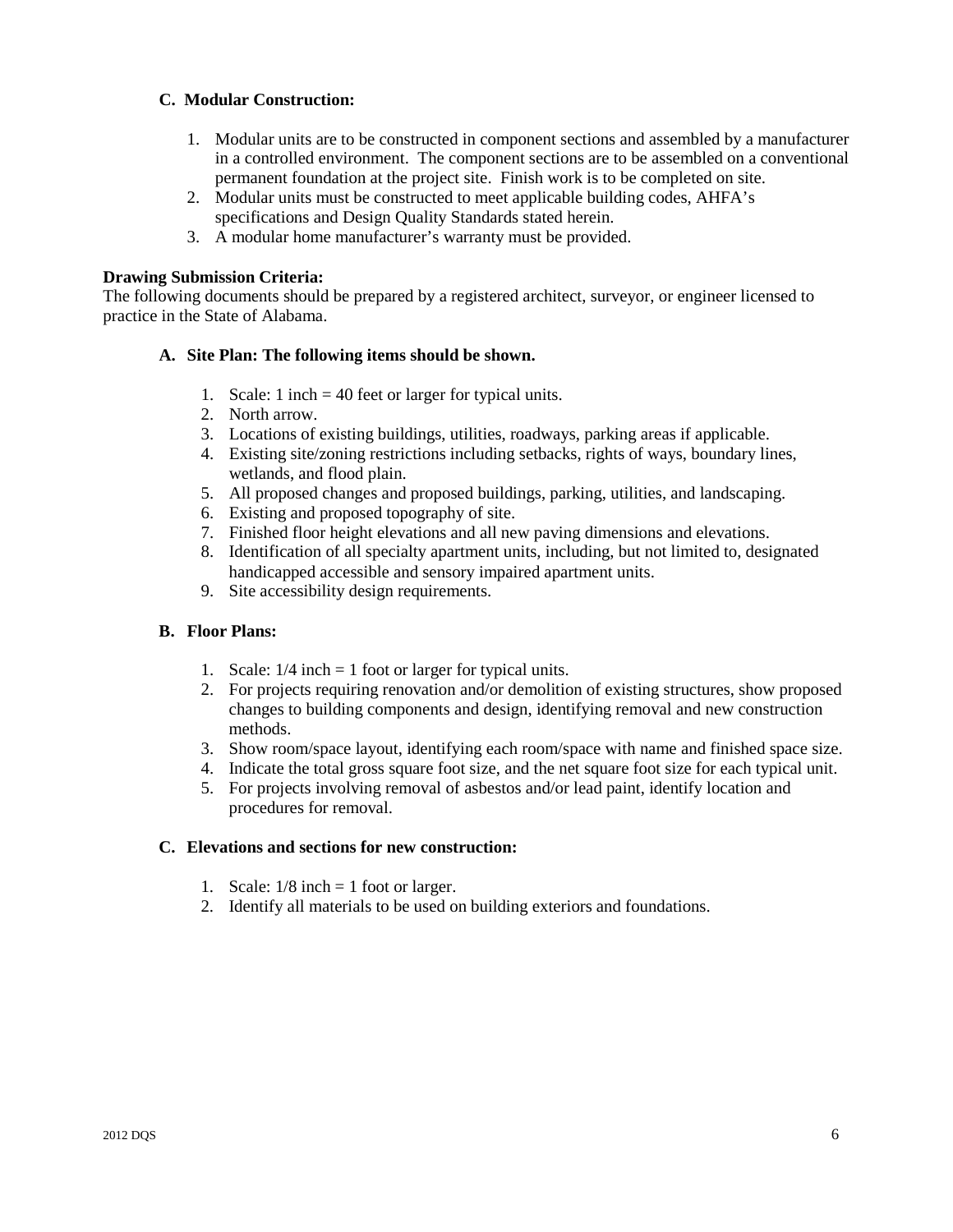# **Addendum B**

# **2012 Design Quality Standards (For Single-Family Homes)**

**The following outline of minimum standards must be used in designing Housing Credit and HOME projects of twelve or more units and consist of single-family. All single-family homes must be new construction.**

**Any deviations from these standards should have the prior written consent or approval of the Alabama Housing Finance Authority fourteen (14) days prior to submitting an application for funding. Any deviation requested and approved less than fourteen (14) days prior to submitting an application will be charged \$500.**

**Any deviations from these standards after the reservation for funding and through the construction of the project should have the prior written consent or approval of Alabama Housing Finance Authority before the work has commenced. Any deviation requested and approved will be charged \$500.**

**All projects must be designed in accordance with the applicable requirements of the Americans with Disabilities Act, Section 504 Requirements, Fair Housing and any local building codes.**

#### **I. Site Selection Criteria:**

- **A.** HOME proposed sites containing property within a 100-year flood plain and/or wetlands are not permitted.
- **B.** Sites located in a Radon Zone-1 (highest level) will require Radon Resistant New Construction Practices. The following counties are located in Radon Zone -1: Calhoun, Clay, Cleburne, Colbert, Coosa, Franklin, Jackson, Jefferson, Lauderdale, Lawrence, Limestone, Madison, Morgan, Shelby, and Talladega.
- **C.** All developments must submit a complete site specific soils report, not more than one year old at the time of submission of final plans and specifications, bound within the project specifications. The soils report must reflect the results of laboratory tests conducted on a minimum of one (1) soil boring for every two (2) single family buildings and a minimum total of two (2) soil borings at the planned paved areas of the development. A registered professional engineer or a certified testing agency with a current license to practice in the State of Alabama must prepare the report.
- **D.** Sites located outside municipal city limits:
	- 1. A proposed new construction site may be located outside a municipality's city limit, but must be within the local police or sheriff jurisdiction.
	- 2. A proposed site that is located in the police jurisdiction of a local municipality must comply with applicable zoning restrictions as if located within that municipality's city limit.
	- 3. Domestic water and fire water service must be provided to the development by the local utility service provider.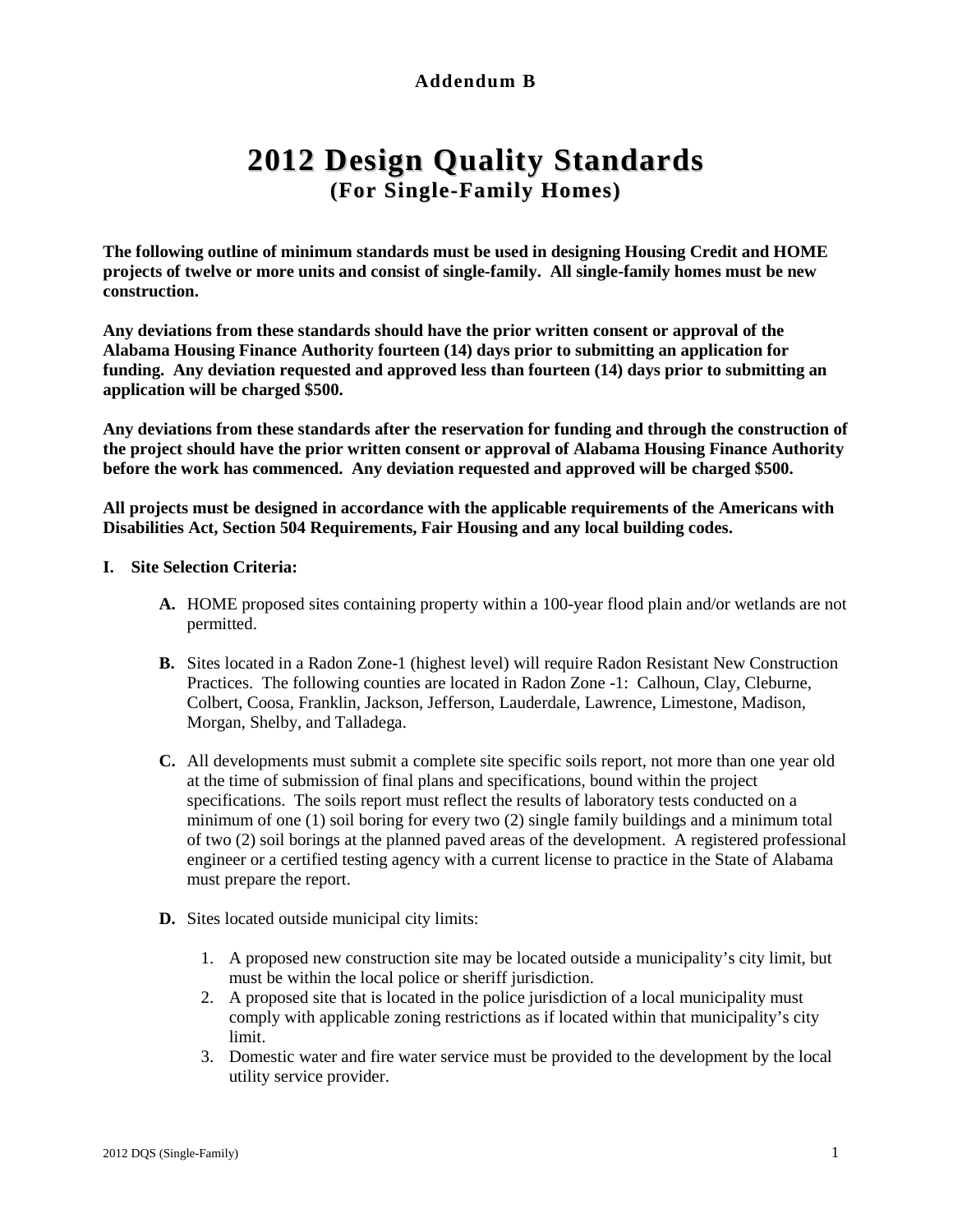#### **II. Building Design Criteria**

#### **A. Maximum Building Standards:**

- 1 The square footage of the Project's community building must not exceed 2,500 square feet heated and cooled (inclusive of the office area, community laundry, community meeting room, mechanical room, restrooms, kitchens, etc.) and be ADA accessible.
- 2. All 100% Elderly projects must be one-story structures.

#### **B. Minimum Building Standards:**

- 1. Minimum Unit Net Area Requirements:
	- a. "Net" area is measured from the **interior finished face** of the exterior wall to the **centerline** of the common, or party, wall.
	- b. Minimum Bedroom Net Area is measured from the interior faces of all walls surrounding each bedroom, excluding closets, mechanical rooms, and storage rooms.

|                  | Number of        | <b>Minimum Unit</b> | <b>Minimum Bedroom</b> |
|------------------|------------------|---------------------|------------------------|
| <b>Unit Type</b> | <b>Bathrooms</b> | Net Area*           | Net Area*              |
| 3 Bedroom        |                  | $1.200$ s. f.       | $120$ s. f.            |
| 4 Bedroom        |                  | $1.455$ s.f.        | 120 s.f.               |

*\*Note 1: Unit areas do not include outside storage, covered porches, patios, balconies, etc.* 

- 2. All units must include an exterior storage closet with a minimum area of sixteen (16) square feet.
- 3. All single-family rental homes must have a minimum of thirty (30) feet of building facing the front street. This thirty (30) feet must be the sum of all front-facing dimensions adjacent to conditioned space and can include the "common" wall which is part of a frontfacing garage as long as this wall is front-facing and conditioned on one side.
- 4. All single-family rental homes must have a minimum of thirty (30) feet front yard building set-back from the curb. Each home must have a minimum of ten (10) foot side yards. (Minimum width of lot shall be fifty (50) feet.) Both lot width and side yard setbacks can be modified with the following exception: A ten (10) foot side yard setback on one lot side and a "zero lot line" setback on the other (thus, a forty (40) foot minimum lot width) will be allowed with a front-facing garage.
- 5. All single-family rental homes must have a minimum of three (3) different front and rear elevation designs. No identical front elevations may be built next to each other.
- 6. All single-family rental homes must have a minimum of three (3) different color schemes.
- 7. Exterior Building Standards:
	- a. Exterior Finishing Materials:
		- 1. Exterior building coverings: Very low maintenance materials are required. Acceptable materials include: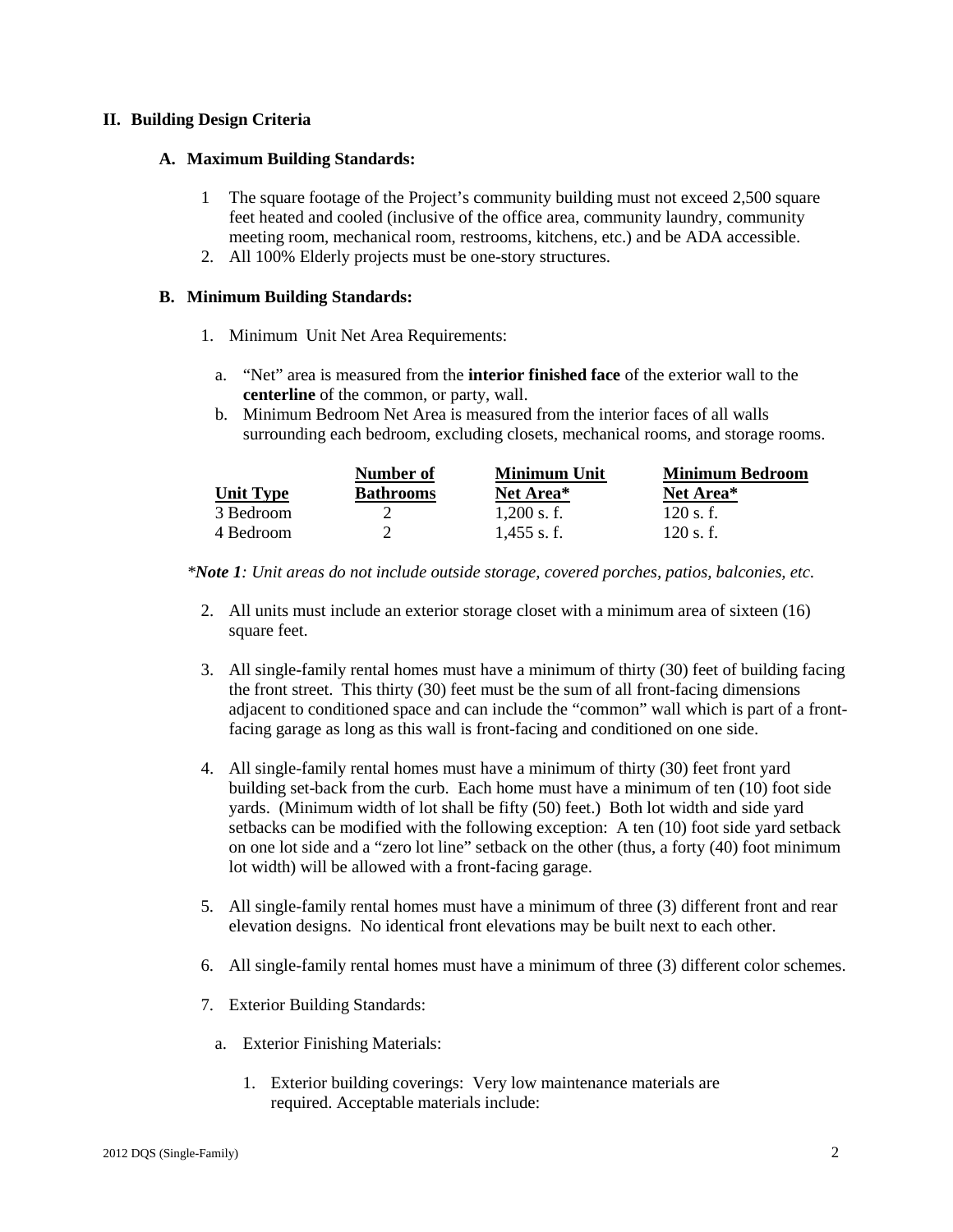- a. Brick;
- b. High quality vinyl siding with a minimum thickness of .042 and a lifetime nonprorated limited warranty (50 year) transferable; or
- c. Cementitious siding.

*All siding materials listed above are required to be 8 inches above the finished floor elevation of the building ground floor, with the exception of concrete patio and covered breezeway areas. Brick or decorative block must be used as an apron material.*

- 2. Prefinished fascia and soffit: Vinyl, aluminum, and/or perforated cementitious panels should be used and must contain vents.
- 3. Windows frames and sashes are to be constructed of vinyl-clad wood, solid extruded vinyl, fiberglass, or aluminum and all windows are required to have screens.
- 4. Materials for entry doors are to be metal-clad wood, fiberglass, or hollow metal construction. "Peepholes" and deadbolt locks are required in entry doors. Dead bolt locks on entry doors should have "thumb latch" on interior side. Double keyed dead bolt locks are prohibited. Minimum clear width of all exterior doors shall be 34 inches.
- 5. Roofing materials: Anti-fungal shingles or metal roof with 25-year warranty or better should be used.
- 6. Roof gable vents should be made of aluminum or vinyl materials. All roof penetrations must be located on the rear most section of the roofline.
- 7. All attics shall be vented.
- 8. Exterior shutters are required on all single-family homes.
- 9. Units where a conventional wood frame foundation system is used, a non-wood "maintenance-free" composite decking material may be used at porches above a pressure treated wood framing system.
- b. Other Exterior Standards:
	- 1. Exterior lighting is required at entry doors.
	- 2. Address numbers are to be clearly visible.
	- 3. Two parking spaces for each home.
	- 4. Metal flashing or 20 mil polyethylene when used in conjunction with self-adhering polyethylene laminate flashing, should be installed above all exterior door and window units.
	- 5. A landscaping plan must be submitted indicating areas to be sodded and landscaped. Landscaping plan(s) must follow any applicable landscape municipal ordinance. At a minimum, all disturbed areas must be seeded. All rental units must have minimum of two (2) trees per unit and twelve (12) 1 gallon shrubs per unit.
	- 6. Concrete curbing is required along all paved areas throughout the development site, including parking areas. Six (6) inch raised curbs and gutter design is required. No valley curbs allowed.
	- 7. Sidewalk access to the front door and the driveway must be provided.
	- 8. A project sign including the fair housing logo is required.
	- 9. A minimum of one enclosed on a minimum of 3 sides trash dumpster or compactor or individual dumpster at each home is required by the local unit of government. If a trash dumpster/compactor is provided it must be ADA accessible.
	- 10. Continuous asphalt or concrete paved access road must be provided to the entrance of the development.
	- 11. All community parking must be asphalt or concrete. An asphalt or concrete paving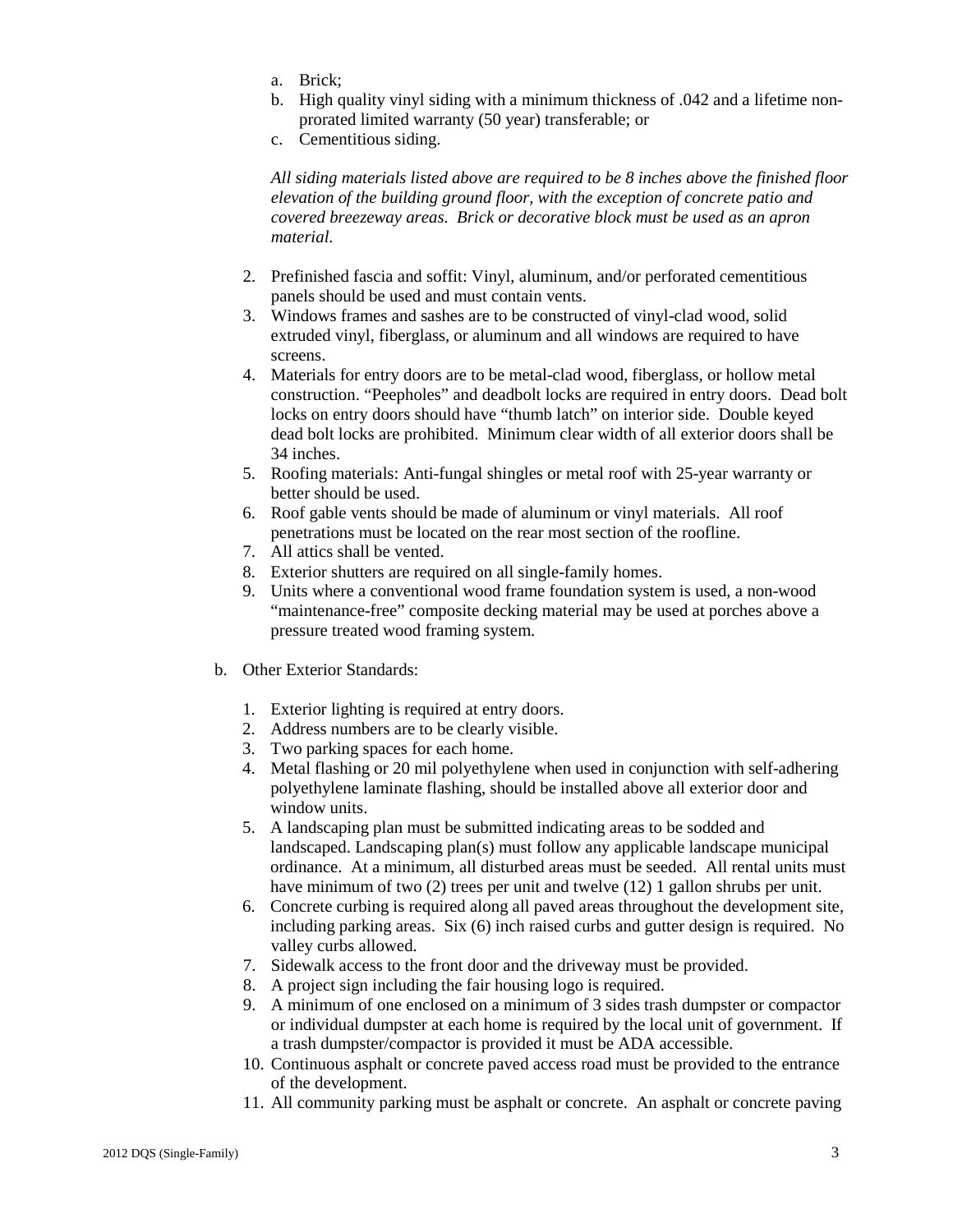recommendation letter must be provided with the application by a geotechnical engineer.

- 12. All sidewalks and walkways must be concrete and at least 36 inches wide. All amenities should be connected to the dwelling units by a sidewalk or walkway on one side of the street throughout the development.
- 13. All driveways must be concrete.
- 14. Mailboxes, playground and all exterior project amenities must be ADA accessible.
- 8. Interior Building and Space Standards:
	- a. Wall Framing:
		- 1. Walls may be framed using metal studs in lieu of wood.
		- 2. Sound proofing or sound batt insulation is required between the stud framing in party walls. A sound rating of STC 54 is required.
	- b. Insulation Requirements:
		- 1. Exterior wall insulation should have an overall R-11 minimum for the entire wall assembly.
		- 2. Roof or attic insulation should have an R-30 minimum.
		- 3. Vapor retarders must be installed if recommended by project architect.
	- c. Kitchen spaces:
		- 1. 6 1/2-inch deep double bowl stainless steel sinks are required in each unit.
		- 2. Each unit must be equipped with a 5 lb. ABC rated dry chemical fire extinguisher readily accessible in the kitchen and mounted to accommodate handicapped accessible height in accessible units.
		- 3. New cabinets should have dual sidetrack drawers and no laminate or particleboard fronts for doors or drawer fronts. Cabinets shall meet the ANSI/KCMA A161.1 performance and construction standard for kitchen and vanity cabinets. Cabinets shall bear the certification seal of KCMA (Kitchen Cabinet Manufacturers Association).
		- 4. A pantry closet is required in each unit. The pantry must be  $1'6''$  x  $1'6''$  deep with a minimum five shelves, located in or adjacent to the kitchen.
		- 5. Fluorescent lighting is required.
	- d. Bathroom Spaces:
		- 1. Tub/shower units should have minimum dimensions of 30-inch width by 60-inch length and be equipped with anti-scald valves. All tubs in designated handicap accessible units must come complete with "factory-installed grab bars".
		- 2. Water closets should be centered 18 inches from sidewalls or vanity/lavatories.
		- 3. Mirror length should extend to top of vanity backsplash with top of mirror a minimum of 6'-0" above finish floor. Framed decorative mirrors or medicine cabinets with mirrors are allowed with a minimum size of 14" x 24".
		- 4. Vanity cabinets or a medicine cabinet shall be provided in all units. All cabinets in designated handicap accessible units must be installed at ADA mounting heights.
	- e. Hallways should have a minimum width of 36 inches.
	- f. All interior doors to habitable spaces should have minimum width of 30 inches.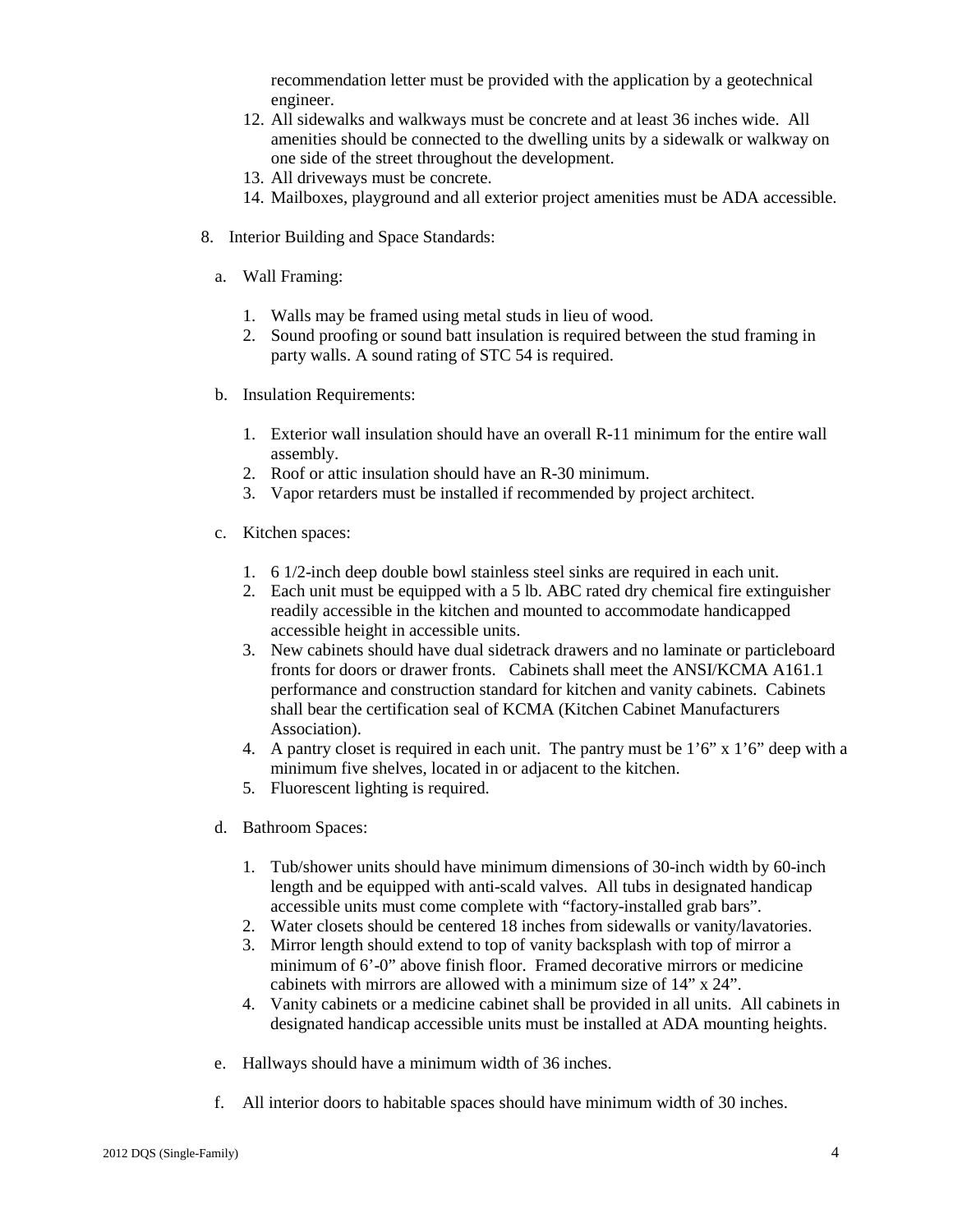- g. Overhead lighting is required in each room.
- h. Window treatments are required for all windows.
- i. Sliding glass doors are prohibited.
- j. Floor Finishes:
	- 1. Carpet materials must meet FHA minimum standards.
	- 2. Resilient flooring materials must meet FHA minimum standards.
- k. A minimum of two hard-wired with battery back-up smoke detectors is required per unit.
- l. A carbon monoxide detector must be installed in each unit. (Only for projects using gas.)
- 9. Plumbing and Mechanical Equipment:
	- a. Water heaters should be placed in drain pans with drain piping plumbed to the outside. Pipe all T&P relief valve discharges direct to exterior of building and elbow down to 6" above finish grade.
	- b. Through-wall HVAC units are not permitted in single-family homes.
	- c. CPVC supply piping is not allowed for interior space in-wall or overhead services.
	- d. HVAC refrigeration lines shall be insulated.
	- e. HVAC 13 seer or greater should be used. HVAC equipment should be placed so that their operation does not interfere with the comfort of the adjacent dwellings.

#### **C. Modular Construction:**

- 1. Modular units are to be constructed in component sections and assembled by a manufacturer in a controlled environment. The component sections are to be assembled on a conventional permanent foundation at the project site. Finish work is to be completed on site.
- 2. Modular units must be constructed to meet applicable building codes, AHFA's specifications and Design Quality Standards stated herein.
- 3. A modular home manufacturer's warranty must be provided.

#### **III. Drawing Submission Criteria:**

The following documents should be prepared by a registered architect, surveyor, or engineer licensed to practice in the State of Alabama.

#### **A. Site Plan: The following items should be shown.**

- 1. Scale: 1 inch = 40 feet or larger for typical units.
- 2. North arrow.
- 3. Locations of existing buildings, utilities, roadways, parking areas if applicable.
- 4. Existing site/zoning restrictions including setbacks, rights of ways, boundary lines, wetlands, and flood plain.